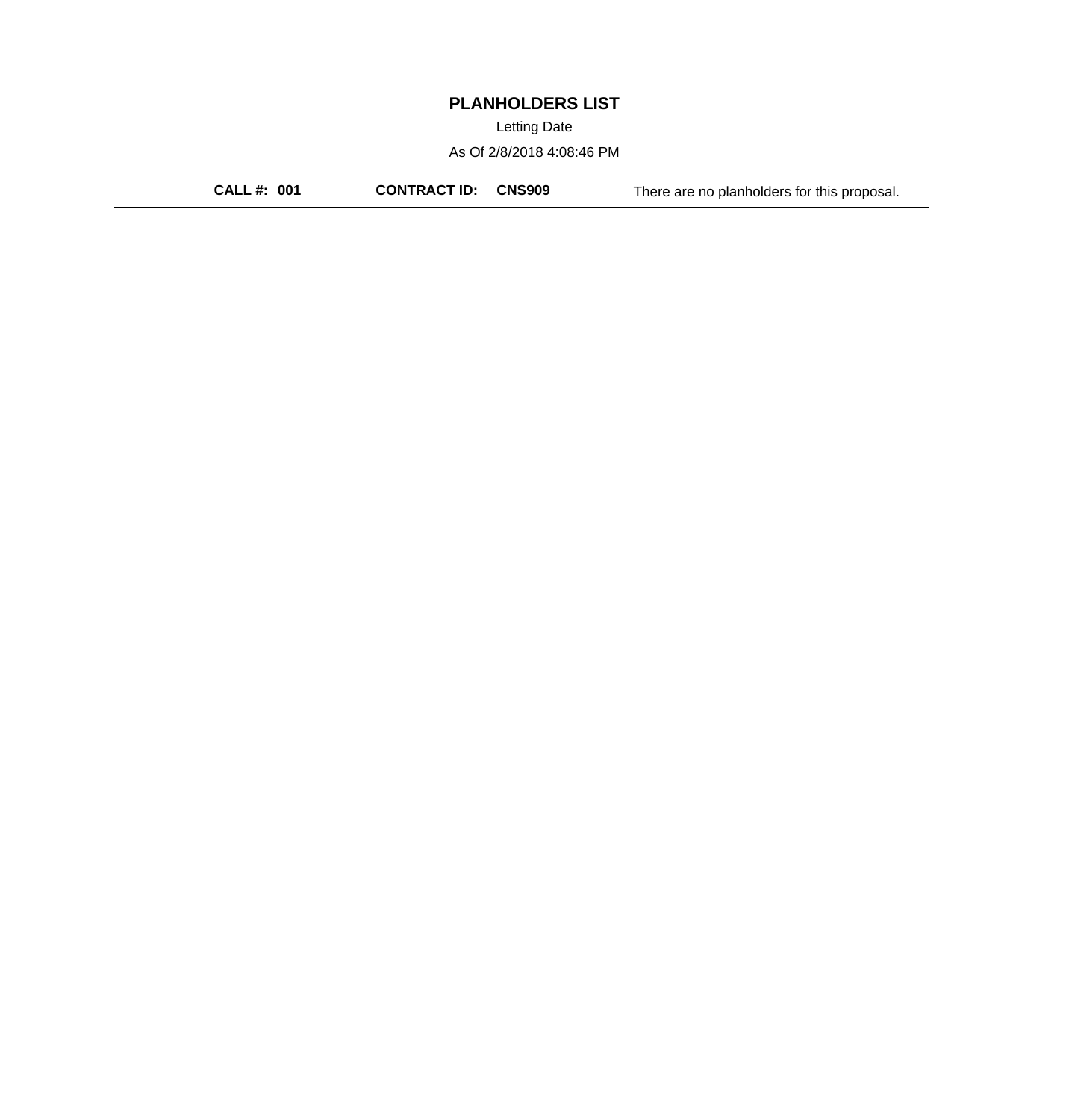Letting Date

As Of 2/8/2018 4:08:46 PM

**CALL #: 002 CONTRACT ID: CNS910** There are no planholders for this proposal.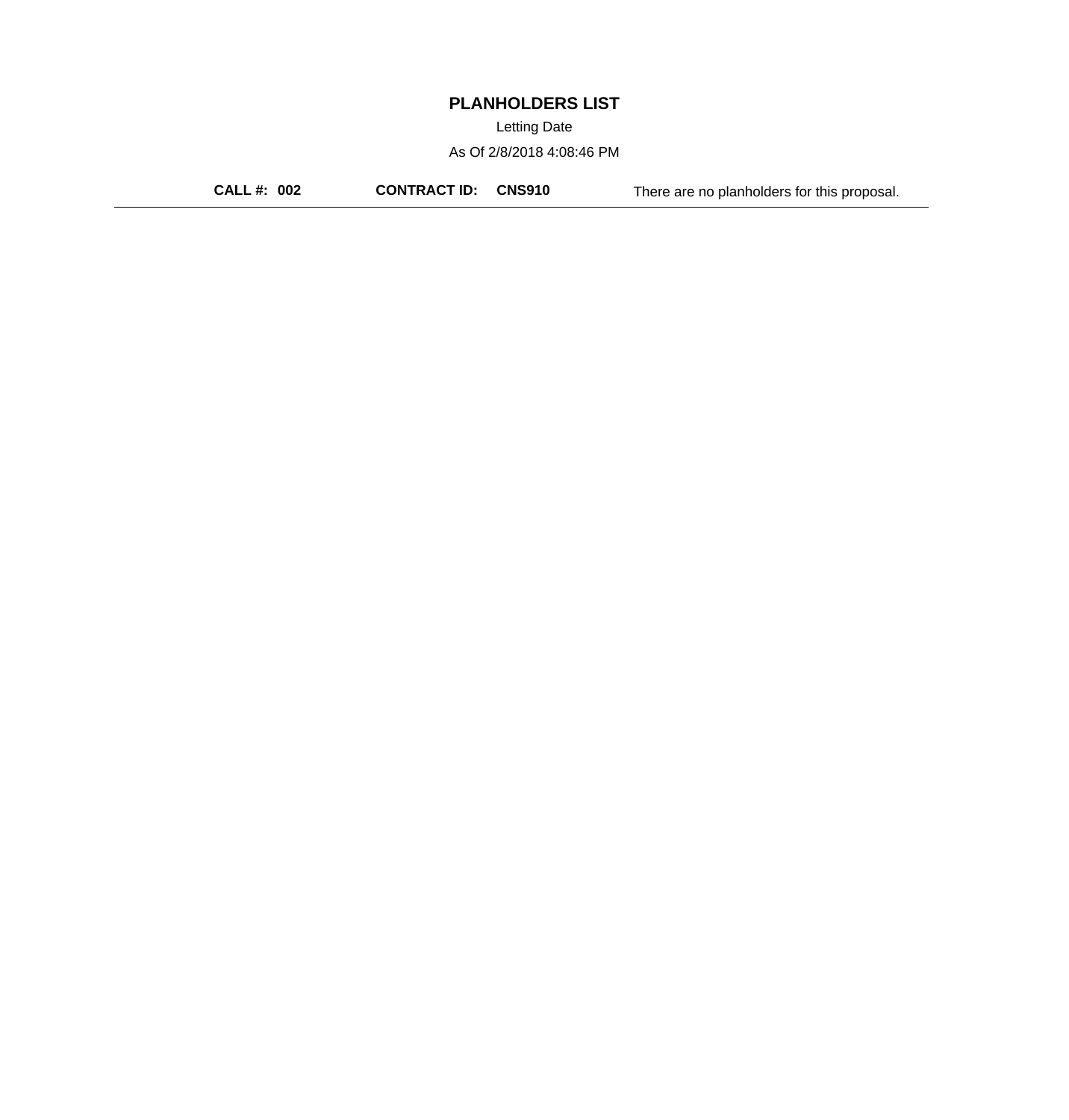### For Letting of February 09, 2018

| CALL #: 003           | <b>CONTRACT ID:</b><br><b>CNS911</b> | <b>COUNTY: CAMPBELL</b>                                       |
|-----------------------|--------------------------------------|---------------------------------------------------------------|
|                       |                                      |                                                               |
| 1. 1/22/2018 10:09:17 | Kiewit Infrastructure South Co.      | 1700 Hayes Street<br>Nashville, TN, 37203                     |
| 2. 1/22/2018 10:35:10 | Twin K Construction, Inc.            | 13271 Scott Highway<br>Helenwood, TN, 37755                   |
| 3. 1/22/2018 1:35:14  | Rogers Group, Inc.                   | 601 MARYVILLE PIKE<br>KNOXVILLE, TN, 37920                    |
| 4. 1/22/2018 2:23:58  | Jamison Construction, LLC            | 4532 Indian Creek Road<br>McEwen, TN, 37101                   |
| 5. 1/23/2018 9:28:29  | Jones Bros. Contractors, LLC         | 2209 Crestmoor Road, Suite 210<br>Nashville, TN, 37215        |
| 6. 1/23/2018 9:47:17  | KNOXVILLE BUILDERS EXCHANGE - K      | <b>300 CLARK STREET</b><br>KNOXVILLE, TN, 37921               |
| 7. 1/23/2018 10:28:01 | Southern Constructors, Inc.          | 1150 Maryville Pike<br>Knoxville, TN, 37920                   |
| 8. 1/23/2018 2:46:27  | LU, Inc.                             | 429 West Kingston Springs Road<br>Kingston Springs, TN, 37082 |
| 9. 1/25/2018 10:14:40 | International Traffic Systems, Inc.  | 2401 Cleveland Heights Boulevard<br>Lakeland, FL, 33803       |
| 10. 1/26/2018 9:56:13 | Tennessee Texture, LLC               | 1241 Highway 12 N<br>Ashland City, TN, 37015                  |
| 11. 2/1/2018 8:18:38  | Potter South East LLC                | 511 East Monticello Pike<br>Huntsville, TN, 37756             |
| 12. 2/2/2018 10:44:41 | Bridgepoint, LLC                     | 2095A Cooks Road<br>Mt. Juliet, TN, 37122                     |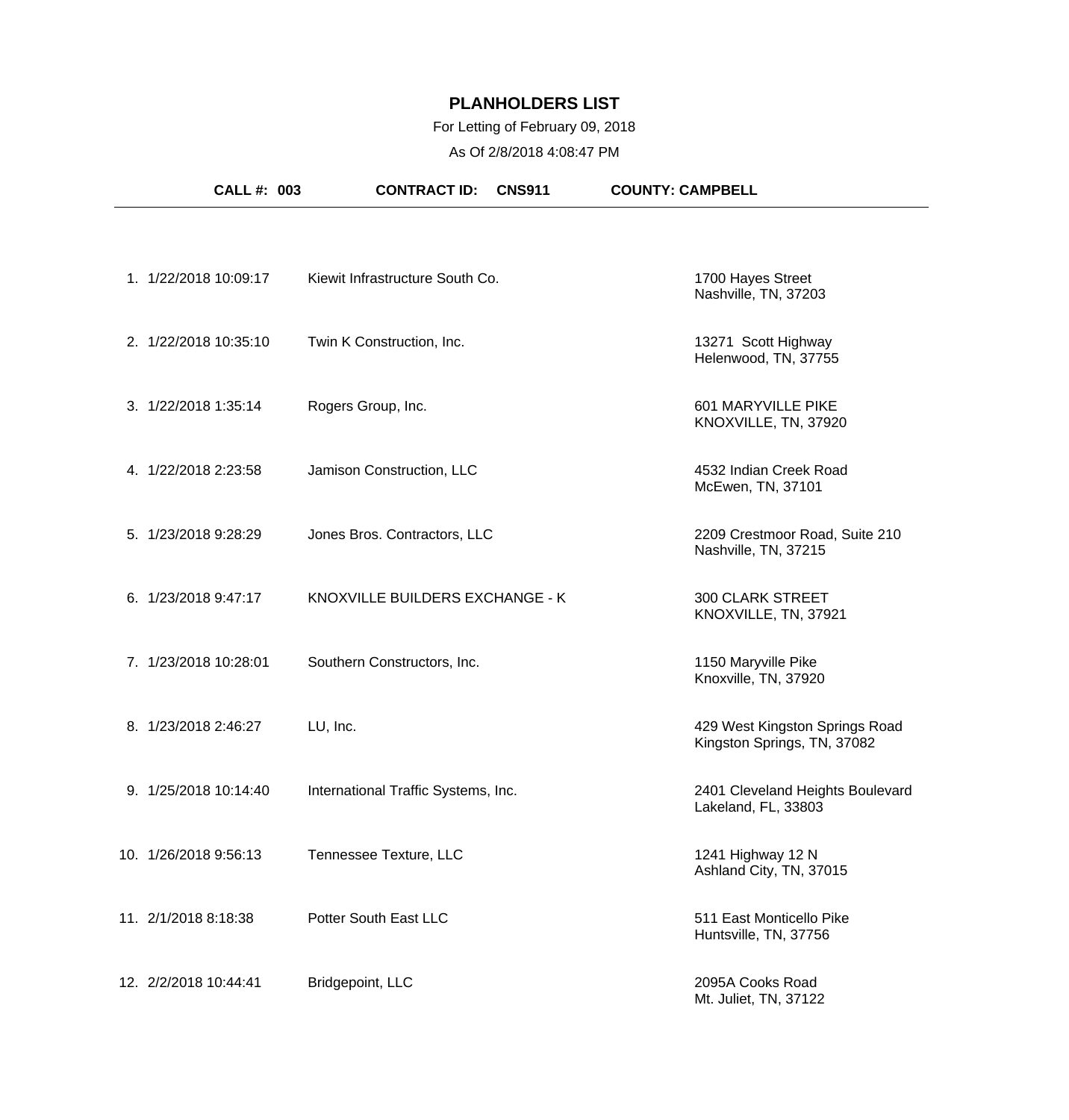Letting Date

As Of 2/8/2018 4:08:47 PM

**CALL #: 004 CONTRACT ID: CNS906** There are no planholders for this proposal.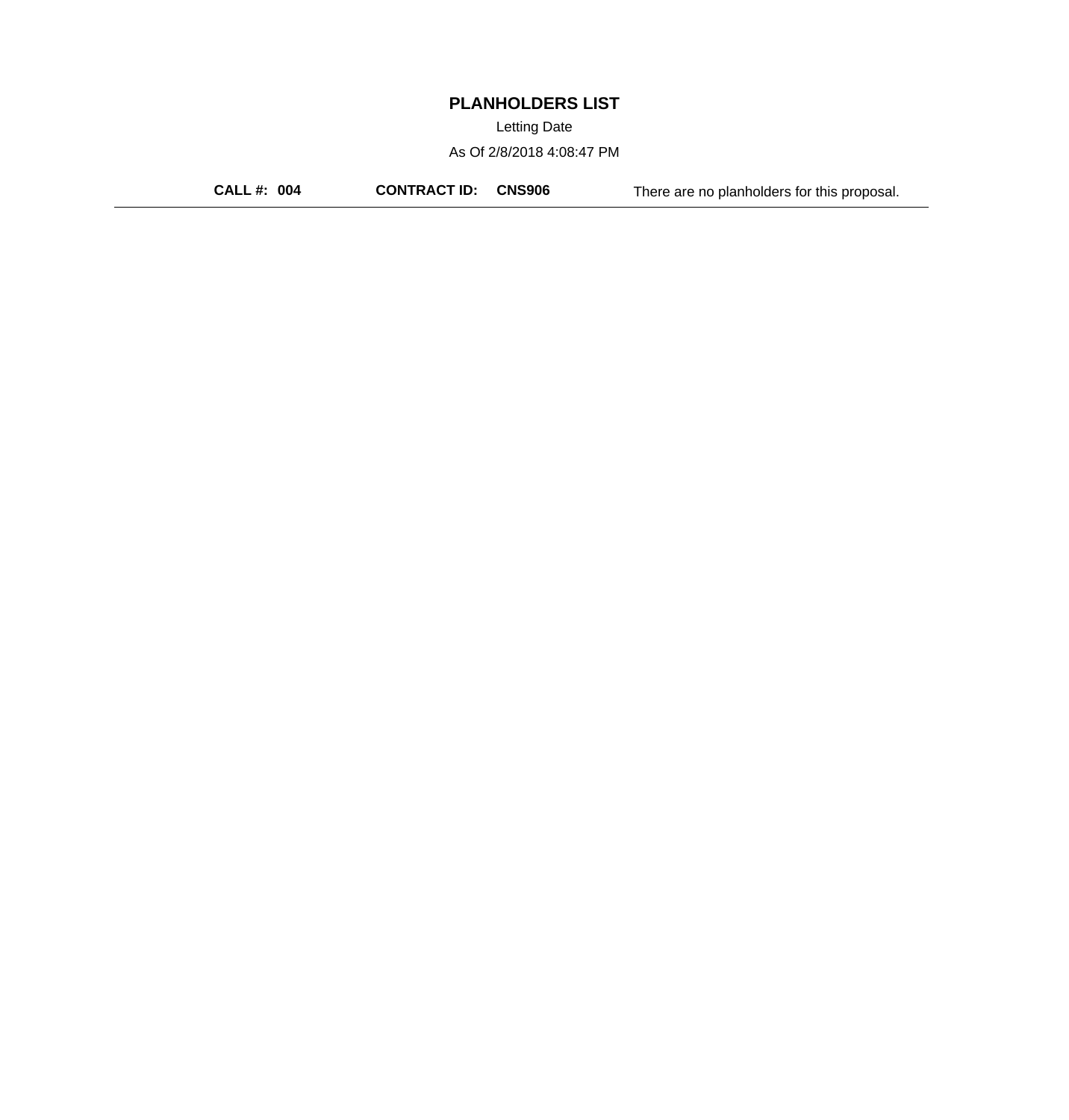Letting Date

As Of 2/8/2018 4:08:47 PM

**CALL #: 005 CONTRACT ID: CNS912** There are no planholders for this proposal.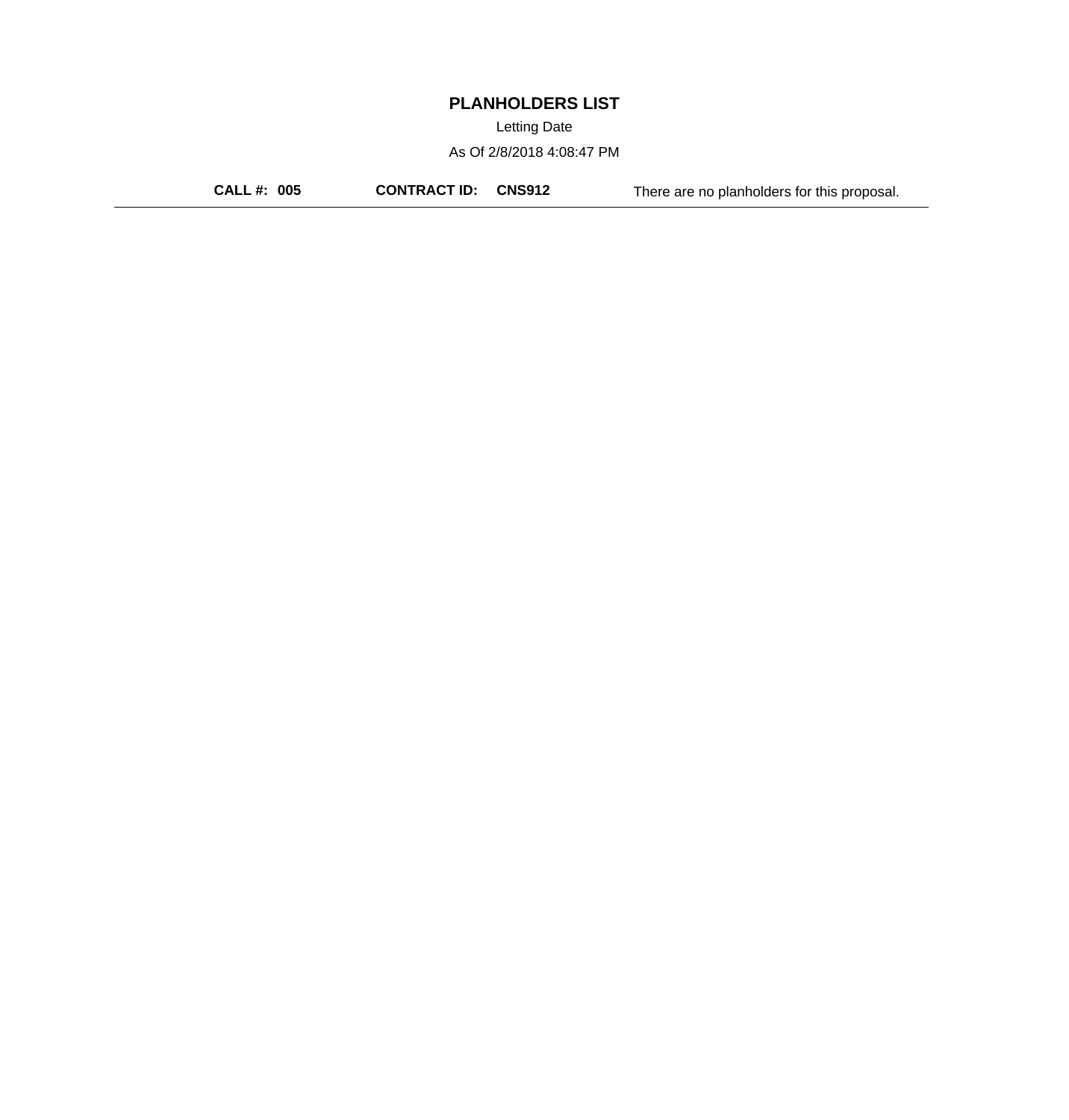### For Letting of February 09, 2018

|    | <b>CALL#: 006</b>    | <b>CONTRACT ID:</b>                        | <b>CNS903</b> | <b>COUNTY: CLAIBORNE</b>                                |
|----|----------------------|--------------------------------------------|---------------|---------------------------------------------------------|
|    |                      |                                            |               |                                                         |
| 1  | 1/22/2018 1:27:42    | Duracap Asphalt Paving Co., Inc.           |               | 2535 Asbury Road<br>Knoxville, TN, 37914                |
|    | 2. 1/22/2018 1:35:14 | Rogers Group, Inc.                         |               | 601 MARYVILLE PIKE<br>KNOXVILLE, TN, 37920              |
|    | 3. 1/23/2018 9:28:29 | Jones Bros. Contractors, LLC               |               | 2209 Crestmoor Road, Suite 210<br>Nashville, TN, 37215  |
| 4. | 1/23/2018 9:47:17    | KNOXVILLE BUILDERS EXCHANGE - K            |               | <b>300 CLARK STREET</b><br>KNOXVILLE, TN, 37921         |
| 5. | 1/25/2018 10:14:40   | International Traffic Systems, Inc.        |               | 2401 Cleveland Heights Boulevard<br>Lakeland, FL, 33803 |
| 6. | 1/30/2018 11:01:09   | Davis H. Elliot Construction Company, Inc. |               | 673 Blue Sky Parkway<br>Lexington, KY, 40509            |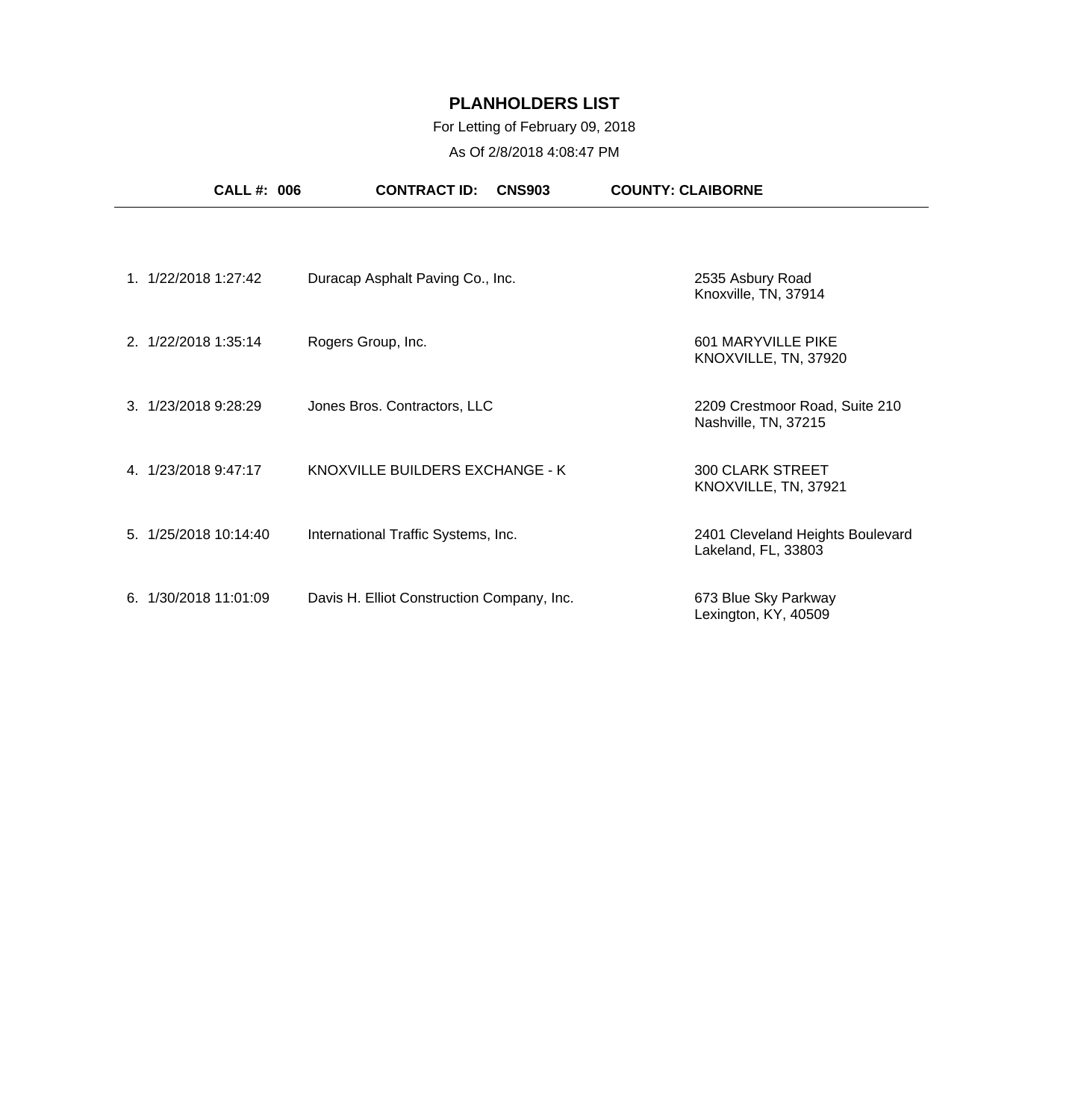Letting Date

As Of 2/8/2018 4:08:48 PM

**CALL #: 007 CONTRACT ID: CNS907** There are no planholders for this proposal.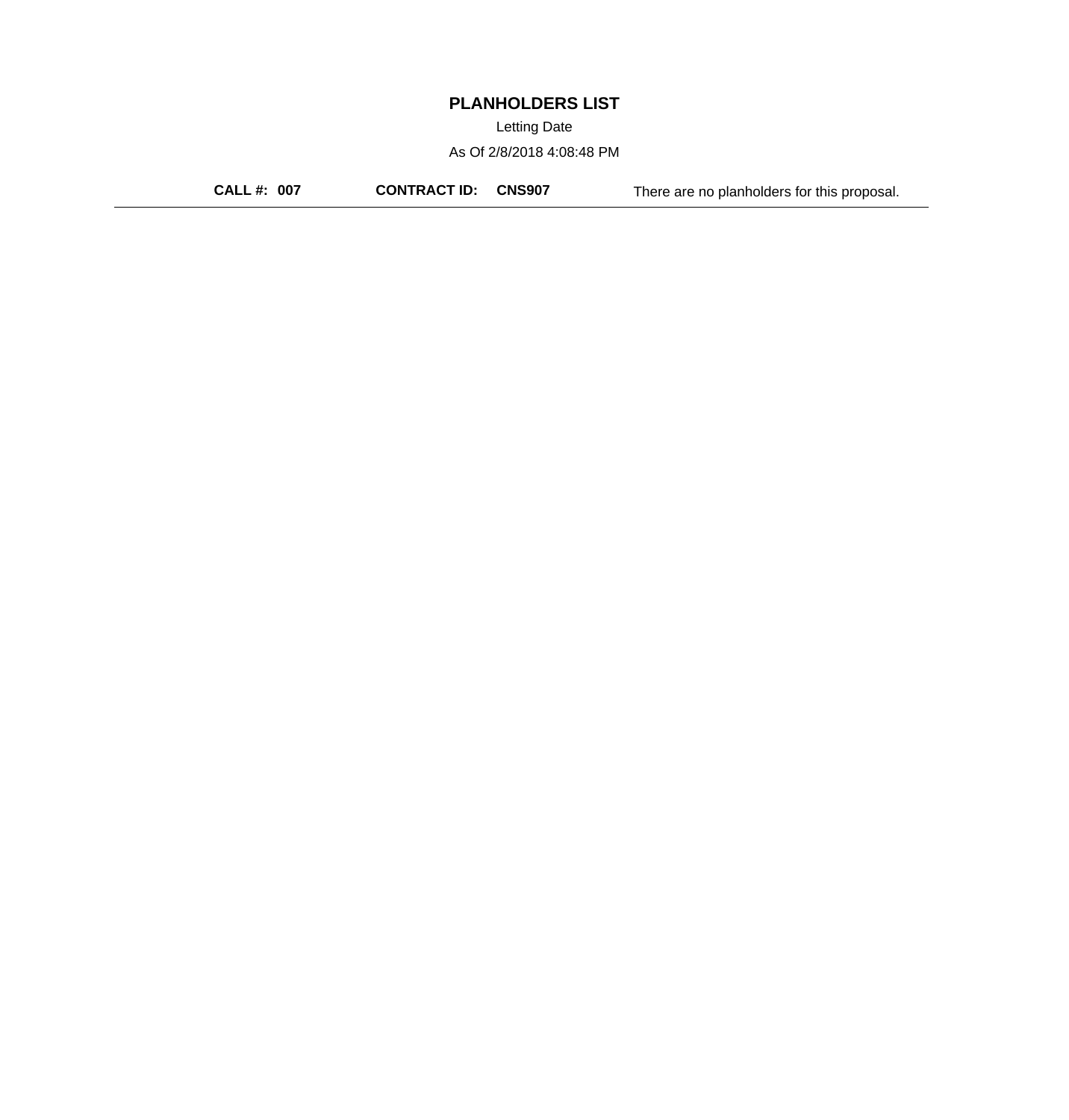Letting Date

As Of 2/8/2018 4:08:48 PM

**CALL #: 008 CONTRACT ID: CNS908** There are no planholders for this proposal.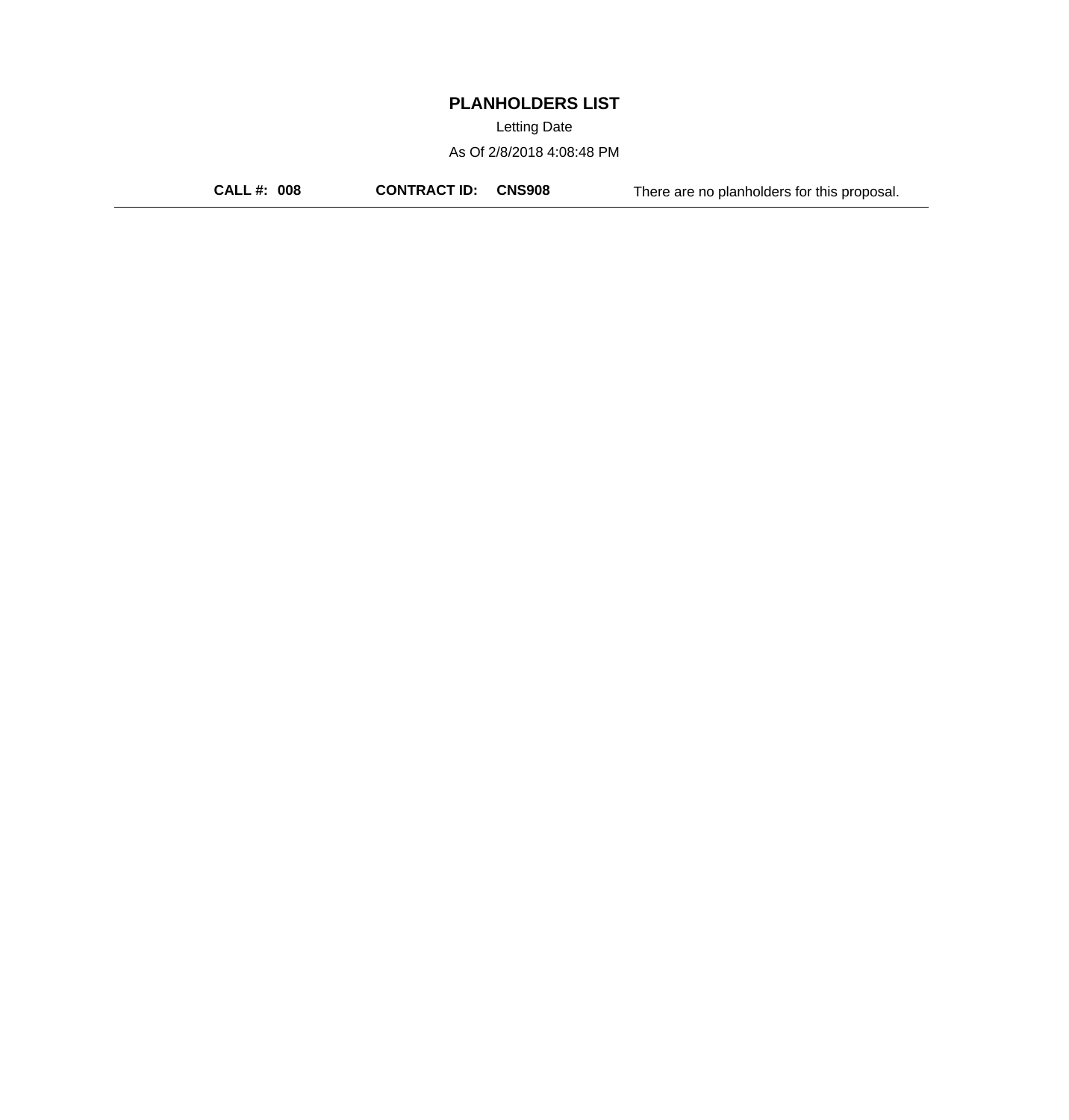### For Letting of February 09, 2018

| <b>CALL #: 009</b>    | <b>CONTRACT ID:</b><br><b>CNS913</b>       | <b>COUNTY: KNOX</b>                                           |
|-----------------------|--------------------------------------------|---------------------------------------------------------------|
|                       |                                            |                                                               |
| 1. 1/22/2018 10:09:18 | Kiewit Infrastructure South Co.            | 1700 Hayes Street<br>Nashville, TN, 37203                     |
| 2. 1/22/2018 10:35:11 | Twin K Construction, Inc.                  | 3705 River Road<br>Huntsville, TN, 37756                      |
| 3. 1/22/2018 1:35:15  | Rogers Group, Inc.                         | 601 MARYVILLE PIKE<br>KNOXVILLE, TN, 37920                    |
| 4. 1/23/2018 9:28:30  | Jones Bros. Contractors, LLC               | 2209 Crestmoor Road, Suite 210<br>Nashville, TN, 37215        |
| 5. 1/23/2018 9:47:18  | KNOXVILLE BUILDERS EXCHANGE - K            | <b>300 CLARK STREET</b><br>KNOXVILLE, TN, 37921               |
| 6. 1/23/2018 2:46:28  | LU, Inc.                                   | 429 West Kingston Springs Road<br>Kingston Springs, TN, 37082 |
| 7. 1/25/2018 11:22:47 | Adams Contracting, LLC                     | 131 Prosperous Place, Suite 19A<br>Lexington, KY, 40509       |
| 8. 1/30/2018 11:01:10 | Davis H. Elliot Construction Company, Inc. | 673 Blue Sky Parkway<br>Lexington, KY, 40509                  |
| 9. 2/1/2018 8:18:38   | Potter South East LLC                      | 511 East Monticello Pike<br>Huntsville, TN, 37756             |
| 10. 2/2/2018 10:44:41 | Bridgepoint, LLC                           | 2095A Cooks Road<br>Mt. Juliet, TN, 37122                     |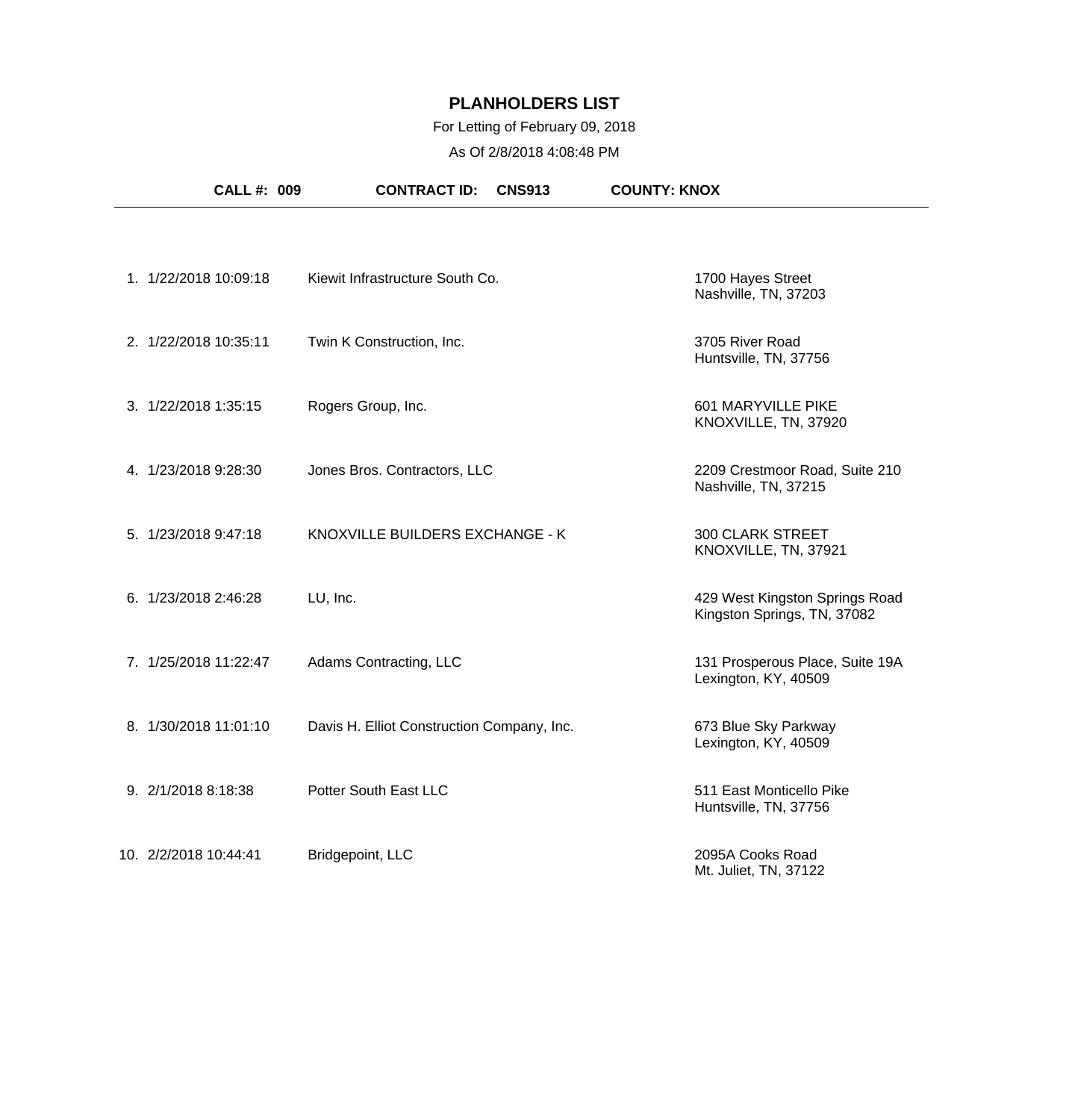For Letting of February 09, 2018

| <b>CALL#: 010</b>    | <b>CONTRACT ID:</b>             | <b>CNS914</b> | <b>COUNTY: MARION</b>                                  |
|----------------------|---------------------------------|---------------|--------------------------------------------------------|
|                      |                                 |               |                                                        |
| 1. 1/23/2018 9:28:30 | Jones Bros. Contractors, LLC    |               | 2209 Crestmoor Road, Suite 210<br>Nashville, TN, 37215 |
| 2. 1/23/2018 9:47:18 | KNOXVILLE BUILDERS EXCHANGE - K |               | <b>300 CLARK STREET</b><br>KNOXVILLE, TN, 37921        |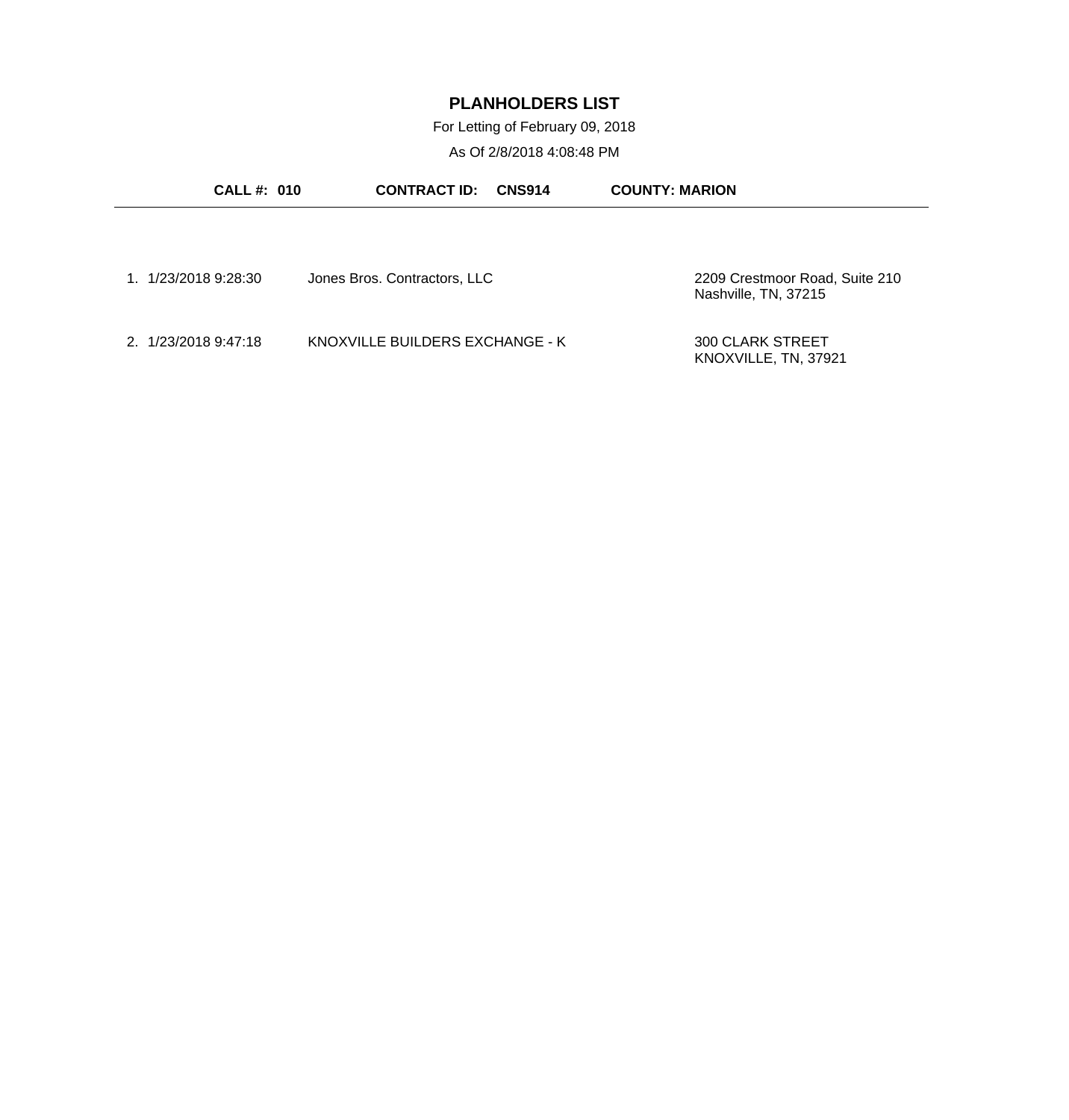### For Letting of February 09, 2018

| <b>CALL #: 011</b>      | <b>CONTRACT ID:</b><br><b>CNS915</b>       | <b>COUNTY: ROANE</b>                                          |
|-------------------------|--------------------------------------------|---------------------------------------------------------------|
|                         |                                            |                                                               |
| 1/22/2018 1:35:15       | Rogers Group, Inc.                         | 601 MARYVILLE PIKE<br>KNOXVILLE, TN, 37920                    |
| 2. 1/23/2018 9:47:19    | KNOXVILLE BUILDERS EXCHANGE - K            | <b>300 CLARK STREET</b><br>KNOXVILLE, TN, 37921               |
| 3. 1/23/2018 2:46:28    | LU, Inc.                                   | 429 West Kingston Springs Road<br>Kingston Springs, TN, 37082 |
| 1/30/2018 11:01:10<br>4 | Davis H. Elliot Construction Company, Inc. | 673 Blue Sky Parkway<br>Lexington, KY, 40509                  |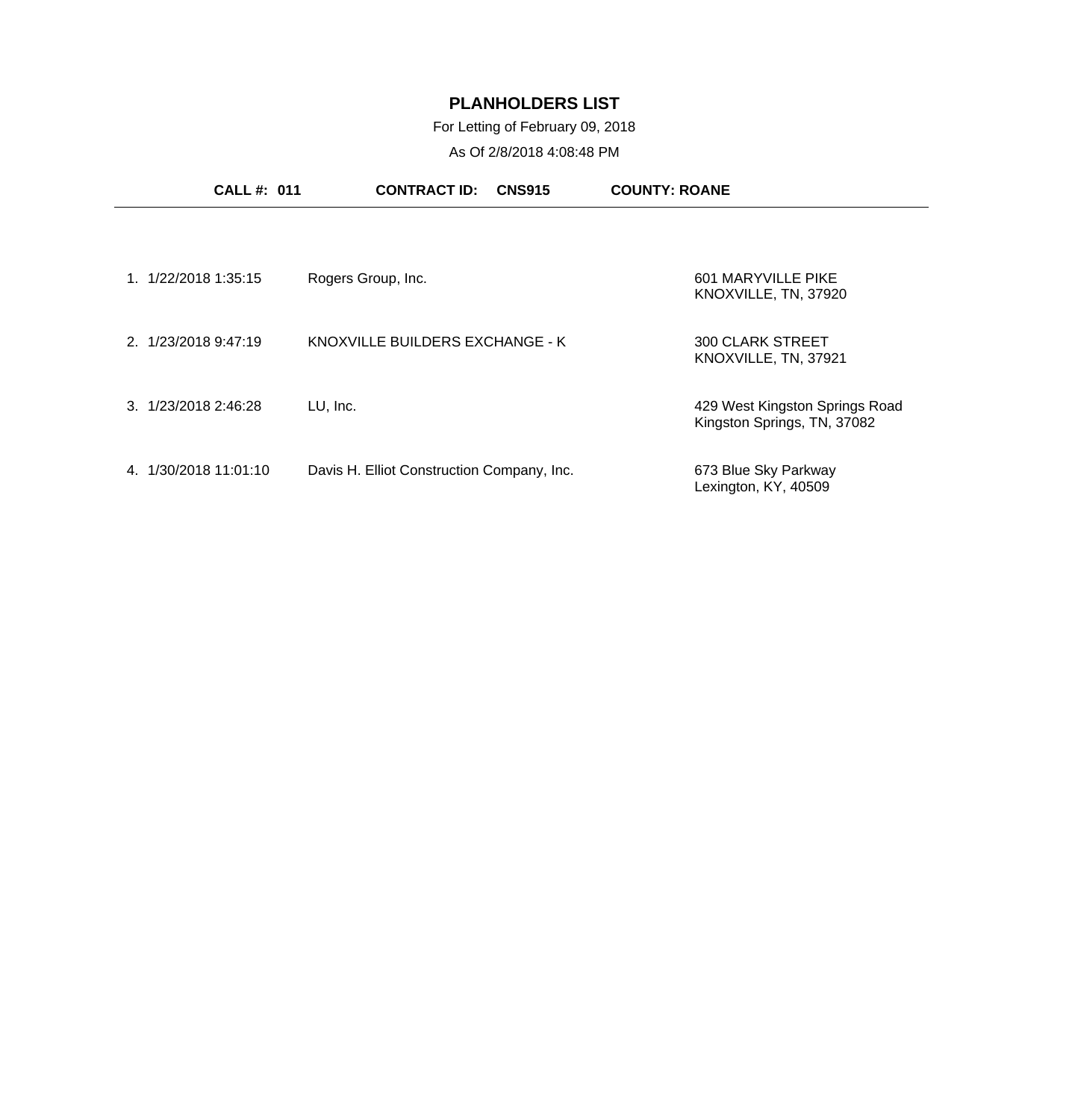### For Letting of February 09, 2018

|                      | <b>CALL #: 012</b>    | <b>CONTRACT ID:</b><br><b>CNS902</b> | <b>COUNTY: TIPTON</b>                                         |
|----------------------|-----------------------|--------------------------------------|---------------------------------------------------------------|
|                      |                       |                                      |                                                               |
|                      | 1. 1/23/2018 9:47:19  | KNOXVILLE BUILDERS EXCHANGE - K      | <b>300 CLARK STREET</b><br>KNOXVILLE, TN, 37921               |
|                      | 2. 1/23/2018 10:15:16 | Lehman-Roberts Company               | 1111 Wilson Street<br>Memphis, TN, 38106                      |
| 3. 1/23/2018 2:46:29 |                       | LU, Inc.                             | 429 West Kingston Springs Road<br>Kingston Springs, TN, 37082 |
|                      | 4. 1/24/2018 11:36:33 | J. M. Duncan, INC.                   | 700 Terry Street<br>Ripley, MS, 38663                         |
|                      | 5. 1/25/2018 11:34:42 | All-Brite, Inc.                      | 200 Commerce Center Circle<br>Jackson, TN, 38301              |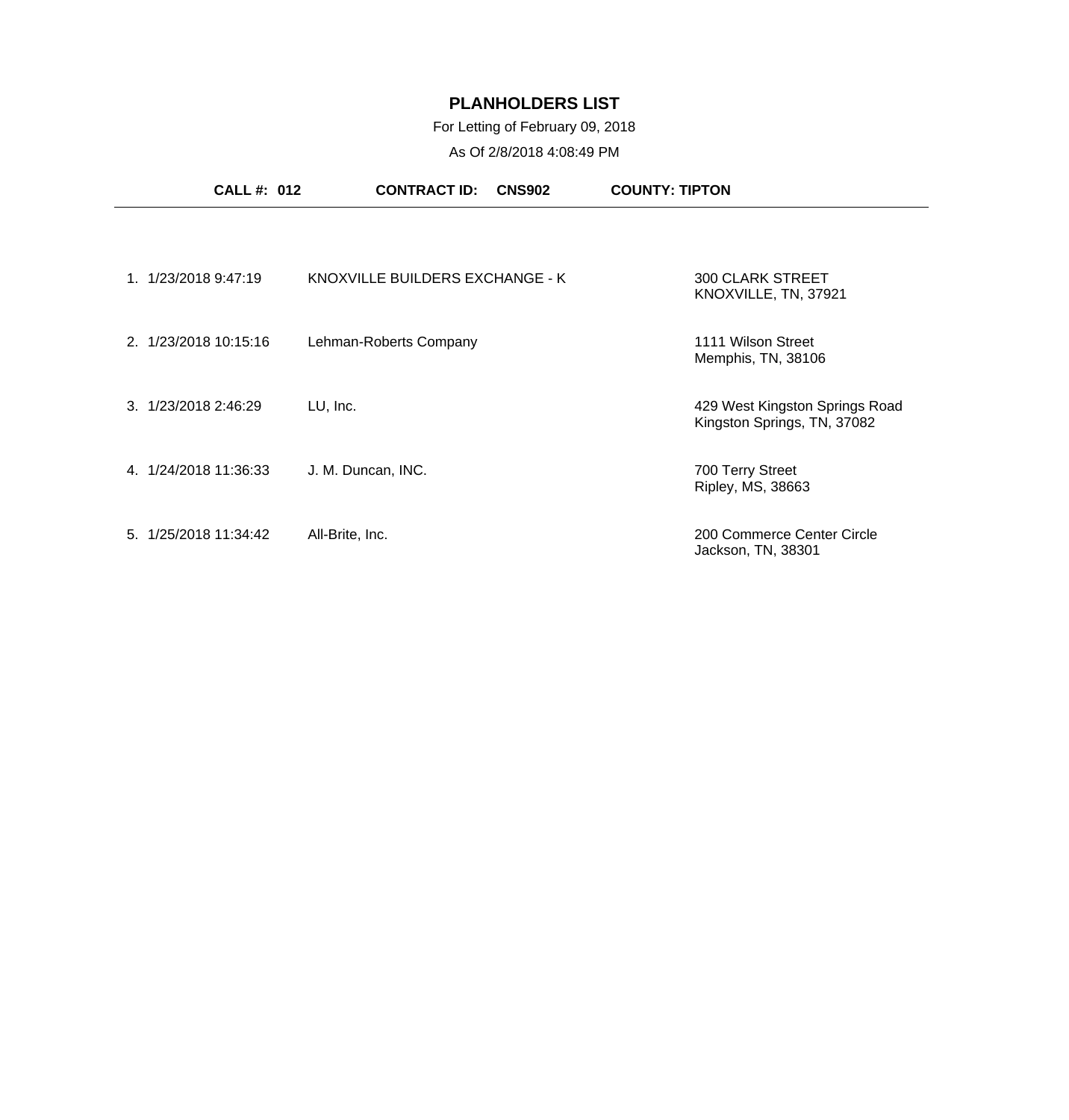For Letting of February 09, 2018

| <b>CALL#: 013</b>       | <b>CONTRACT ID:</b><br><b>CNS901</b> | <b>COUNTY: TIPTON</b>                                         |
|-------------------------|--------------------------------------|---------------------------------------------------------------|
|                         |                                      |                                                               |
| 1/23/2018 9:47:20       | KNOXVILLE BUILDERS EXCHANGE - K      | <b>300 CLARK STREET</b><br>KNOXVILLE, TN, 37921               |
| 2. 1/23/2018 10:15:17   | Lehman-Roberts Company               | 1111 Wilson Street<br>Memphis, TN, 38106                      |
| 3. 1/23/2018 2:46:29    | LU, Inc.                             | 429 West Kingston Springs Road<br>Kingston Springs, TN, 37082 |
| 1/25/2018 11:34:43<br>4 | All-Brite, Inc.                      | 200 Commerce Center Circle<br>Jackson, TN, 38301              |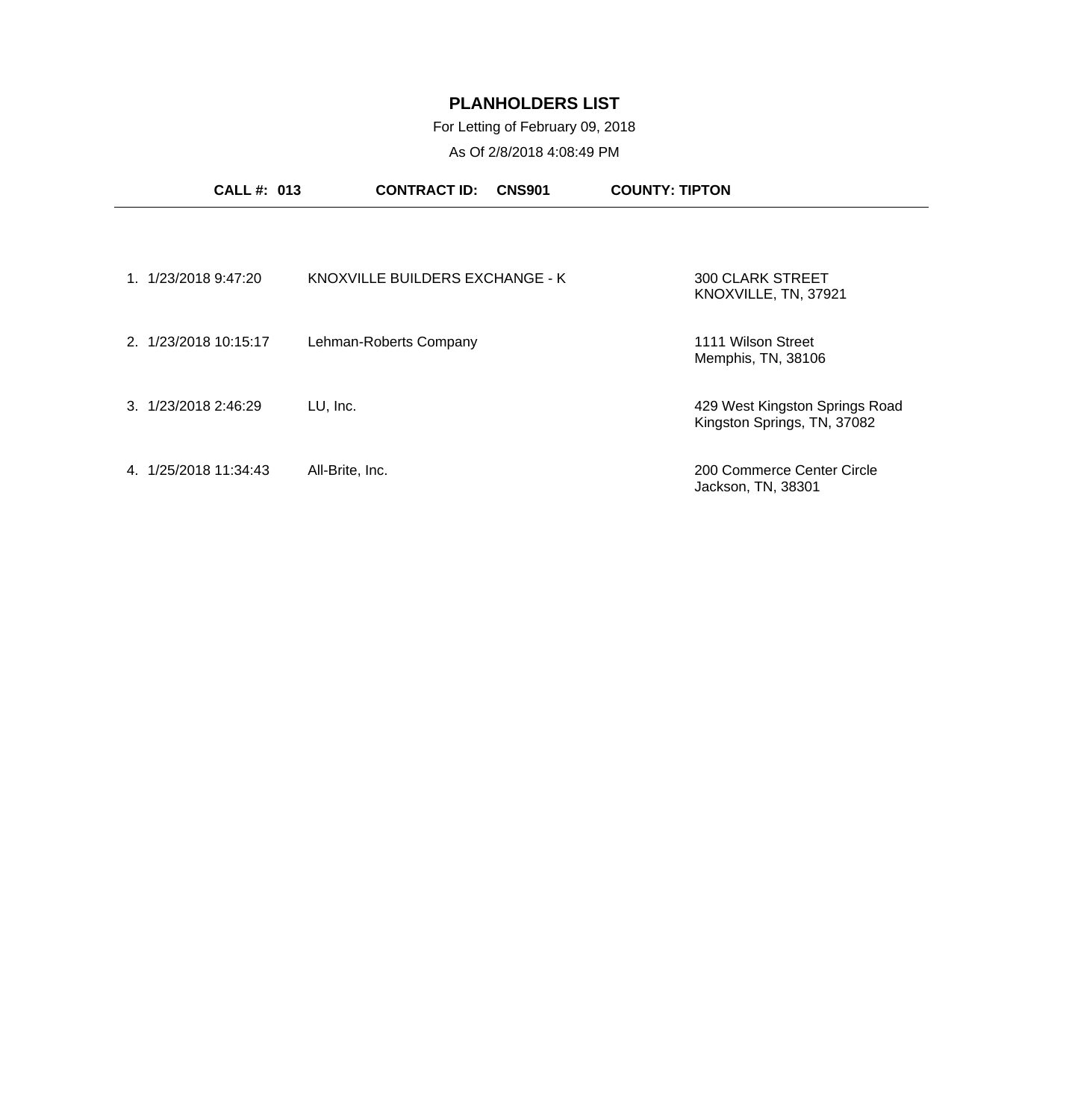For Letting of February 09, 2018

| <b>CALL#: 014</b>     | <b>CONTRACT ID:</b>                        | <b>CNS916</b> | <b>COUNTY: WASHINGTON</b> |
|-----------------------|--------------------------------------------|---------------|---------------------------|
|                       |                                            |               |                           |
|                       |                                            |               |                           |
| 1. 1/23/2018 9:47:21  | KNOXVILLE BUILDERS EXCHANGE - K            |               | <b>300 CLARK STREET</b>   |
|                       |                                            |               | KNOXVILLE, TN, 37921      |
| 2. 1/30/2018 11:01:10 | Davis H. Elliot Construction Company, Inc. |               | 673 Blue Sky Parkway      |
|                       |                                            |               | Lexington, KY, 40509      |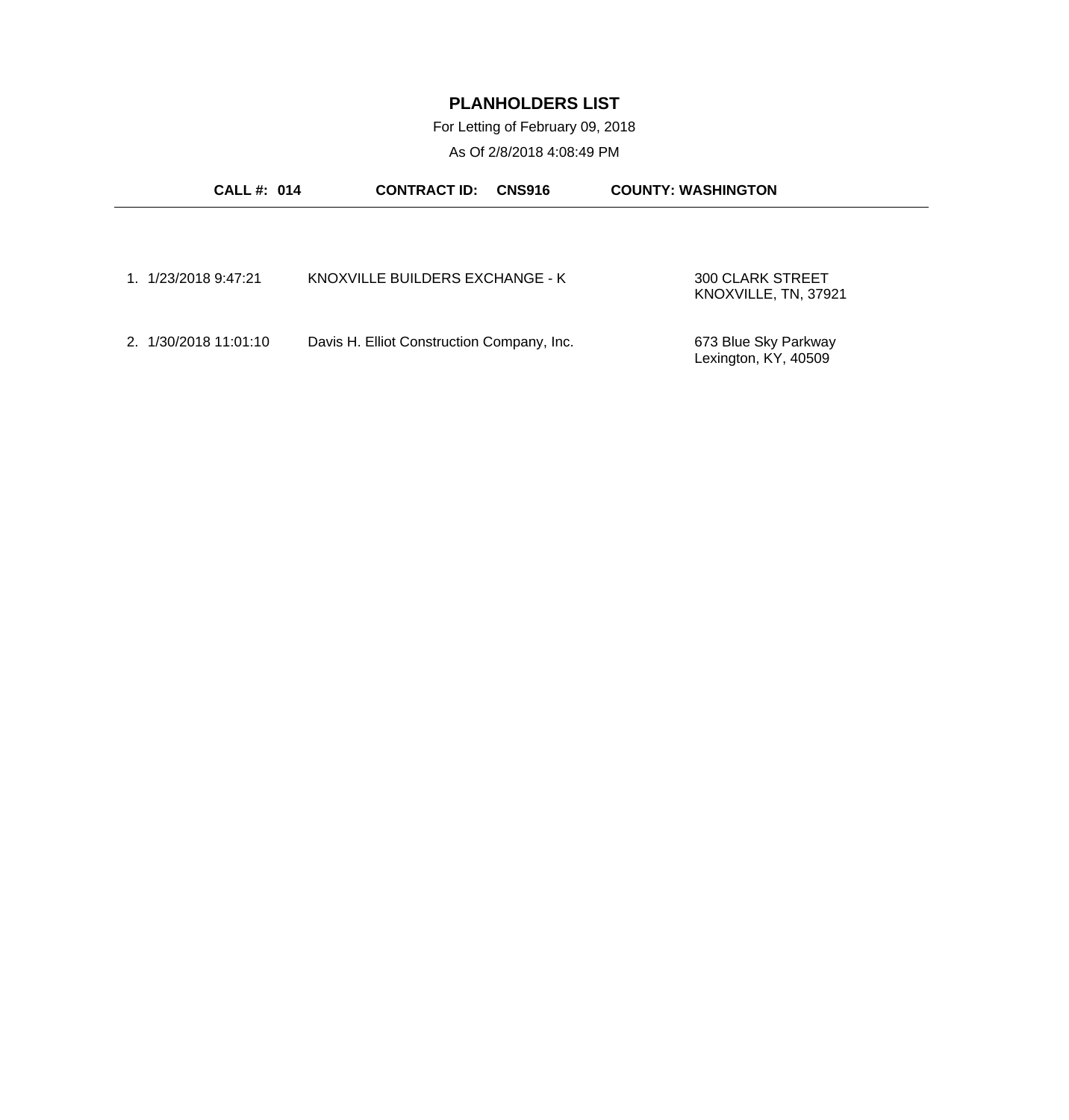### For Letting of February 09, 2018

| <b>CALL #: 015</b>    |                                            | <b>CONTRACT ID:</b> | <b>CNS904</b> | <b>COUNTY: WHITE</b>                                          |
|-----------------------|--------------------------------------------|---------------------|---------------|---------------------------------------------------------------|
|                       |                                            |                     |               |                                                               |
| 1. 1/22/2018 10:09:18 | Kiewit Infrastructure South Co.            |                     |               | 1700 Hayes Street<br>Nashville, TN, 37203                     |
| 2. 1/23/2018 9:47:21  | KNOXVILLE BUILDERS EXCHANGE - K            |                     |               | <b>300 CLARK STREET</b><br>KNOXVILLE, TN, 37921               |
| 3. 1/23/2018 2:46:30  | LU, Inc.                                   |                     |               | 429 West Kingston Springs Road<br>Kingston Springs, TN, 37082 |
| 4. 1/25/2018 10:14:41 | International Traffic Systems, Inc.        |                     |               | 2401 Cleveland Heights Boulevard<br>Lakeland, FL, 33803       |
| 5. 1/25/2018 11:22:48 | Adams Contracting, LLC                     |                     |               | 131 Prosperous Place, Suite 19A<br>Lexington, KY, 40509       |
| 6. 1/26/2018 10:02:54 | Rogers Group, Inc.                         |                     |               | 50 W. Davis Road<br>Cookeville, TN, 38506                     |
| 7. 1/30/2018 11:01:11 | Davis H. Elliot Construction Company, Inc. |                     |               | 673 Blue Sky Parkway<br>Lexington, KY, 40509                  |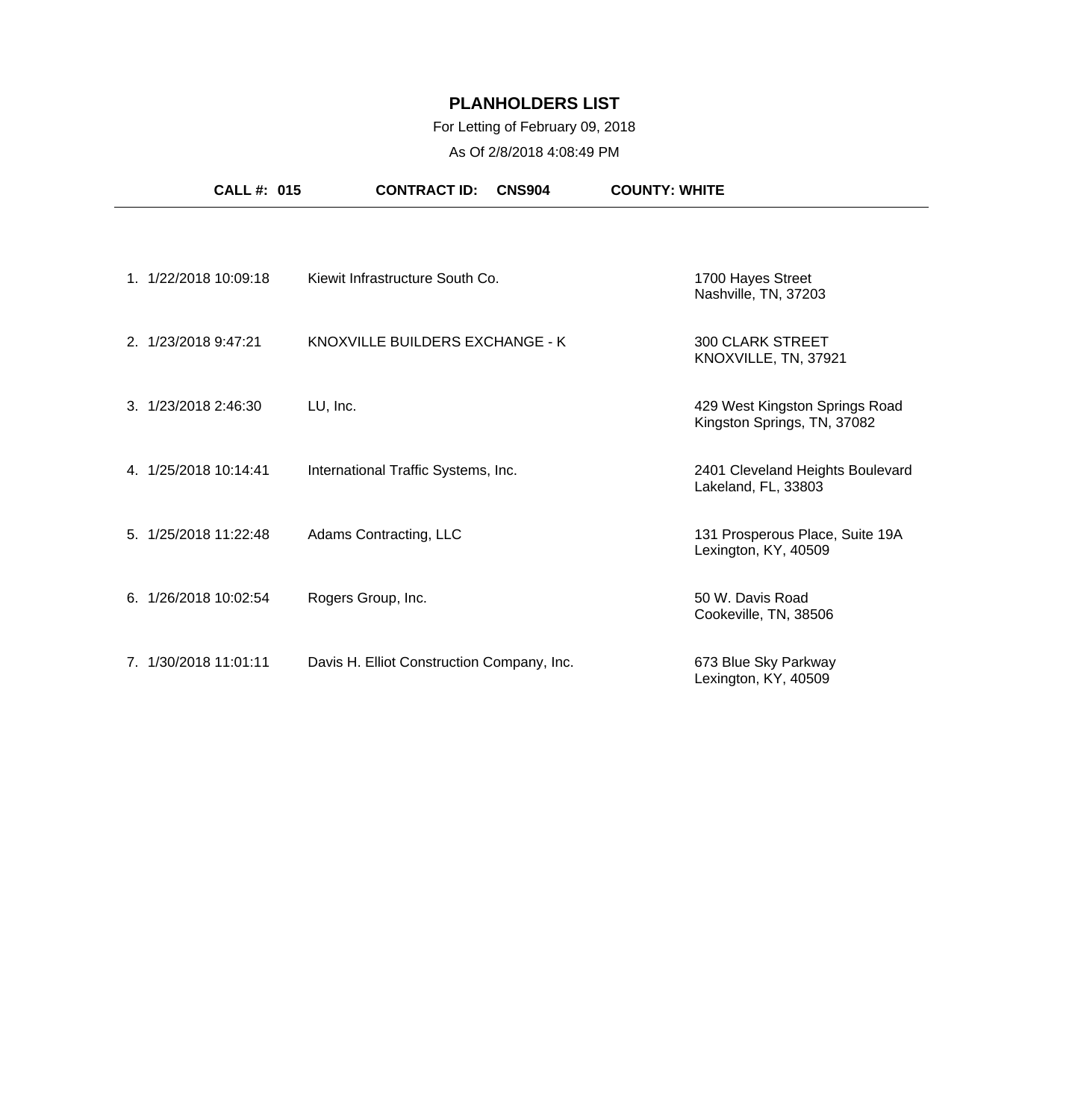For Letting of February 09, 2018

As Of 2/8/2018 4:08:50 PM

**CALL #: 016 CONTRACT ID: CNS070 COUNTY: ANDERSON , BLOUNT, ETC.**

No Plans Contract.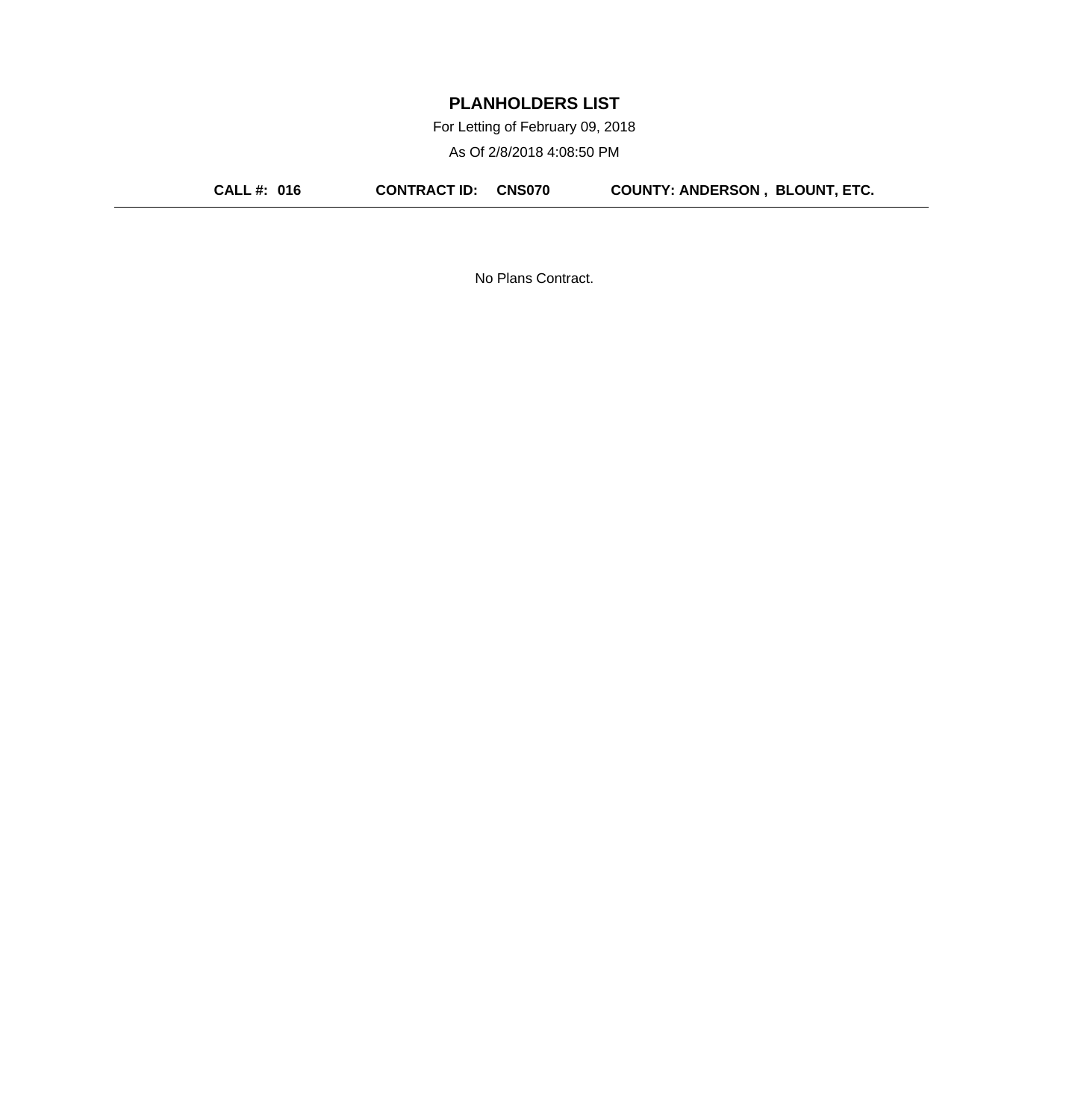Letting Date

As Of 2/8/2018 4:08:50 PM

**CALL #: 017 CONTRACT ID: CNS083** There are no planholders for this proposal.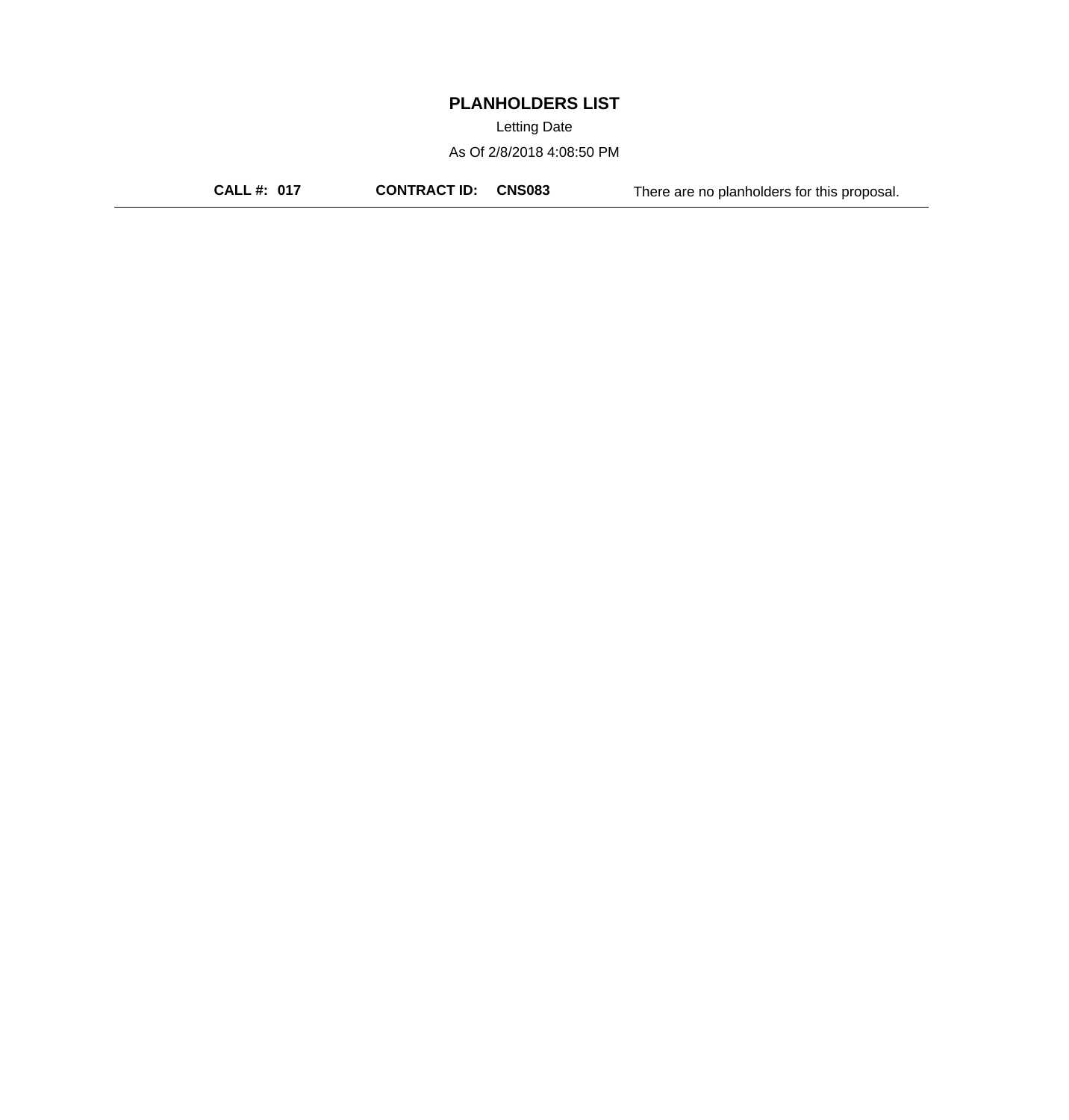Letting Date

As Of 2/8/2018 4:08:50 PM

**CALL #: 018 CONTRACT ID: CNS071** There are no planholders for this proposal.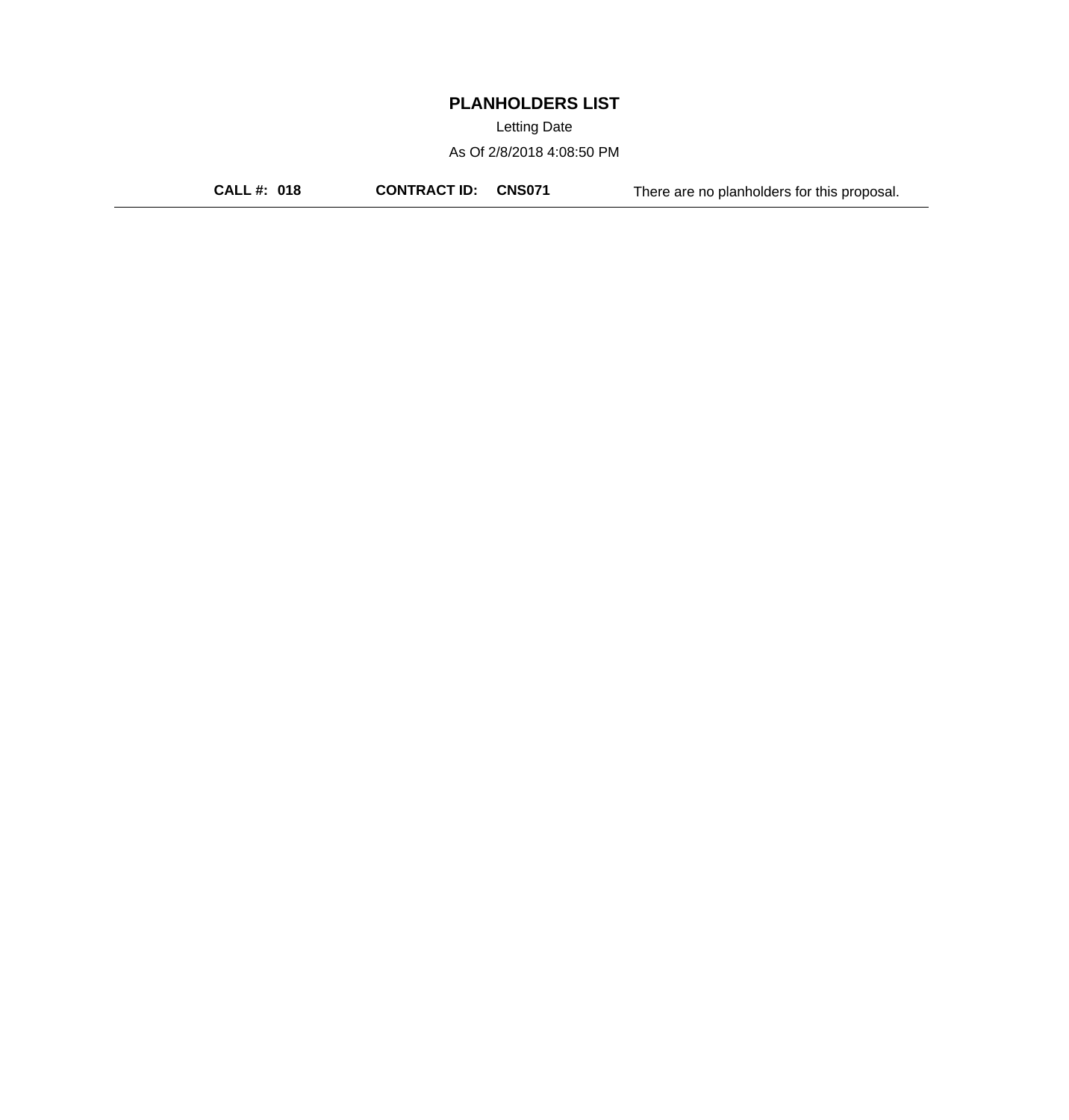For Letting of February 09, 2018

|                       | <b>CALL#: 019</b> | <b>CONTRACT ID:</b>                 | <b>CNS068</b> | <b>COUNTY: ANDERSON &amp; KNOX</b>                      |  |
|-----------------------|-------------------|-------------------------------------|---------------|---------------------------------------------------------|--|
|                       |                   |                                     |               |                                                         |  |
| 1. 1/22/2018 1:35:16  |                   | Rogers Group, Inc.                  |               | 601 MARYVILLE PIKE<br>KNOXVILLE, TN, 37920              |  |
| 2. 1/23/2018 9:47:22  |                   | KNOXVILLE BUILDERS EXCHANGE - K     |               | <b>300 CLARK STREET</b><br>KNOXVILLE, TN, 37921         |  |
| 3. 1/25/2018 10:07:05 |                   | WATSON BOWMAN ACME CORPORATION      |               | 95 PINEVIEW DRIVE<br>AMHERST, NY, 14228                 |  |
| 4. 1/25/2018 10:14:41 |                   | International Traffic Systems, Inc. |               | 2401 Cleveland Heights Boulevard<br>Lakeland, FL, 33803 |  |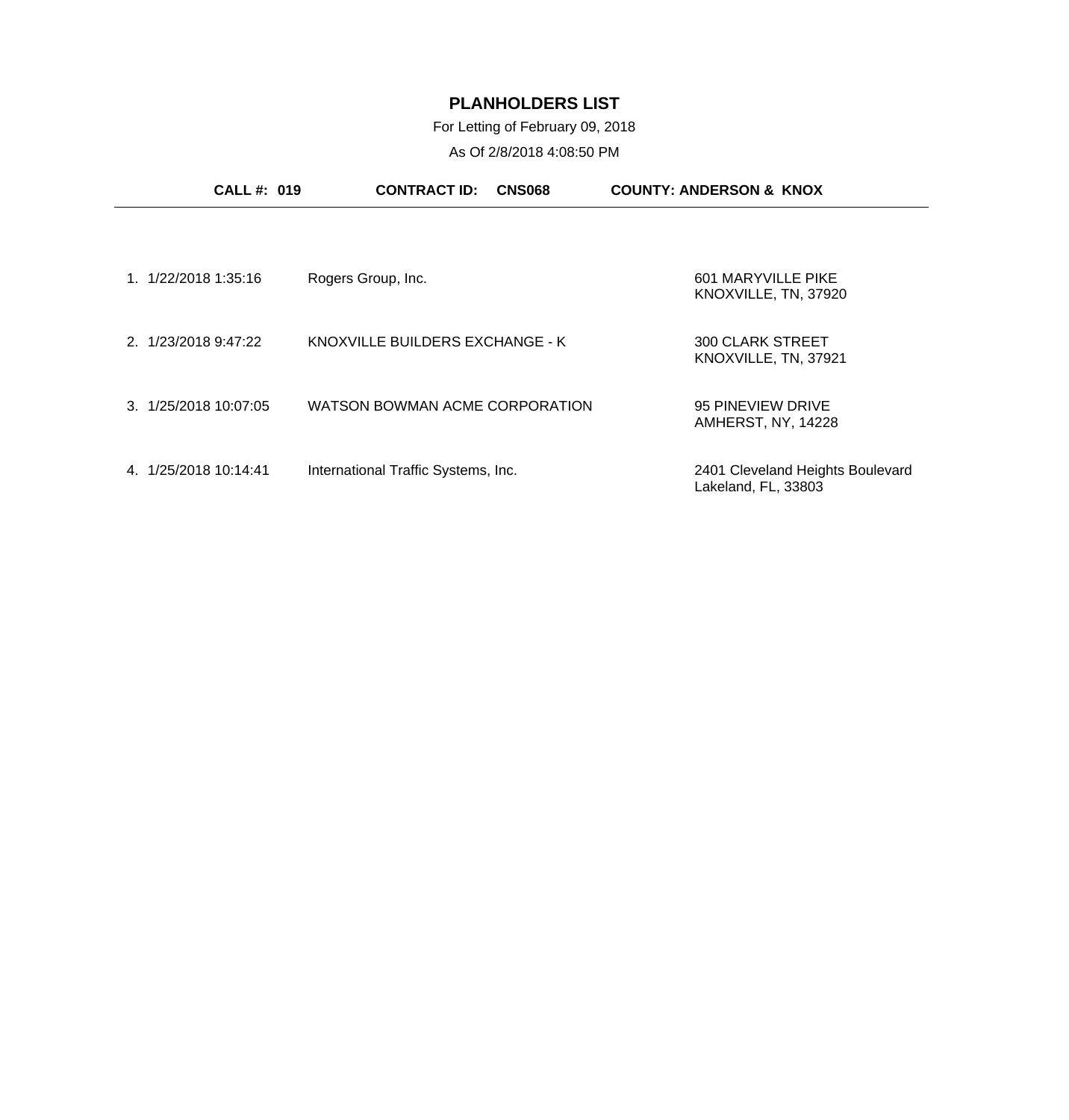### For Letting of February 09, 2018

|                      | <b>CALL#: 020</b> | <b>CONTRACT ID:</b><br><b>CNS046</b> | <b>COUNTY: BEDFORD</b>                                   |
|----------------------|-------------------|--------------------------------------|----------------------------------------------------------|
|                      |                   |                                      |                                                          |
| 1.                   | 1/22/2018 2:08:43 | Wright Paving Contractors, Inc.      | 372 Shelbyville Highway<br>Fayetteville, TN, 37334       |
| 2. 1/23/2018 9:28:31 |                   | Jones Bros. Contractors, LLC         | 2209 Crestmoor Road, Suite 210<br>Nashville, TN, 37215   |
| 3. 1/23/2018 9:47:22 |                   | KNOXVILLE BUILDERS EXCHANGE - K      | <b>300 CLARK STREET</b><br>KNOXVILLE, TN, 37921          |
| 4. 2/7/2018 1:29:32  |                   | Volunteer Paving, LLC                | 720 Cool Springs Blvd., Suite 140<br>Franklin, TN, 37068 |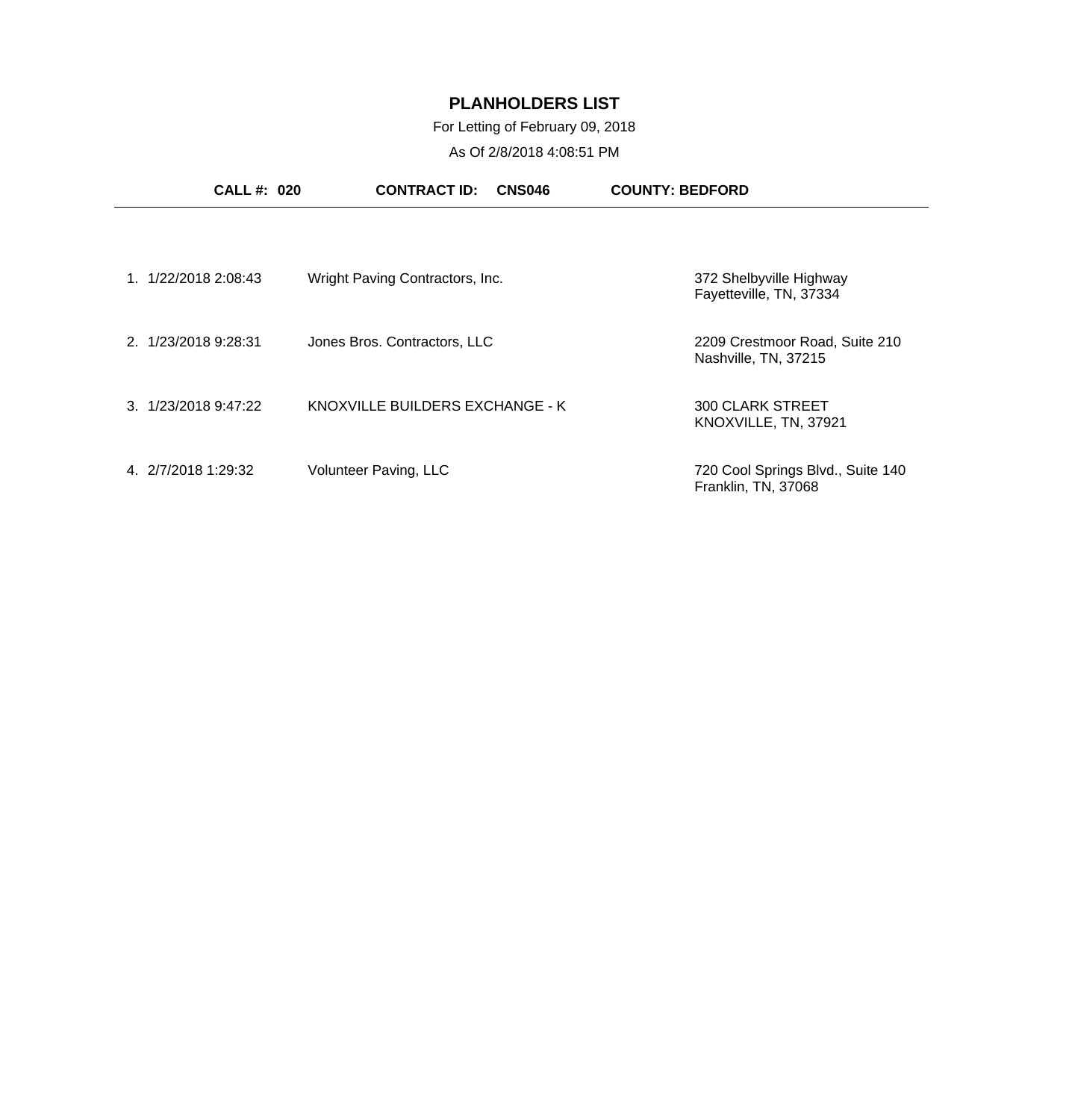Letting Date

As Of 2/8/2018 4:08:51 PM

**CALL #: 021 CONTRACT ID: CNS054** There are no planholders for this proposal.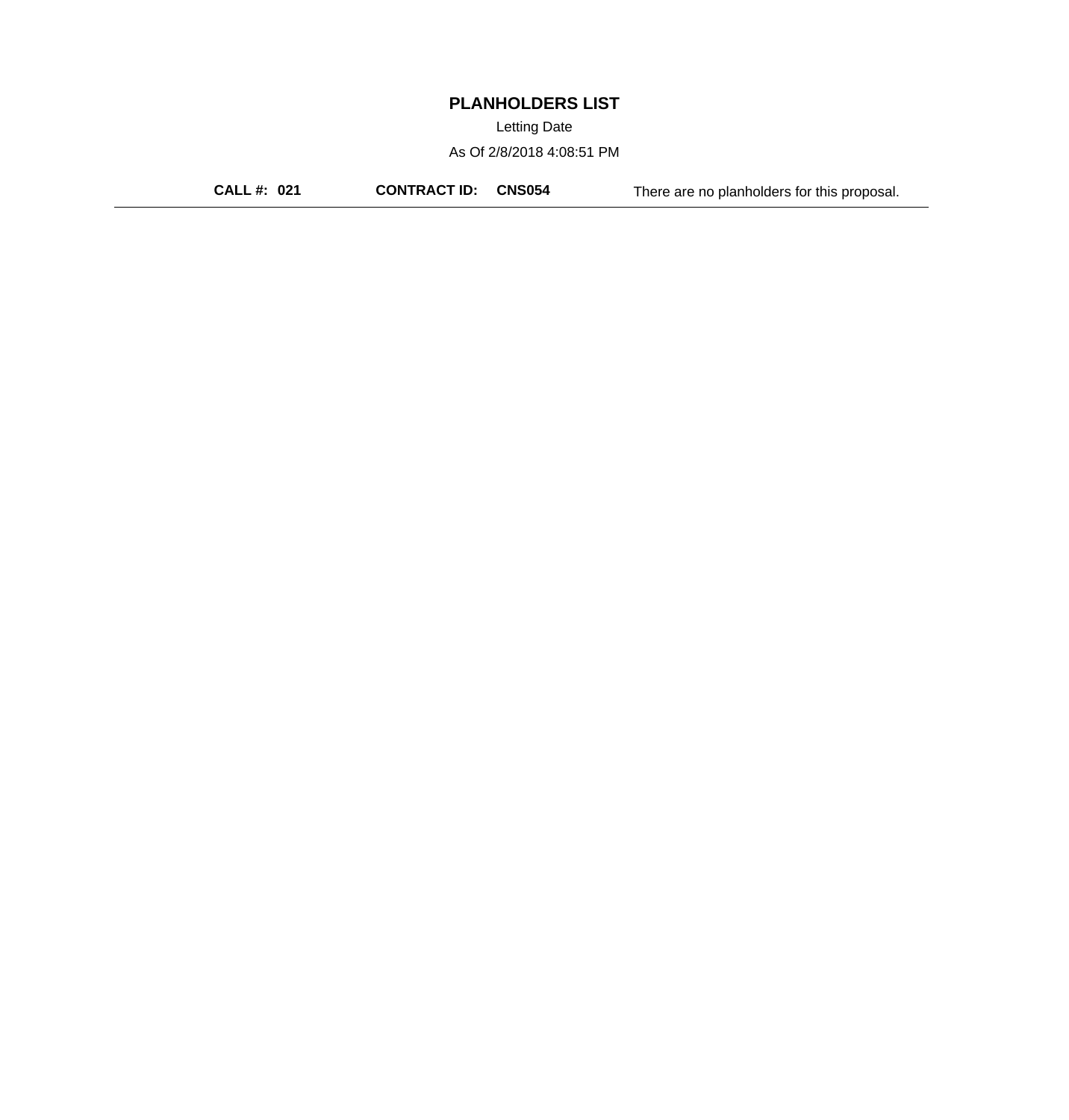Letting Date

As Of 2/8/2018 4:08:51 PM

**CALL #: 022 CONTRACT ID: CNS055** There are no planholders for this proposal.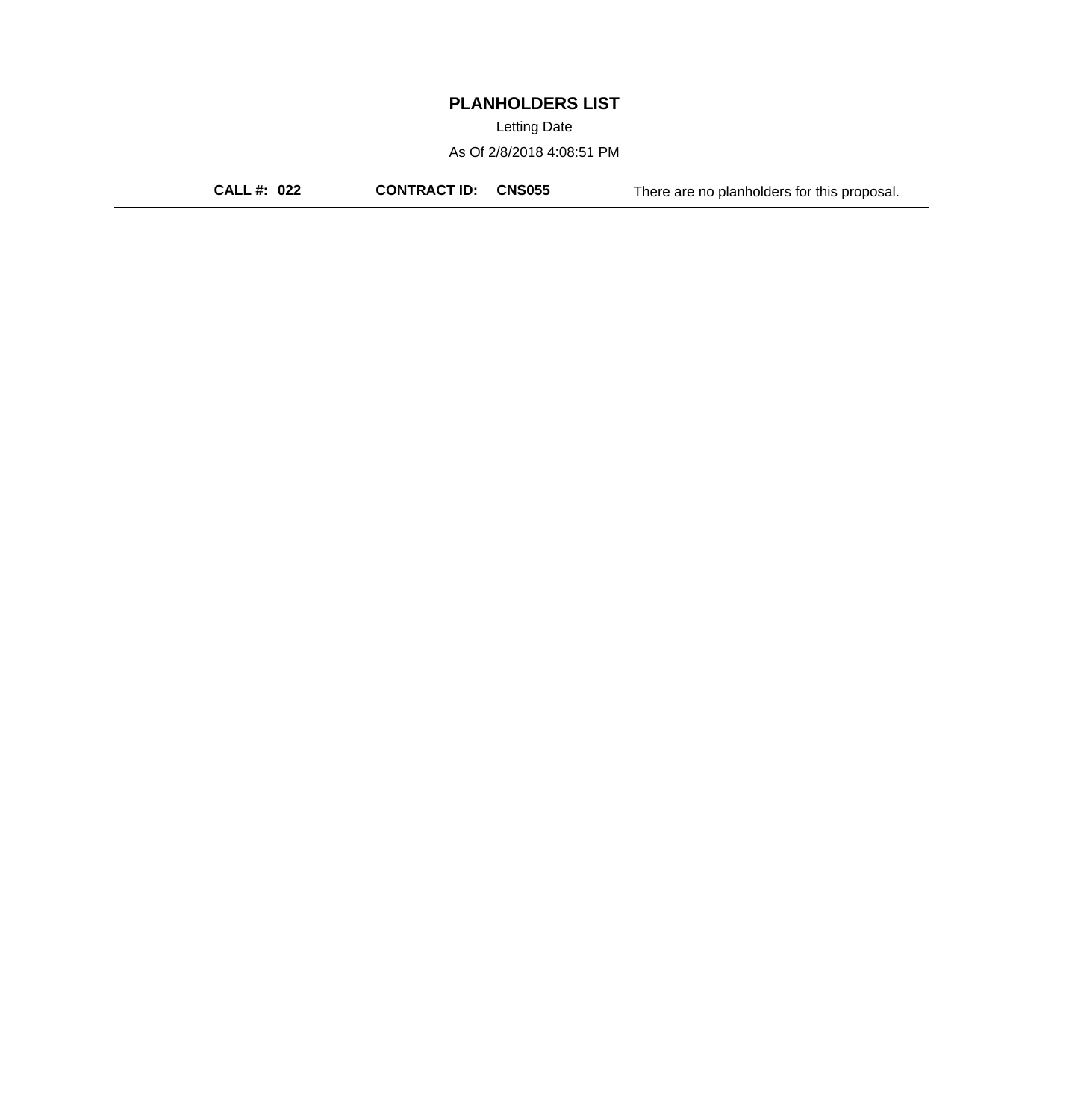Letting Date

As Of 2/8/2018 4:08:51 PM

**CALL #: 023 CONTRACT ID: CNS053** There are no planholders for this proposal.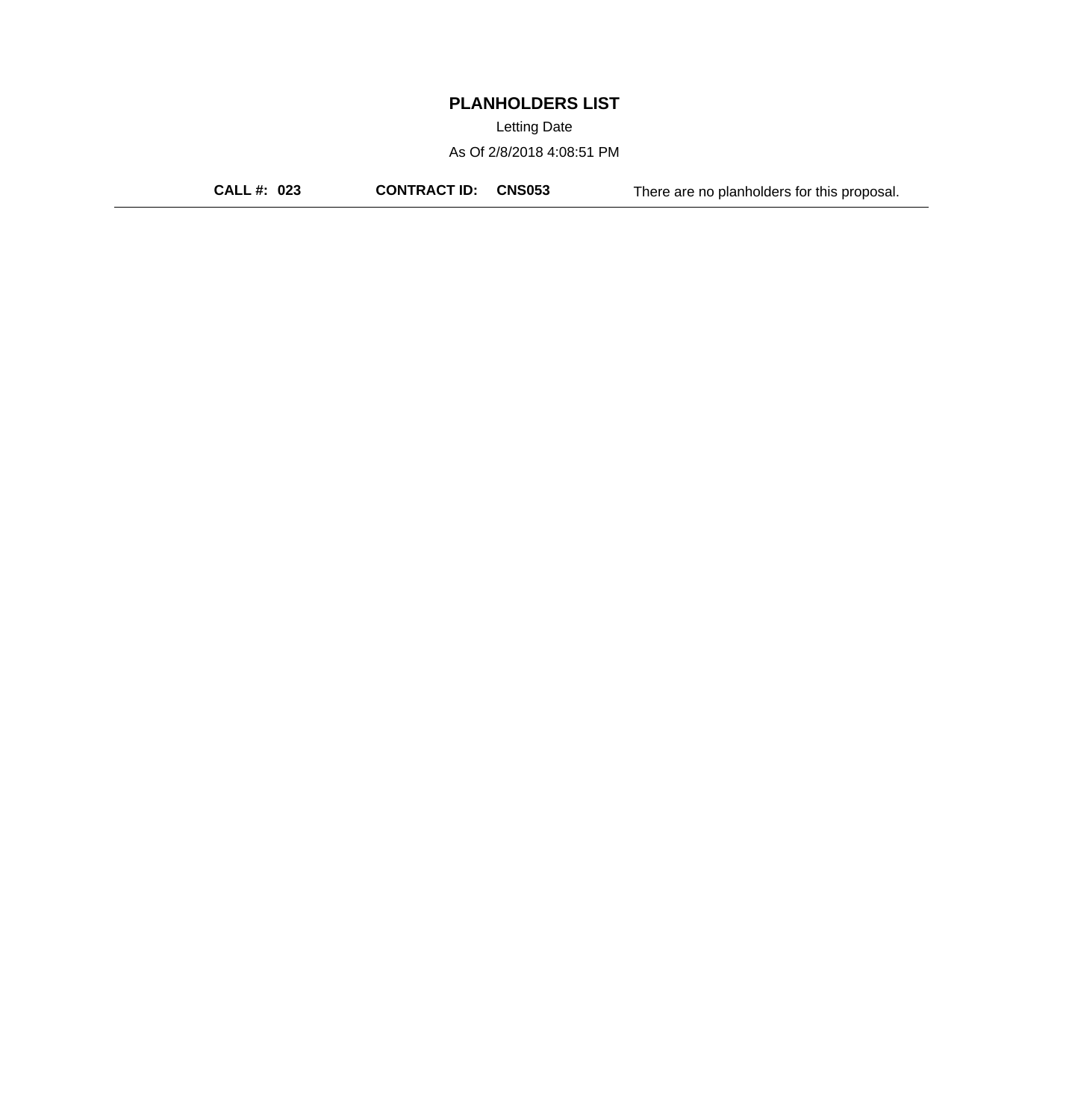### For Letting of February 09, 2018

| <b>CALL #: 024</b>    | <b>CONTRACT ID:</b><br><b>CNS026</b> | <b>COUNTY: BENTON</b>                                         |
|-----------------------|--------------------------------------|---------------------------------------------------------------|
|                       |                                      |                                                               |
| 1. 1/23/2018 9:28:32  | Jones Bros. Contractors, LLC         | 2209 Crestmoor Road, Suite 210<br>Nashville, TN, 37215        |
| 2. 1/23/2018 9:47:23  | KNOXVILLE BUILDERS EXCHANGE - K      | <b>300 CLARK STREET</b><br>KNOXVILLE, TN, 37921               |
| 3. 1/23/2018 10:21:41 | Delta Contracting Company, LLC       | 118 Hadley Drive<br>Humboldt, TN, 38343                       |
| 4. 1/23/2018 2:46:31  | LU, Inc.                             | 429 West Kingston Springs Road<br>Kingston Springs, TN, 37082 |
| 5. 1/25/2018 10:14:42 | International Traffic Systems, Inc.  | 2401 Cleveland Heights Boulevard<br>Lakeland, FL, 33803       |
| 6. 1/25/2018 11:34:43 | All-Brite, Inc.                      | 200 Commerce Center Circle<br>Jackson, TN, 38301              |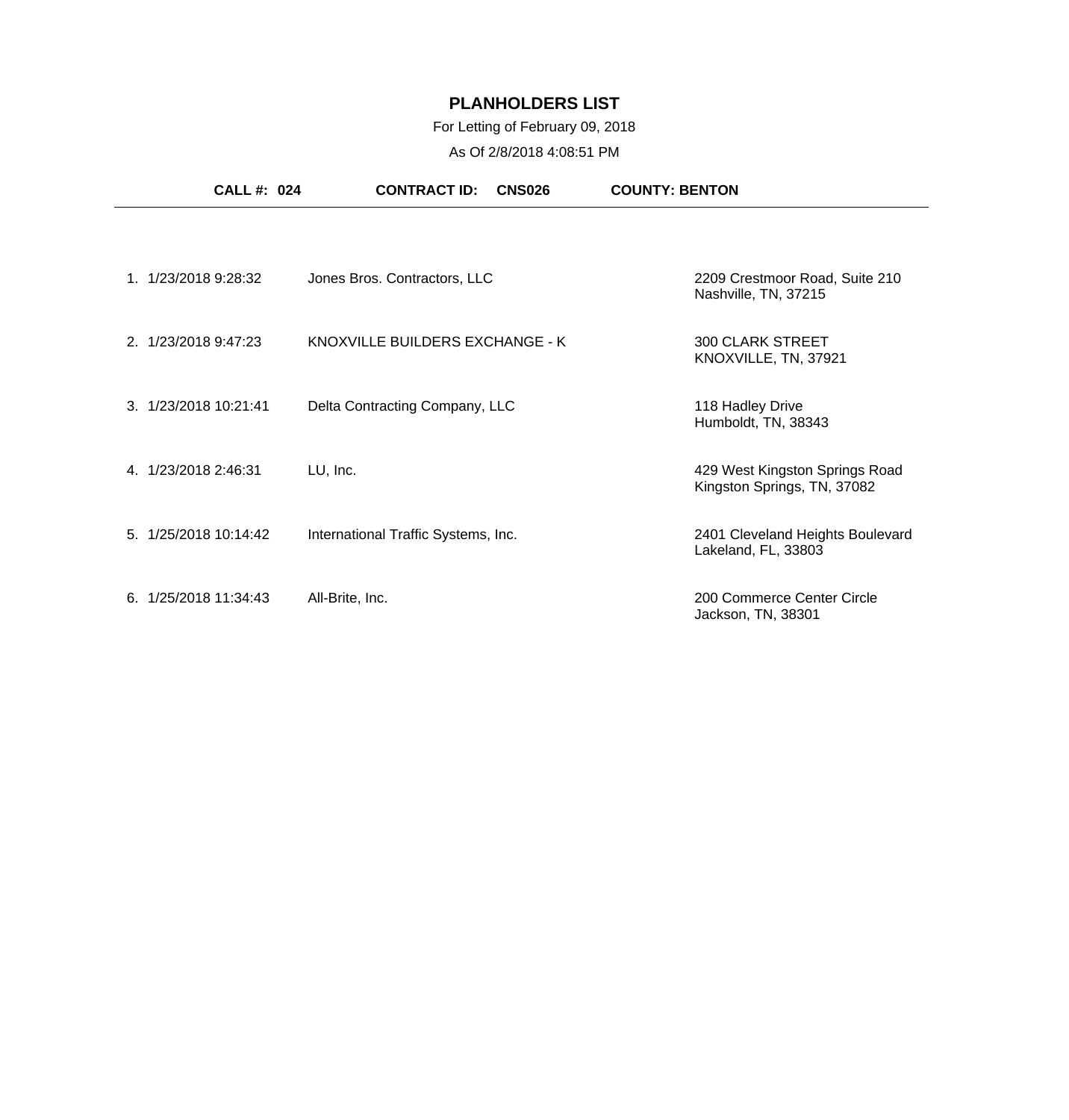Letting Date

As Of 2/8/2018 4:08:52 PM

**CALL #: 025 CONTRACT ID: CNS031** There are no planholders for this proposal.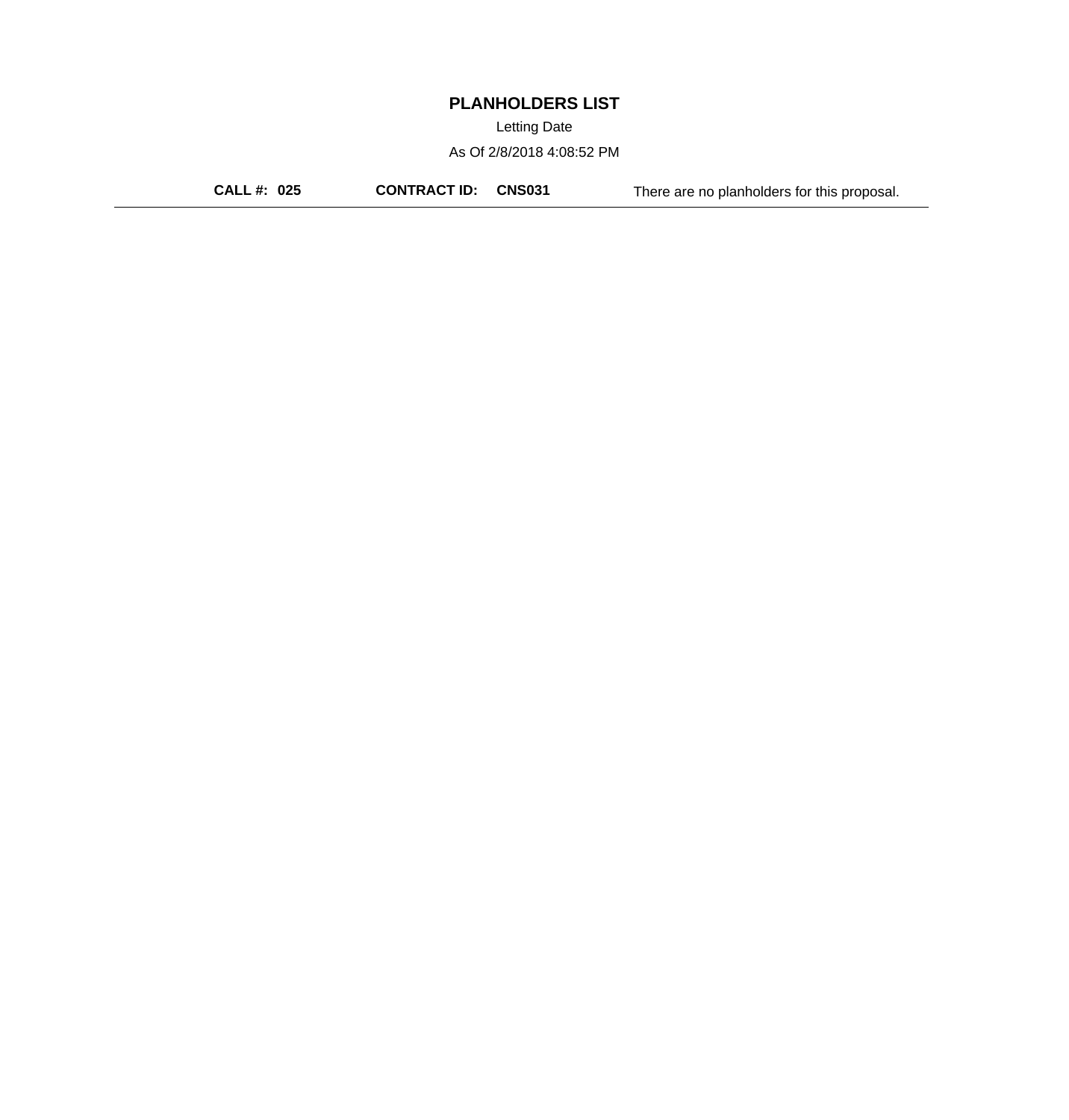For Letting of February 09, 2018

| <b>CALL#: 026</b>       | <b>CONTRACT ID:</b><br><b>CNS016</b> | <b>COUNTY: BLEDSOE</b>                                 |
|-------------------------|--------------------------------------|--------------------------------------------------------|
|                         |                                      |                                                        |
| 1/23/2018 9:28:32       | Jones Bros. Contractors, LLC         | 2209 Crestmoor Road, Suite 210<br>Nashville, TN, 37215 |
| 2. 1/23/2018 9:47:23    | KNOXVILLE BUILDERS EXCHANGE - K      | <b>300 CLARK STREET</b><br>KNOXVILLE, TN, 37921        |
| 3. 1/25/2018 11:44:56   | <b>Hudson Construction Company</b>   | 1615 Sholar Avenue<br>Chattanooga, TN, 37406           |
| 1/26/2018 10:02:54<br>4 | Rogers Group, Inc.                   | 50 W. Davis Road<br>Cookeville, TN, 38506              |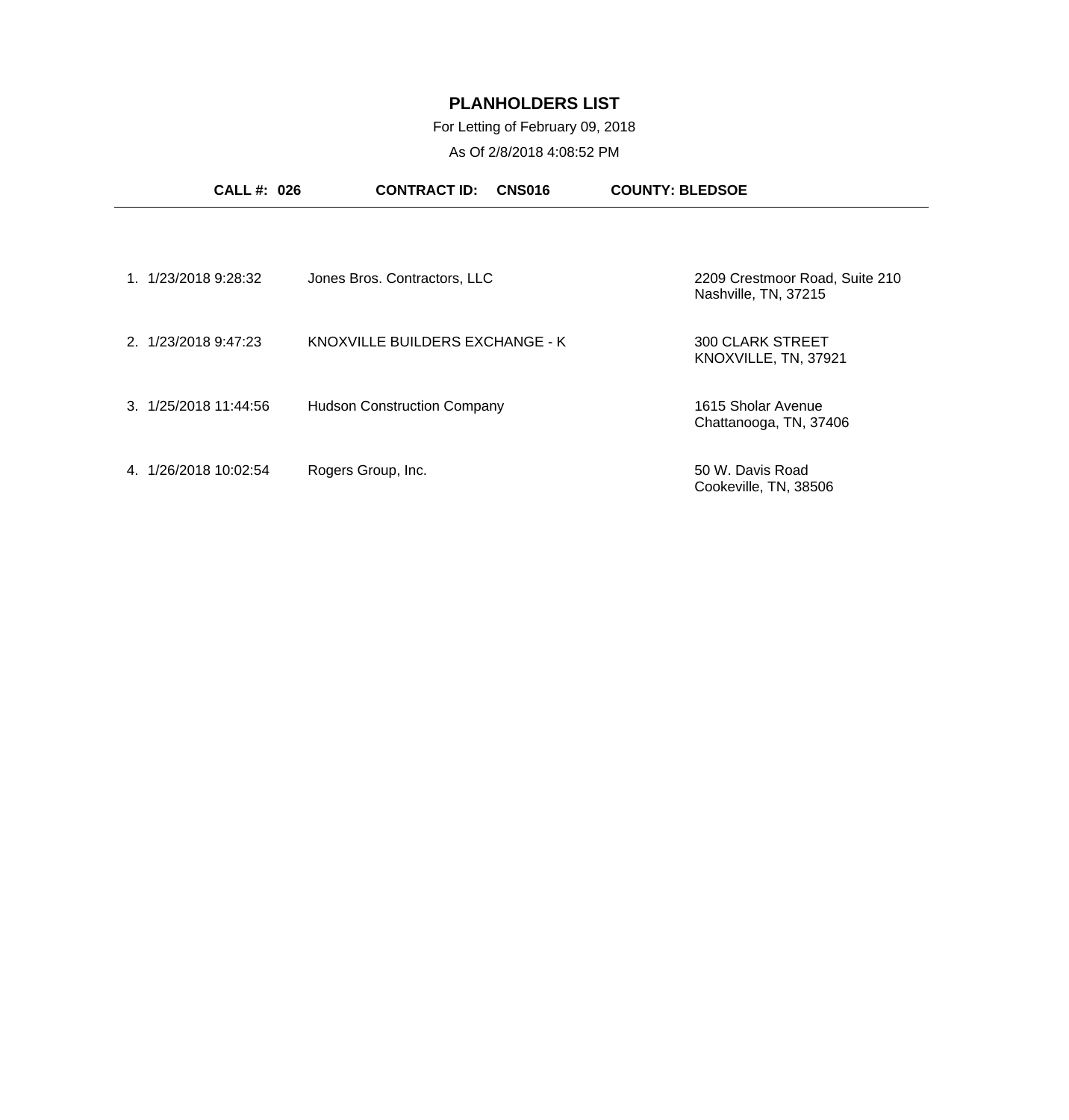For Letting of February 09, 2018

As Of 2/8/2018 4:08:52 PM

**CALL #: 027 CONTRACT ID: CNS023 COUNTY: BLEDSOE , BRADLEY, ETC.**

1. 1/23/2018 9:47:24 KNOXVILLE BUILDERS EXCHANGE - K 300 CLARK STREET

KNOXVILLE, TN, 37921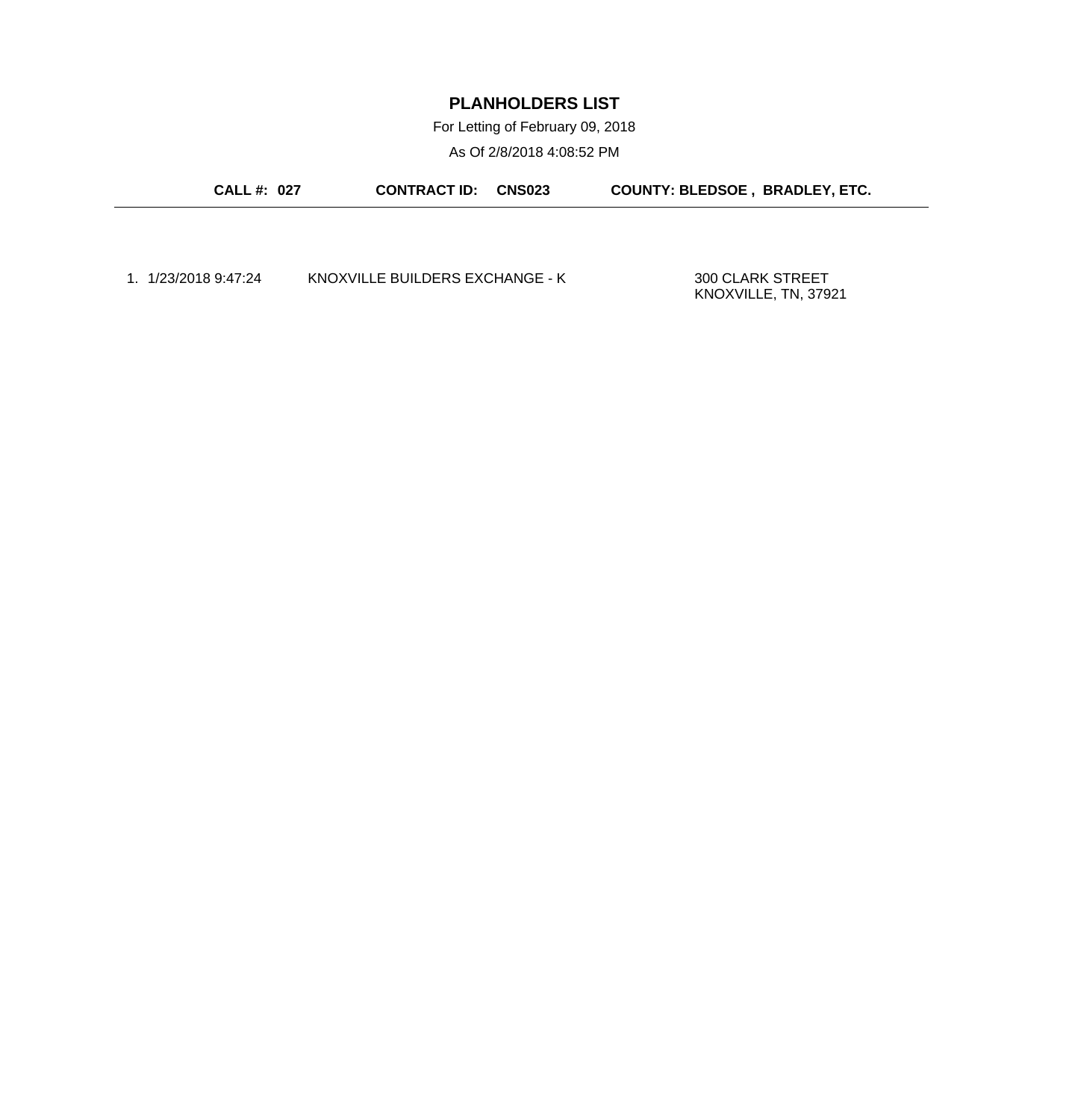Letting Date

As Of 2/8/2018 4:08:52 PM

**CALL #: 028 CONTRACT ID: CNS090** There are no planholders for this proposal.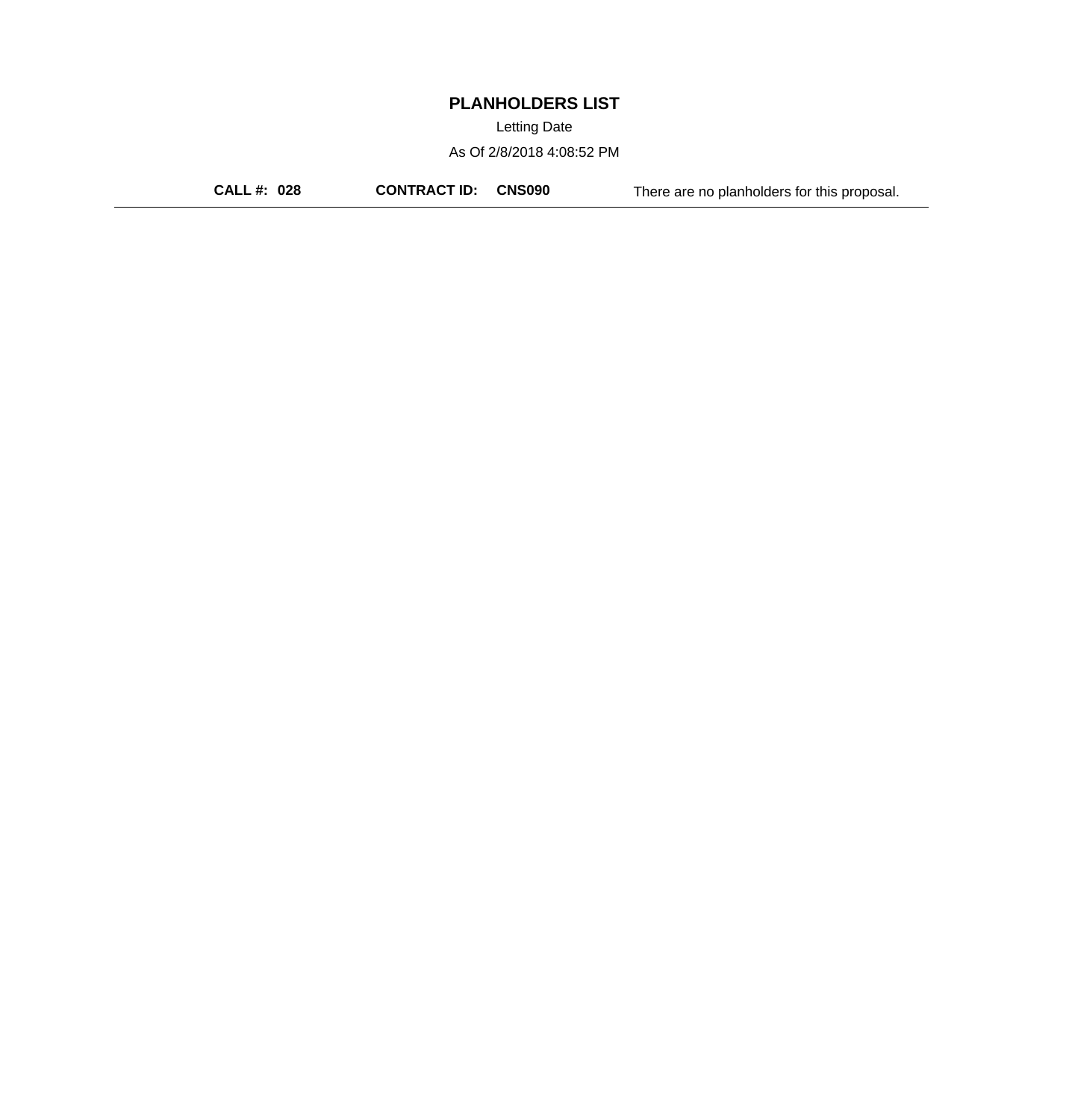Letting Date

As Of 2/8/2018 4:08:52 PM

**CALL #: 029 CONTRACT ID: CNS091** There are no planholders for this proposal.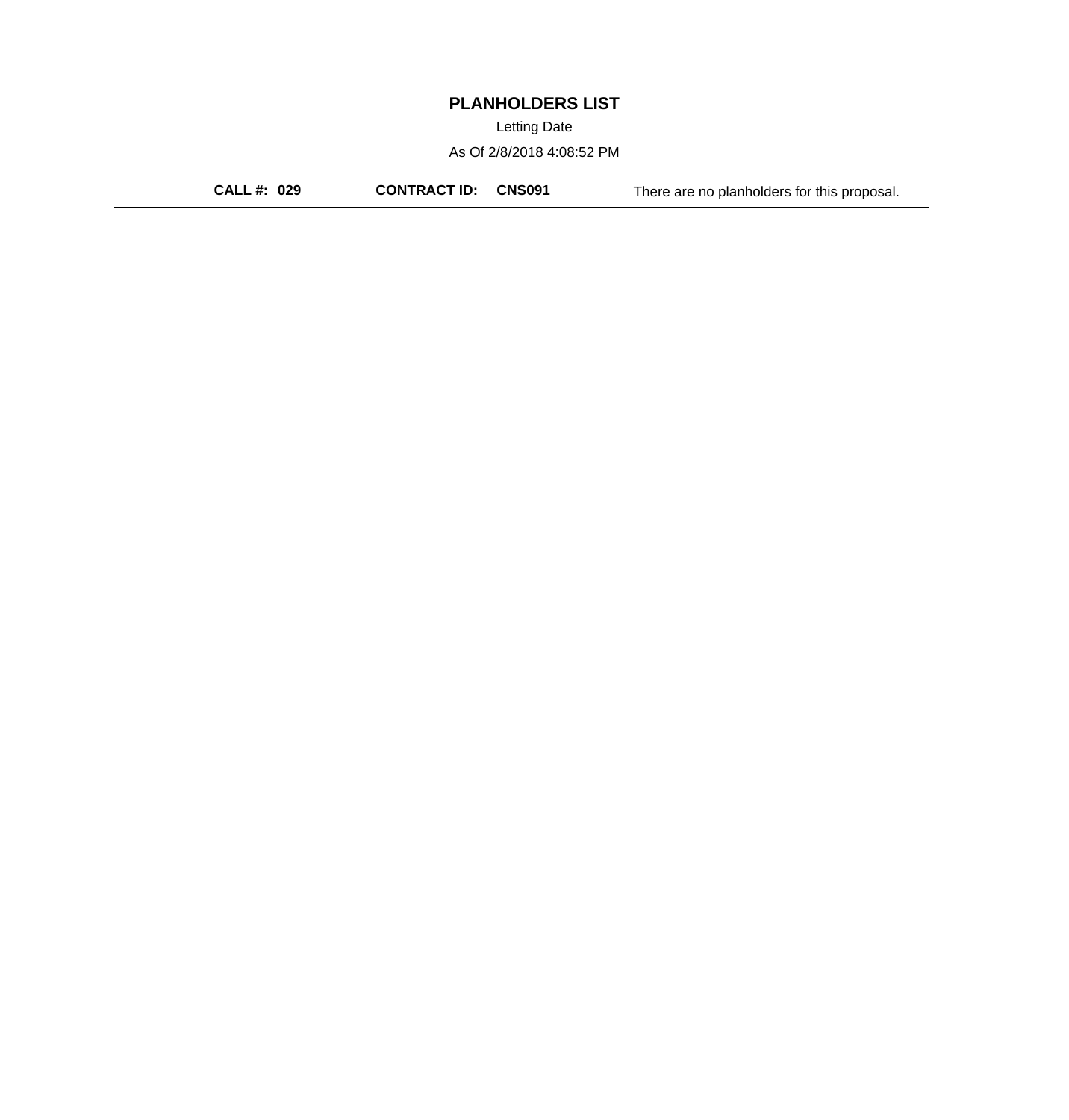### For Letting of February 09, 2018

| <b>CALL #: 030</b>    | <b>CONTRACT ID:</b><br><b>CNS017</b> | <b>COUNTY: BLEDSOE, BUREN, ETC.</b>                     |
|-----------------------|--------------------------------------|---------------------------------------------------------|
|                       |                                      |                                                         |
| 1. 1/23/2018 9:28:33  | Jones Bros. Contractors, LLC         | 2209 Crestmoor Road, Suite 210<br>Nashville, TN, 37215  |
| 2. 1/23/2018 9:47:24  | KNOXVILLE BUILDERS EXCHANGE - K      | <b>300 CLARK STREET</b><br>KNOXVILLE, TN, 37921         |
| 3. 1/25/2018 10:14:42 | International Traffic Systems, Inc.  | 2401 Cleveland Heights Boulevard<br>Lakeland, FL, 33803 |
| 4. 1/25/2018 11:44:57 | <b>Hudson Construction Company</b>   | 1615 Sholar Avenue<br>Chattanooga, TN, 37406            |
| 5. 1/26/2018 10:02:54 | Rogers Group, Inc.                   | 50 W. Davis Road<br>Cookeville, TN, 38506               |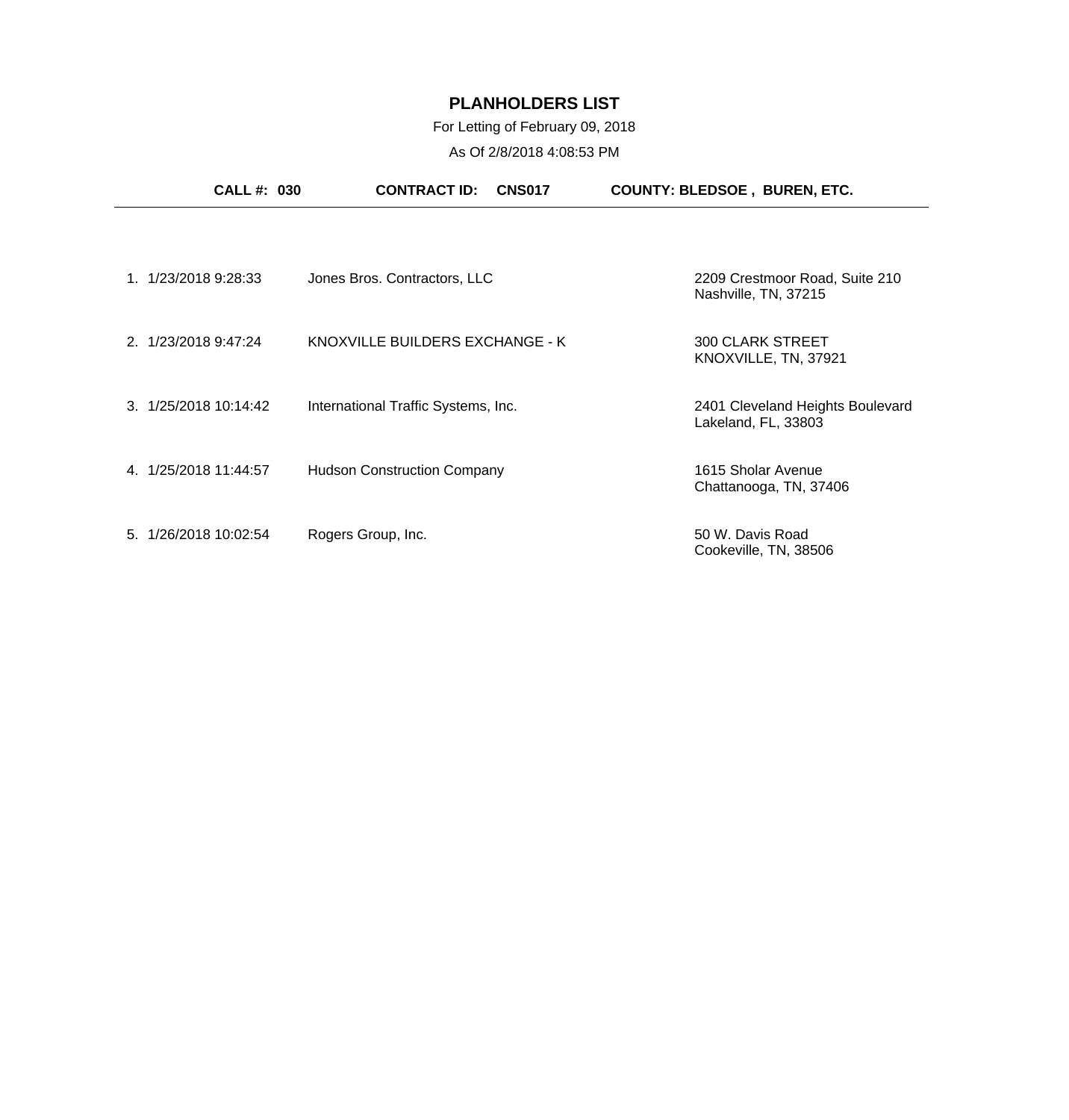Letting Date

As Of 2/8/2018 4:08:53 PM

**CALL #: 031 CONTRACT ID: CNS052** There are no planholders for this proposal.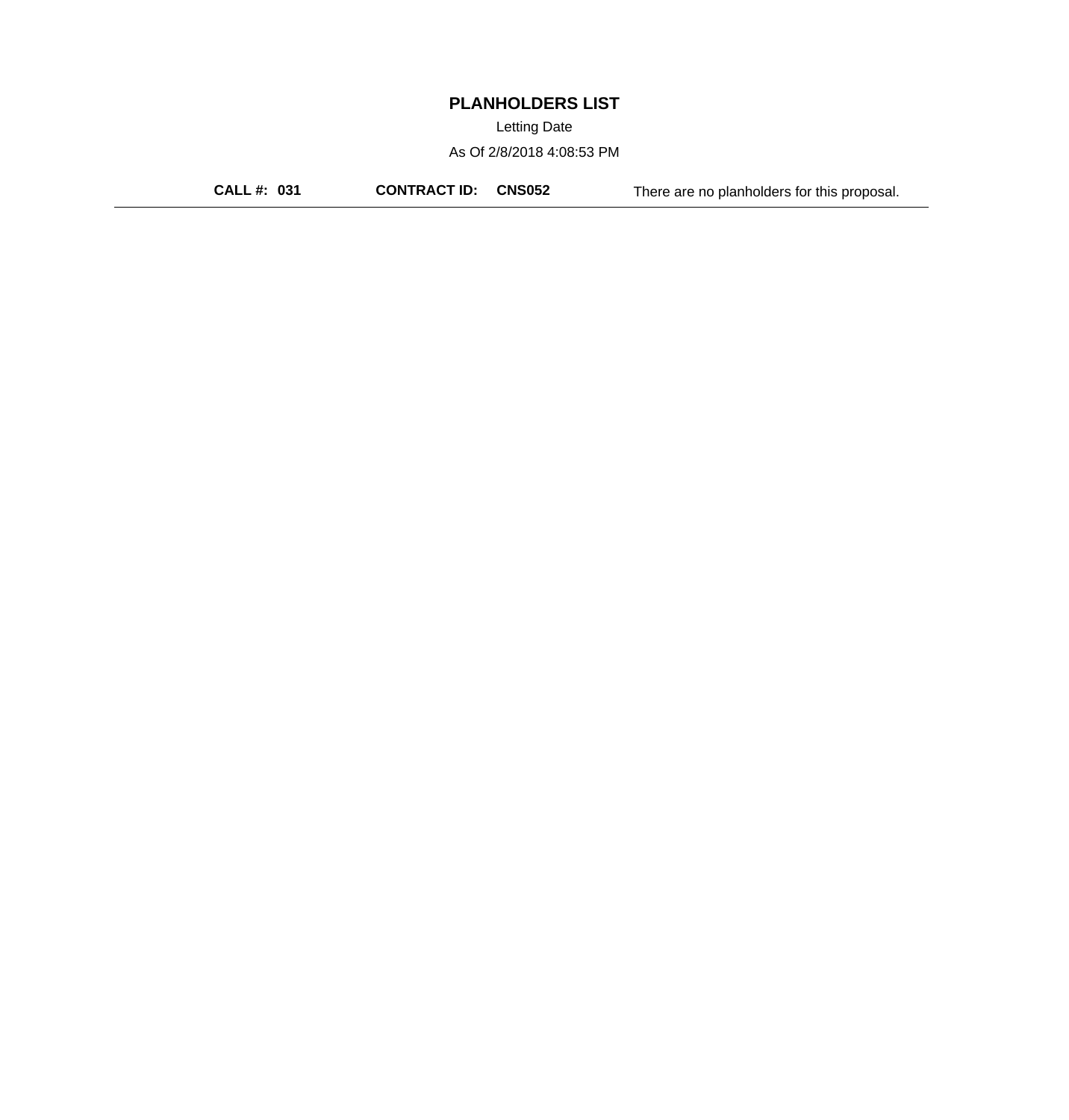Letting Date

As Of 2/8/2018 4:08:54 PM

**CALL #: 032 CONTRACT ID: CNS092** There are no planholders for this proposal.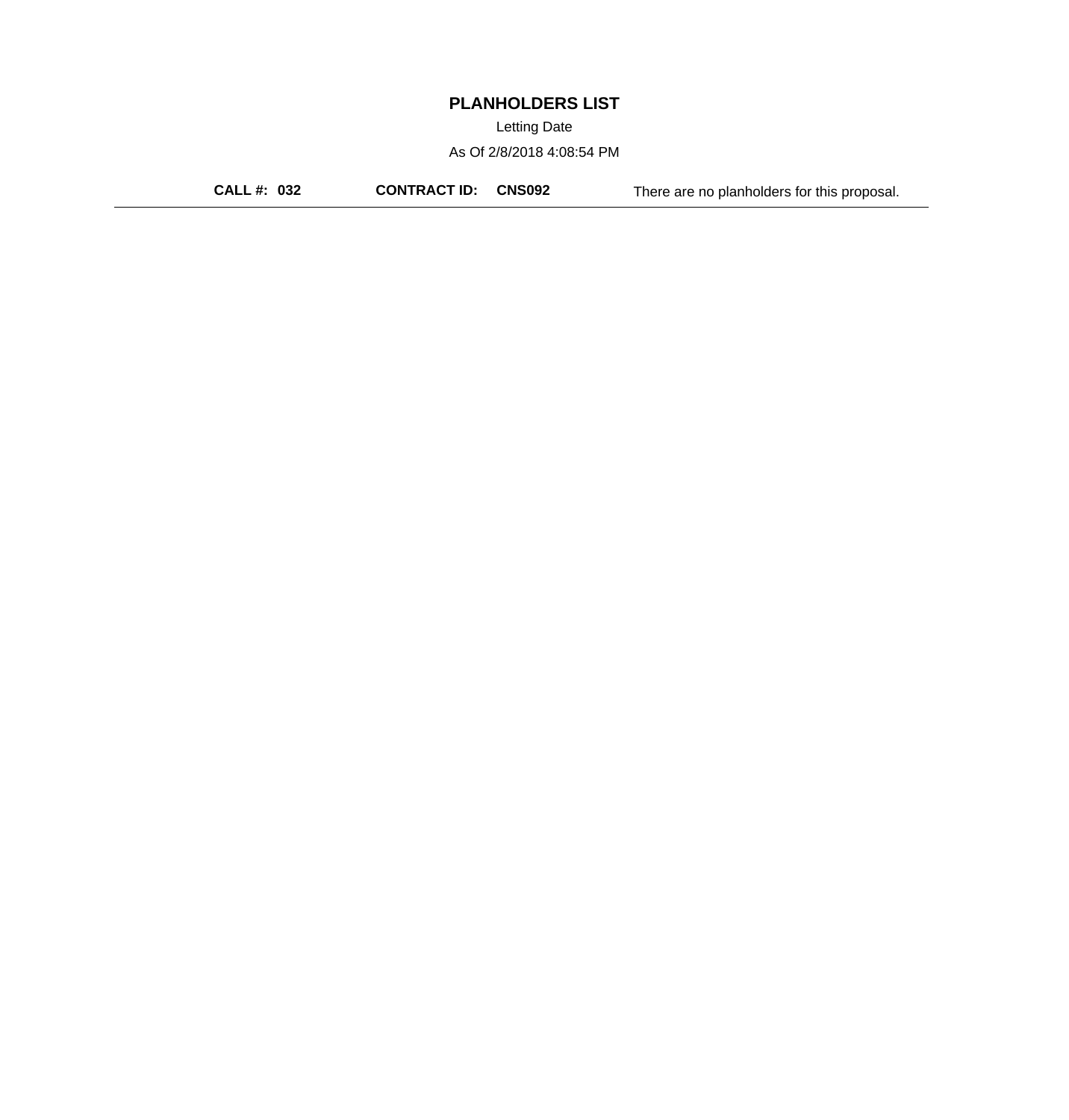For Letting of February 09, 2018

| <b>CALL#: 033</b>     | <b>CONTRACT ID:</b><br><b>CNS078</b> | <b>COUNTY: CARTER &amp; WASHINGTON</b>                  |
|-----------------------|--------------------------------------|---------------------------------------------------------|
|                       |                                      |                                                         |
| 1. 1/23/2018 9:28:33  | Jones Bros. Contractors, LLC         | 2209 Crestmoor Road, Suite 210<br>Nashville, TN, 37215  |
| 2. 1/23/2018 9:47:25  | KNOXVILLE BUILDERS EXCHANGE - K      | <b>300 CLARK STREET</b><br>KNOXVILLE, TN, 37921         |
| 3. 1/23/2018 11:55:20 | Summers-Taylor, Inc.                 | 300 West Elk Avenue<br>Elizabethton, TN, 37643          |
| 4. 1/25/2018 10:14:43 | International Traffic Systems, Inc.  | 2401 Cleveland Heights Boulevard<br>Lakeland, FL, 33803 |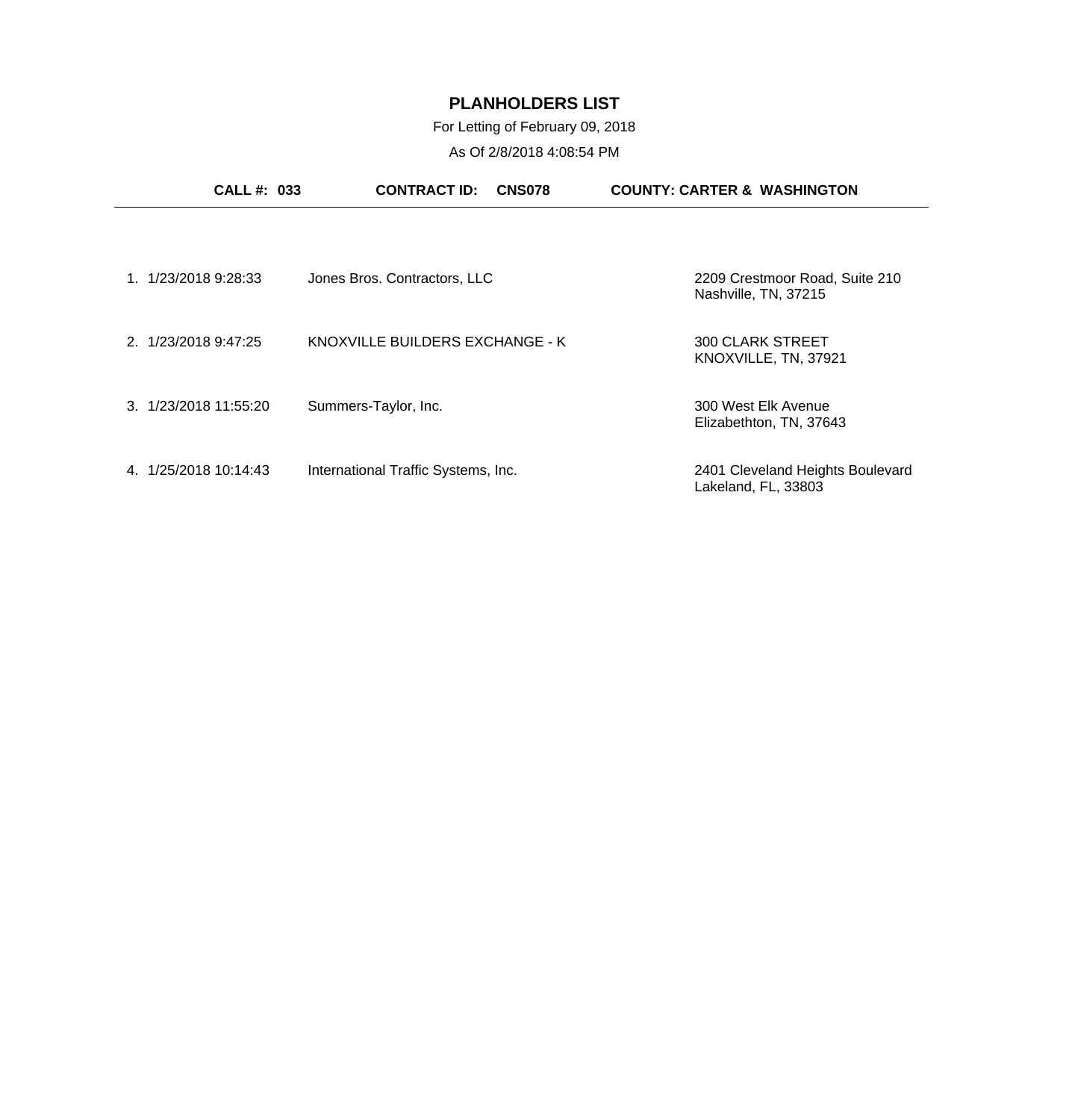Letting Date

As Of 2/8/2018 4:08:55 PM

**CALL #: 034 CONTRACT ID: CNS062** There are no planholders for this proposal.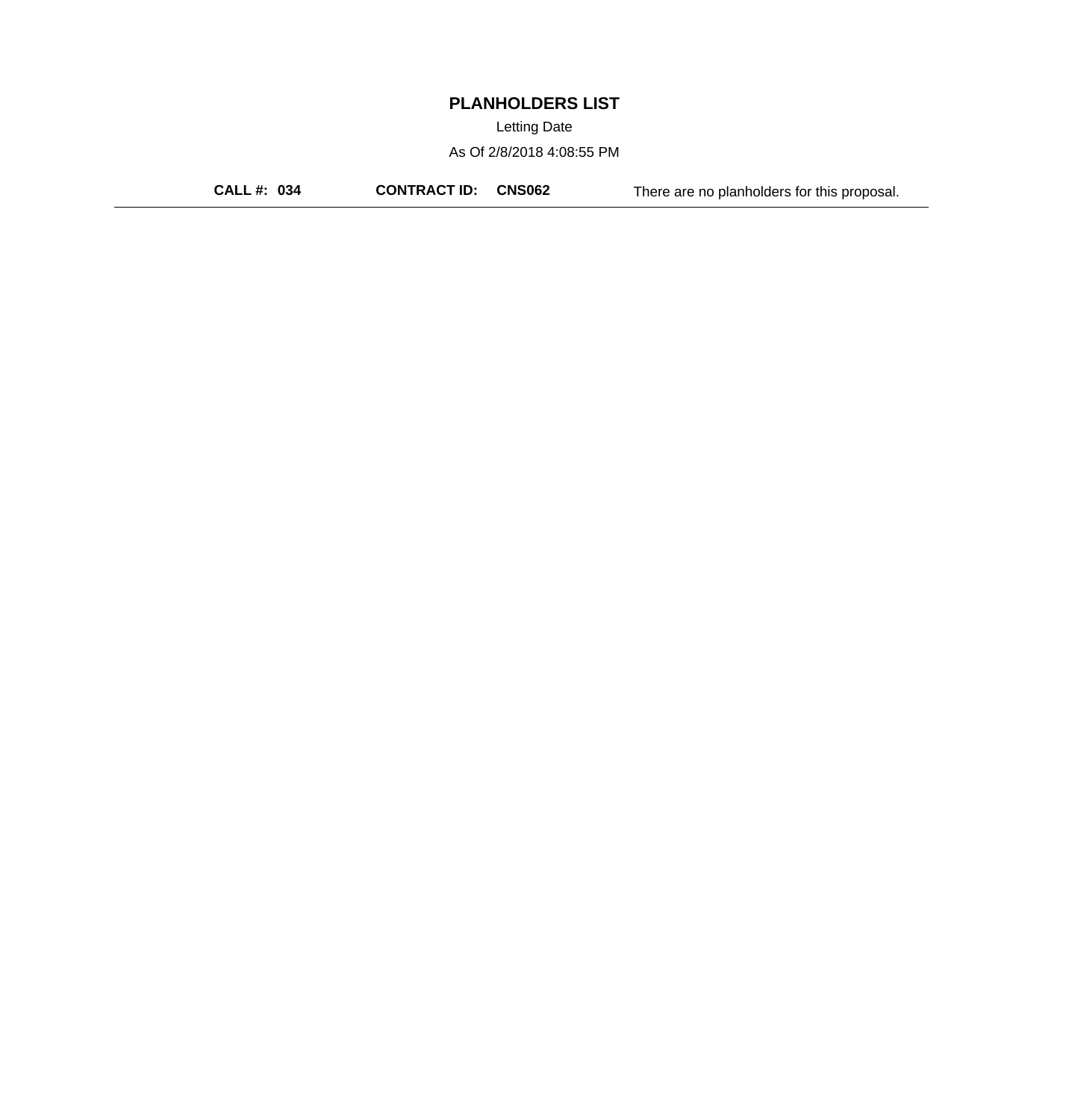### For Letting of February 09, 2018

| <b>CALL #: 035</b>       | <b>CONTRACT ID:</b><br><b>CNS027</b> | <b>COUNTY: CHESTER</b>                                 |
|--------------------------|--------------------------------------|--------------------------------------------------------|
|                          |                                      |                                                        |
| 1/22/2018 10:22:54<br>1  | <b>Ford Construction Company</b>     | 1311 East Court Street<br>Dyersburg, TN, 38024         |
| 2. 1/23/2018 9:28:34     | Jones Bros. Contractors, LLC         | 2209 Crestmoor Road, Suite 210<br>Nashville, TN, 37215 |
| 1/23/2018 9:47:25<br>3   | KNOXVILLE BUILDERS EXCHANGE - K      | <b>300 CLARK STREET</b><br>KNOXVILLE, TN, 37921        |
| 1/23/2018 10:21:42<br>4  | Delta Contracting Company, LLC       | 118 Hadley Drive<br>Humboldt, TN, 38343                |
| 1/25/2018 11:34:44<br>5. | All-Brite, Inc.                      | 200 Commerce Center Circle<br>Jackson, TN, 38301       |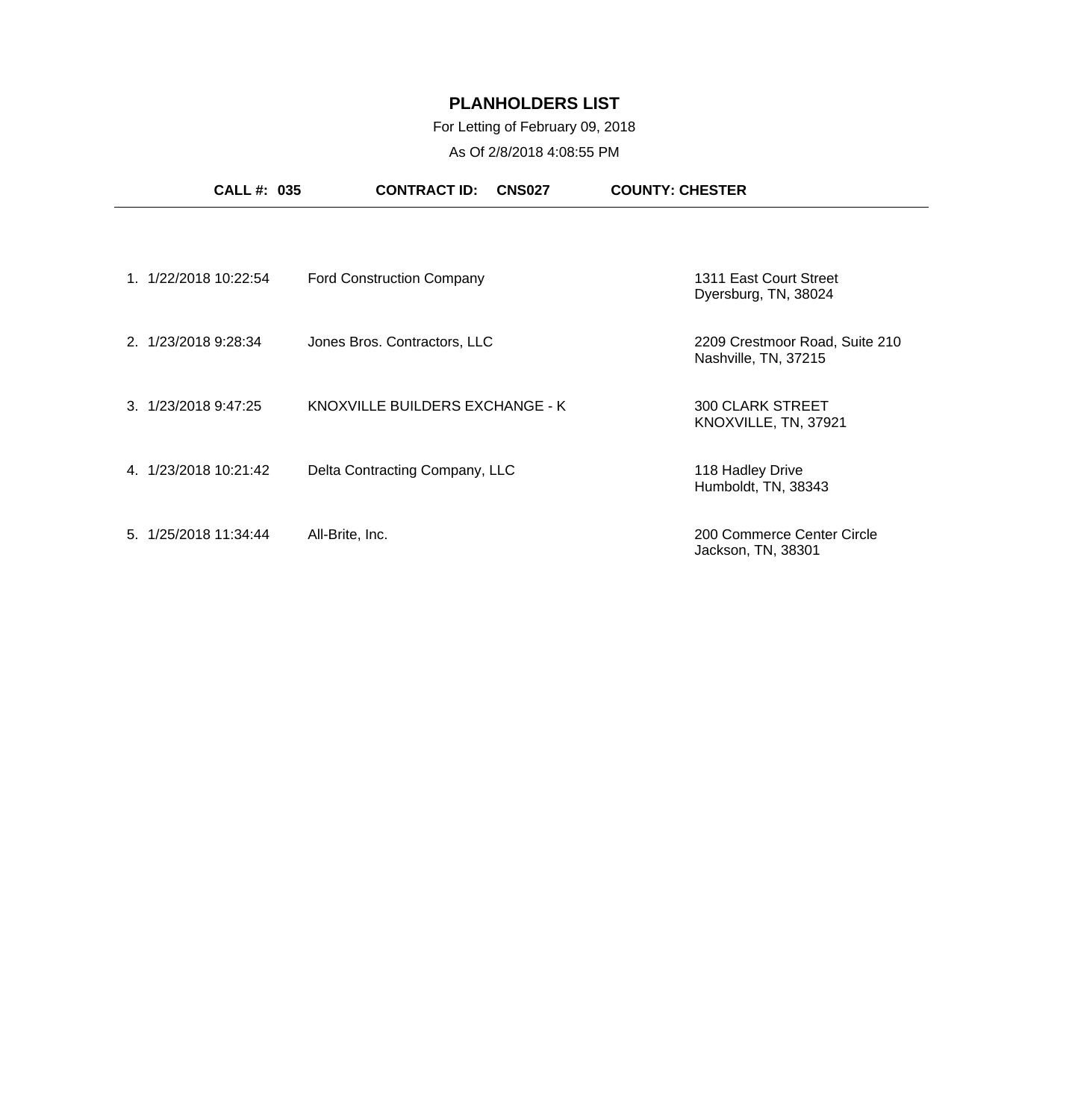Letting Date

As Of 2/8/2018 4:08:55 PM

**CALL #: 036 CONTRACT ID: CNS029** There are no planholders for this proposal.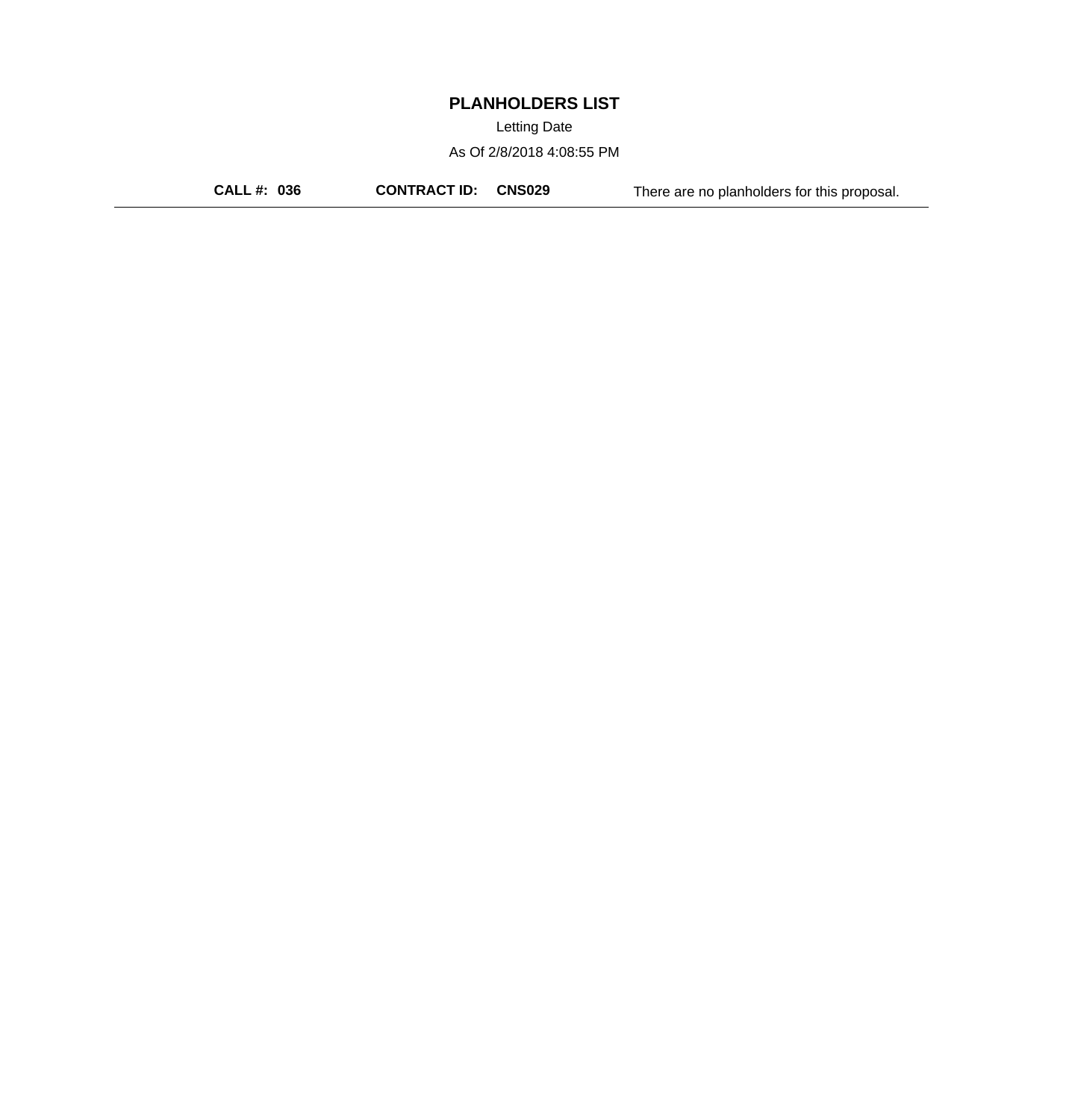Letting Date

As Of 2/8/2018 4:08:55 PM

**CALL #: 037 CONTRACT ID: CNS030** There are no planholders for this proposal.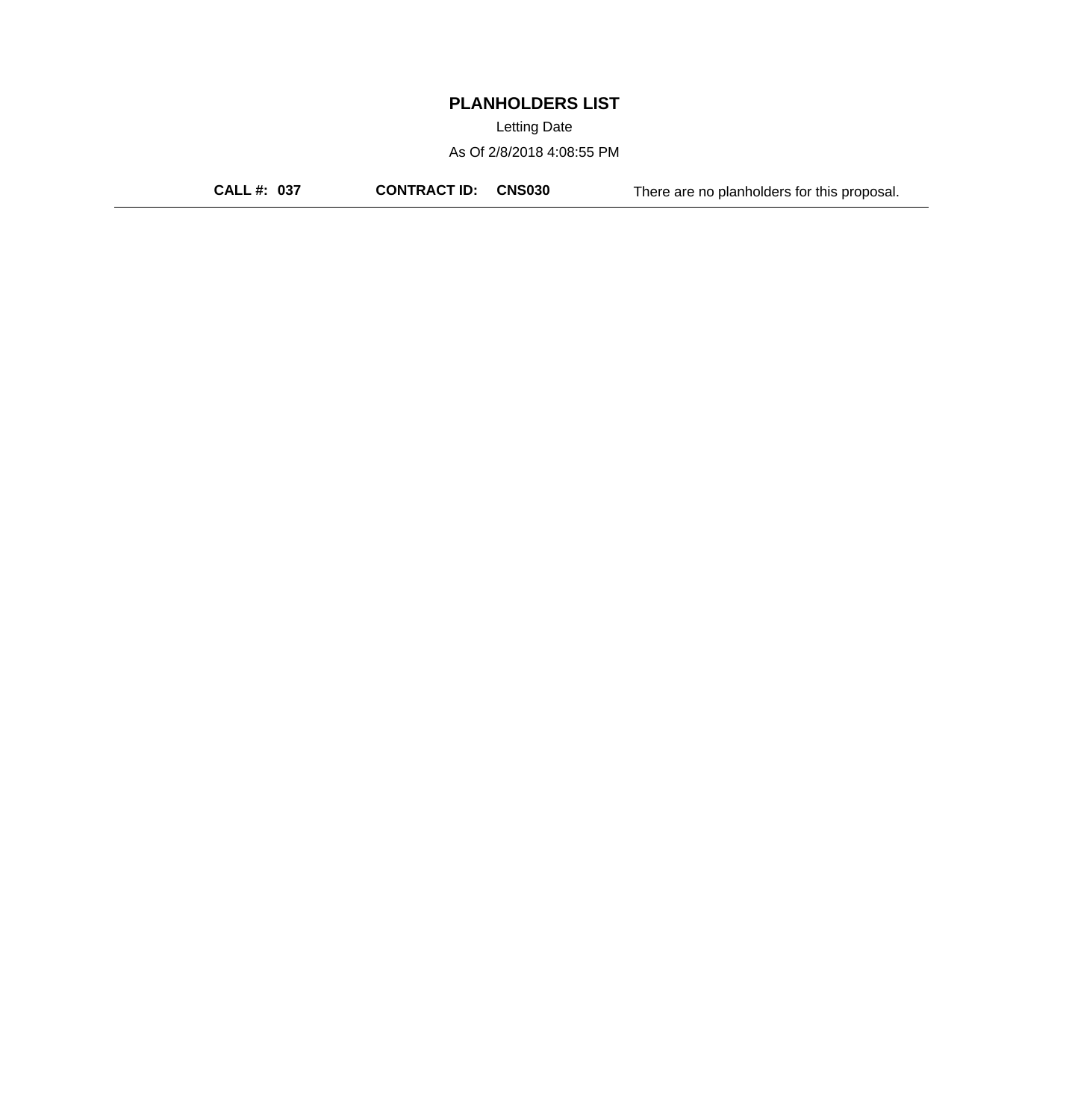### For Letting of February 09, 2018

| <b>CALL #: 038</b>   | <b>CONTRACT ID:</b><br><b>CNS072</b> | <b>COUNTY: CLAIBORNE</b>                               |
|----------------------|--------------------------------------|--------------------------------------------------------|
|                      |                                      |                                                        |
| 1. 1/22/2018 1:27:42 | Duracap Asphalt Paving Co., Inc.     | 2535 Asbury Road<br>Knoxville, TN, 37914               |
| 2. 1/22/2018 1:35:16 | Rogers Group, Inc.                   | 601 MARYVILLE PIKE<br>KNOXVILLE, TN, 37920             |
| 3. 1/23/2018 9:28:34 | Jones Bros. Contractors, LLC         | 2209 Crestmoor Road, Suite 210<br>Nashville, TN, 37215 |
| 4. 1/23/2018 9:47:26 | KNOXVILLE BUILDERS EXCHANGE - K      | <b>300 CLARK STREET</b><br>KNOXVILLE, TN, 37921        |
| 5. 2/7/2018 1:37:53  | Hinkle Construction Services, LLC    | 360 North Middletown Road<br>Paris, KY, 40361          |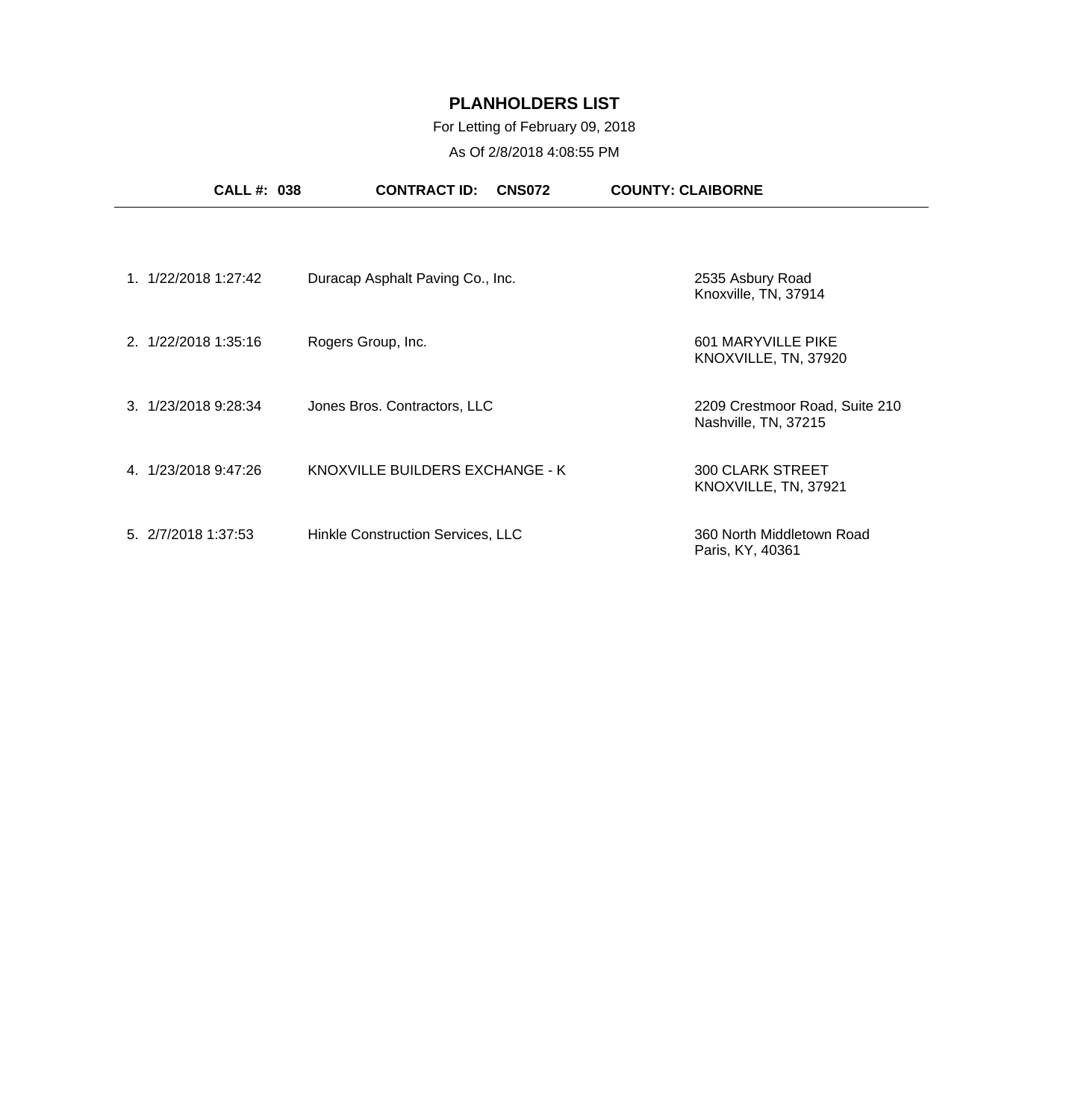### For Letting of February 09, 2018

| <b>CALL#: 039</b>    | <b>CONTRACT ID:</b><br><b>CNS073</b> | <b>COUNTY: CLAIBORNE</b>                               |
|----------------------|--------------------------------------|--------------------------------------------------------|
|                      |                                      |                                                        |
| 1. 1/22/2018 1:27:43 | Duracap Asphalt Paving Co., Inc.     | 2535 Asbury Road<br>Knoxville, TN, 37914               |
| 2. 1/22/2018 1:35:17 | Rogers Group, Inc.                   | 601 MARYVILLE PIKE<br>KNOXVILLE, TN, 37920             |
| 3. 1/23/2018 9:28:35 | Jones Bros. Contractors, LLC         | 2209 Crestmoor Road, Suite 210<br>Nashville, TN, 37215 |
| 4. 1/23/2018 9:47:26 | KNOXVILLE BUILDERS EXCHANGE - K      | <b>300 CLARK STREET</b><br>KNOXVILLE, TN, 37921        |
| 5. 1/30/2018 2:53:01 | Willis Paving, Inc.                  | 235 Bristol Road<br>Harrogate, TN, 37752               |
| 6.2/1/20188:18:39    | Potter South East LLC                | 511 East Monticello Pike<br>Huntsville, TN, 37756      |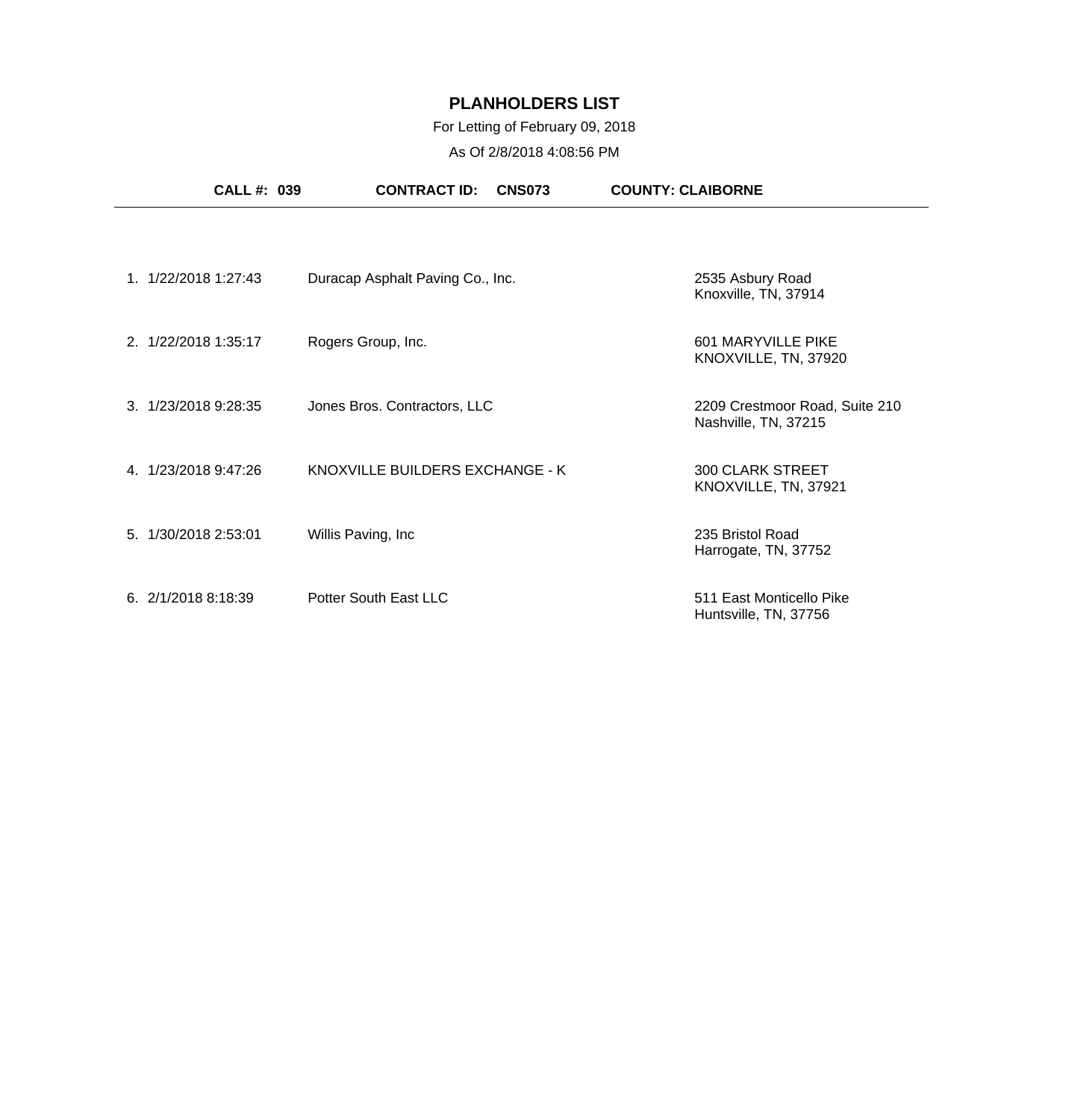For Letting of February 09, 2018

| <b>CALL#: 040</b>     | <b>CONTRACT ID:</b><br><b>CNS018</b> | <b>COUNTY: CUMBERLAND</b>                              |
|-----------------------|--------------------------------------|--------------------------------------------------------|
|                       |                                      |                                                        |
| 1/23/2018 9:28:35     | Jones Bros. Contractors, LLC         | 2209 Crestmoor Road, Suite 210<br>Nashville, TN, 37215 |
| 2. 1/23/2018 9:47:27  | KNOXVILLE BUILDERS EXCHANGE - K      | <b>300 CLARK STREET</b><br>KNOXVILLE, TN, 37921        |
| 3. 1/25/2018 11:44:57 | <b>Hudson Construction Company</b>   | 1615 Sholar Avenue<br>Chattanooga, TN, 37406           |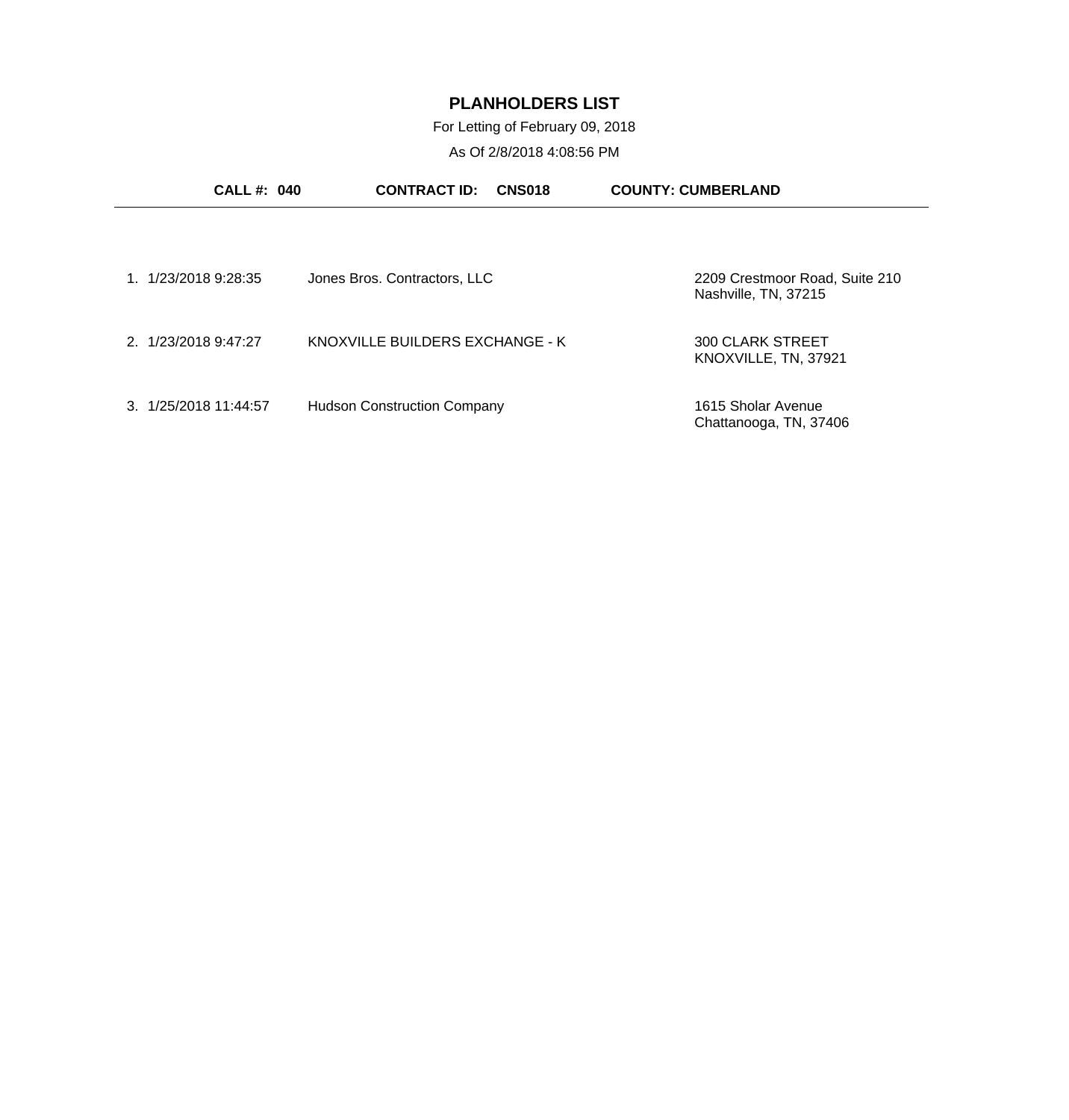For Letting of February 09, 2018

| <b>CALL#: 041</b>     | <b>CONTRACT ID:</b><br><b>CNS019</b> | <b>COUNTY: CUMBERLAND &amp; RHEA</b>                   |
|-----------------------|--------------------------------------|--------------------------------------------------------|
|                       |                                      |                                                        |
| 1. 1/23/2018 9:28:36  | Jones Bros. Contractors, LLC         | 2209 Crestmoor Road, Suite 210<br>Nashville, TN, 37215 |
| 2. 1/23/2018 9:47:27  | KNOXVILLE BUILDERS EXCHANGE - K      | <b>300 CLARK STREET</b><br>KNOXVILLE, TN, 37921        |
| 3. 1/25/2018 11:44:58 | <b>Hudson Construction Company</b>   | 1615 Sholar Avenue<br>Chattanooga, TN, 37406           |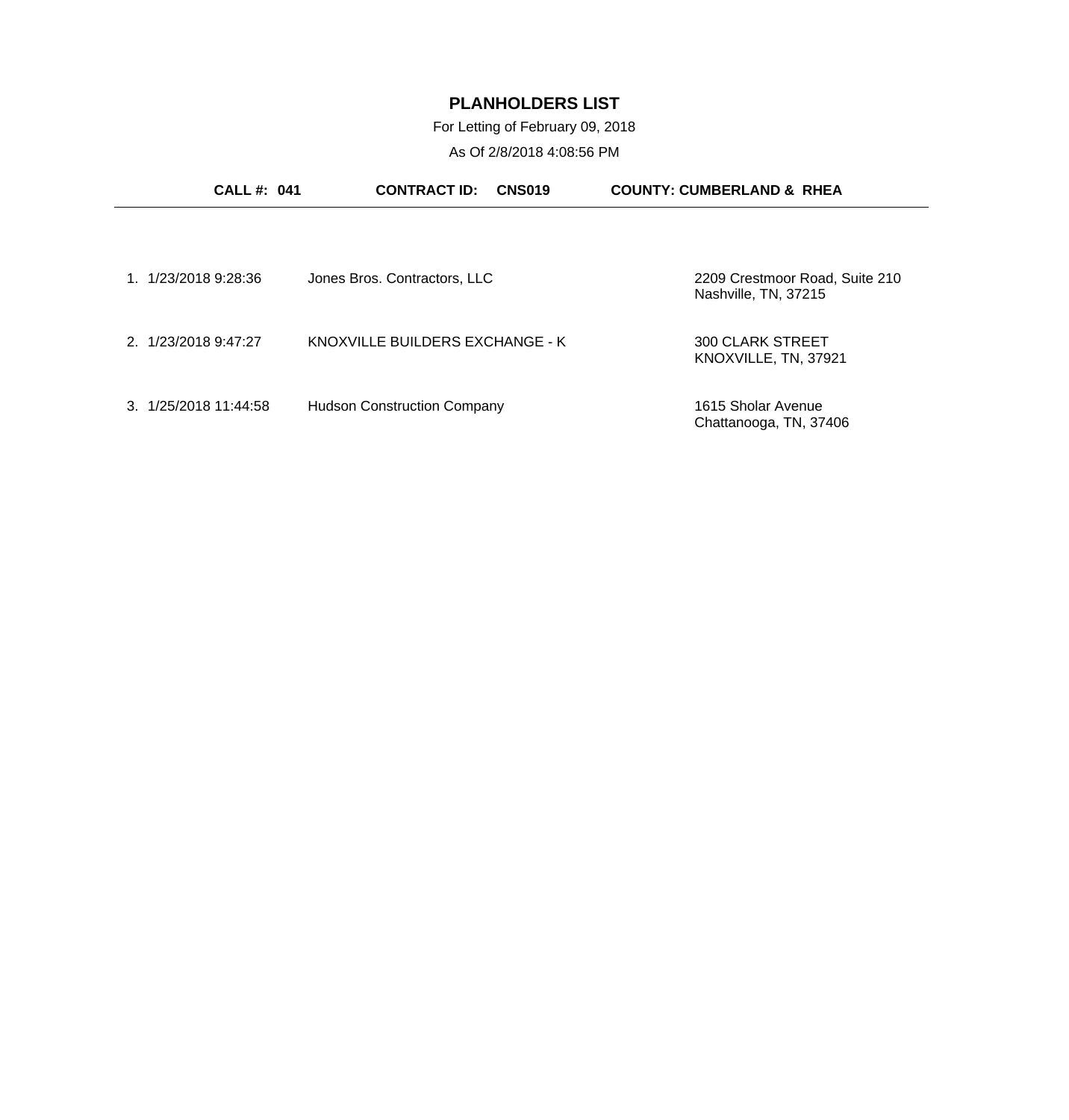### For Letting of February 09, 2018

| <b>CALL #: 042</b>    | <b>CONTRACT ID:</b><br><b>CNS036</b>      | <b>COUNTY: DAVIDSON</b>                                       |
|-----------------------|-------------------------------------------|---------------------------------------------------------------|
|                       |                                           |                                                               |
| 1. 1/23/2018 9:28:37  | Jones Bros. Contractors, LLC              | 2209 Crestmoor Road, Suite 210<br>Nashville, TN, 37215        |
| 2. 1/23/2018 9:47:28  | KNOXVILLE BUILDERS EXCHANGE - K           | <b>300 CLARK STREET</b><br>KNOXVILLE, TN, 37921               |
| 3. 1/23/2018 2:46:33  | LU, Inc.                                  | 429 West Kingston Springs Road<br>Kingston Springs, TN, 37082 |
| 4. 1/25/2018 10:14:43 | International Traffic Systems, Inc.       | 2401 Cleveland Heights Boulevard<br>Lakeland, FL, 33803       |
| 5. 1/30/2018 10:47:56 | <b>Charles Deweese Construction, Inc.</b> | 765 Industrial Bypass North<br>Franklin, KY, 42134            |
| 6. 1/31/2018 10:18:50 | <b>Vulcan Construction Materials, LLC</b> | 3556 Hermitage Industrial Drive<br>Hermitage, TN, 37076       |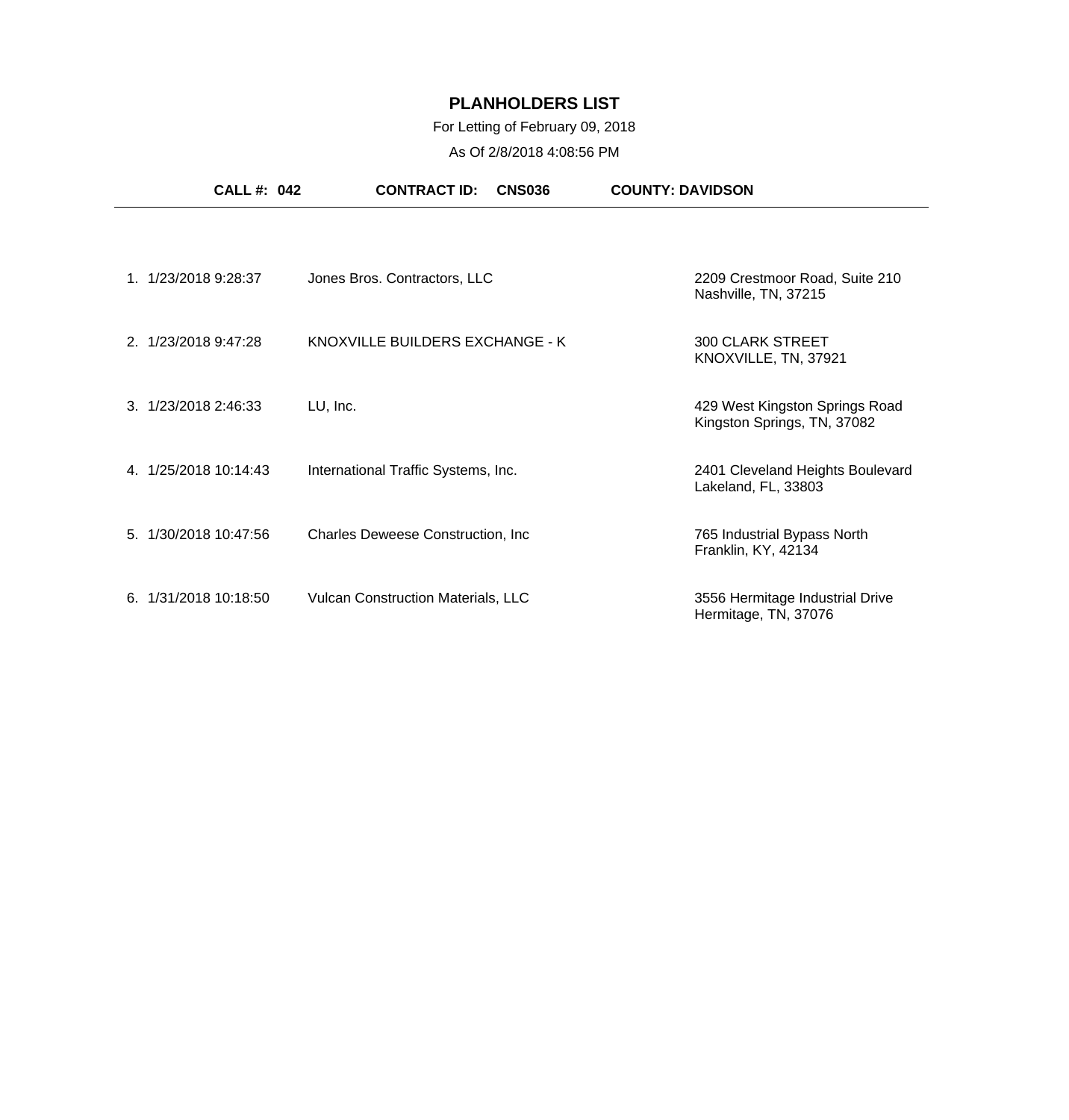### For Letting of February 09, 2018

| <b>CALL #: 043</b>    | <b>CONTRACT ID:</b><br><b>CNS041</b> | <b>COUNTY: DAVIDSON &amp; SUMNER</b>                          |
|-----------------------|--------------------------------------|---------------------------------------------------------------|
| 1. 1/23/2018 9:28:37  | Jones Bros. Contractors, LLC         | 2209 Crestmoor Road, Suite 210<br>Nashville, TN, 37215        |
| 2. 1/23/2018 9:47:28  | KNOXVILLE BUILDERS EXCHANGE - K      | <b>300 CLARK STREET</b><br>KNOXVILLE, TN, 37921               |
| 3. 1/23/2018 2:46:34  | LU, Inc.                             | 429 West Kingston Springs Road<br>Kingston Springs, TN, 37082 |
| 4. 1/24/2018 1:56:58  | Hoover, Inc.                         | 1205 Bridgestone Parkway<br>P. Box 400<br>LaVergne, TN, 37086 |
| 5. 1/25/2018 10:07:06 | WATSON BOWMAN ACME CORPORATION       | 95 PINEVIEW DRIVE<br>AMHERST, NY, 14228                       |
| 6. 1/25/2018 10:14:44 | International Traffic Systems, Inc.  | 2401 Cleveland Heights Boulevard<br>Lakeland, FL, 33803       |
| 7. 1/25/2018 10:35:18 | Rogers Group, Inc.                   | 2124 Nashville Pike<br>Gallatin, TN, 37066                    |
| 8. 1/30/2018 10:47:56 | Charles Deweese Construction, Inc.   | 765 Industrial Bypass North<br>Franklin, KY, 42134            |
| 9. 1/31/2018 2:10:52  | Vulcan Construction Materials, LLC   | 3556 Hermitage Industrial Drive<br>Hermitage, TN, 37076       |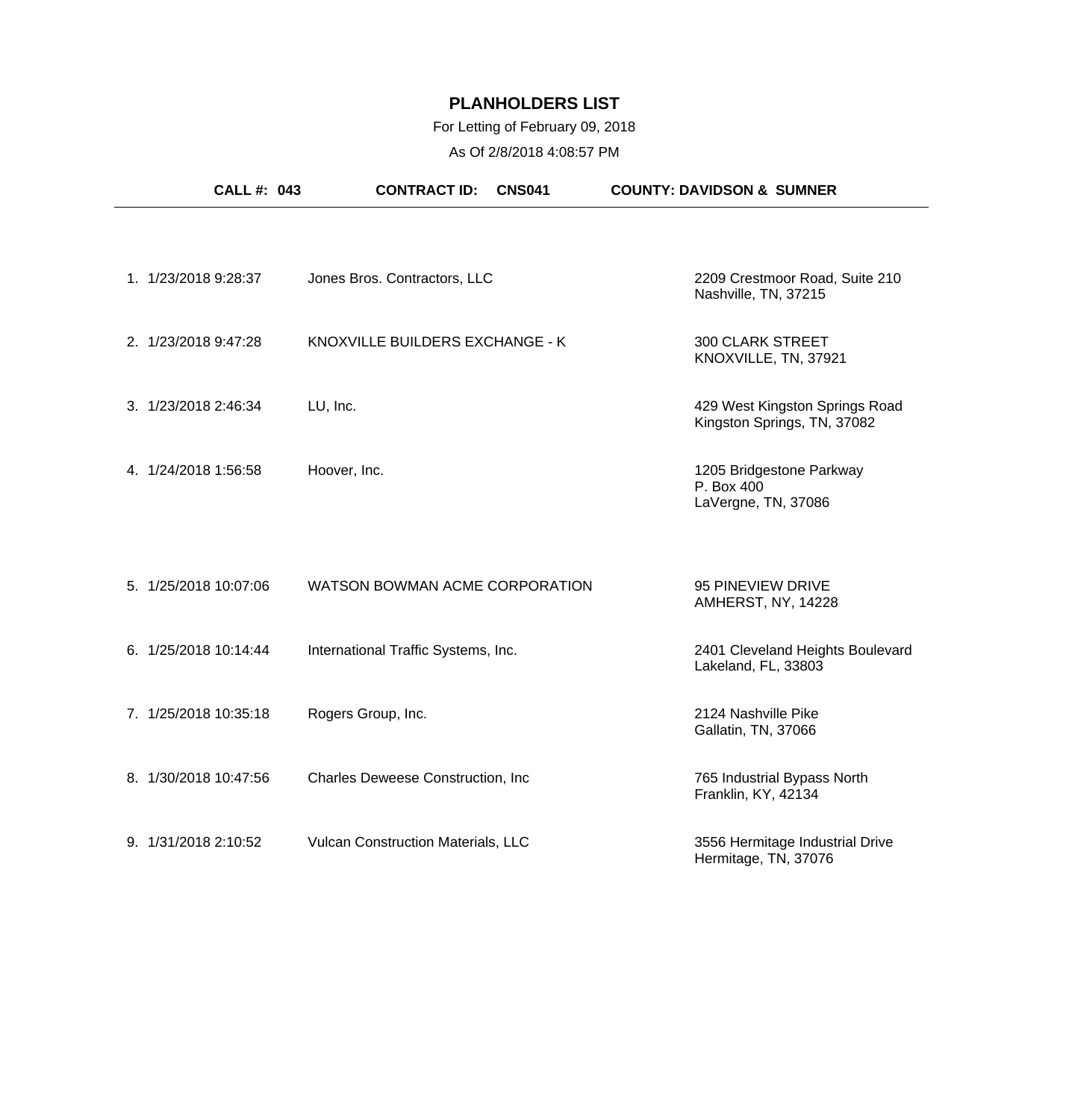Letting Date

As Of 2/8/2018 4:08:57 PM

**CALL #: 044 CONTRACT ID: CNS014** There are no planholders for this proposal.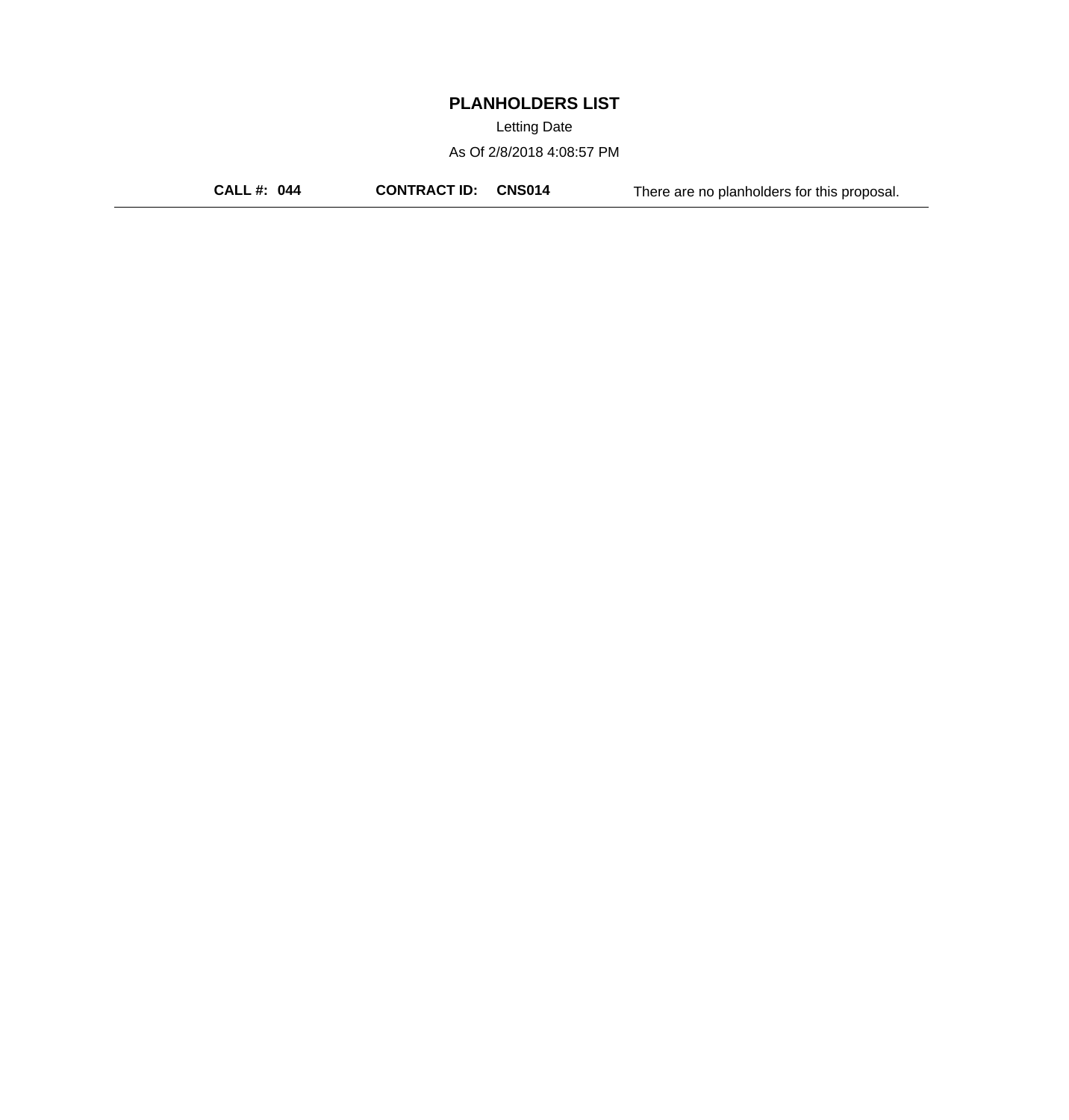For Letting of February 09, 2018

| <b>CALL#: 045</b>       | <b>CONTRACT ID:</b><br><b>CNS024</b> | <b>COUNTY: DEKALB</b>                                         |
|-------------------------|--------------------------------------|---------------------------------------------------------------|
| 1/23/2018 9:28:38       | Jones Bros. Contractors, LLC         | 2209 Crestmoor Road, Suite 210<br>Nashville, TN, 37215        |
| 2. 1/23/2018 9:47:29    | KNOXVILLE BUILDERS EXCHANGE - K      | <b>300 CLARK STREET</b><br>KNOXVILLE, TN, 37921               |
| 3. 1/23/2018 2:46:34    | LU, Inc.                             | 429 West Kingston Springs Road<br>Kingston Springs, TN, 37082 |
| 1/25/2018 11:44:58<br>4 | <b>Hudson Construction Company</b>   | 1615 Sholar Avenue<br>Chattanooga, TN, 37406                  |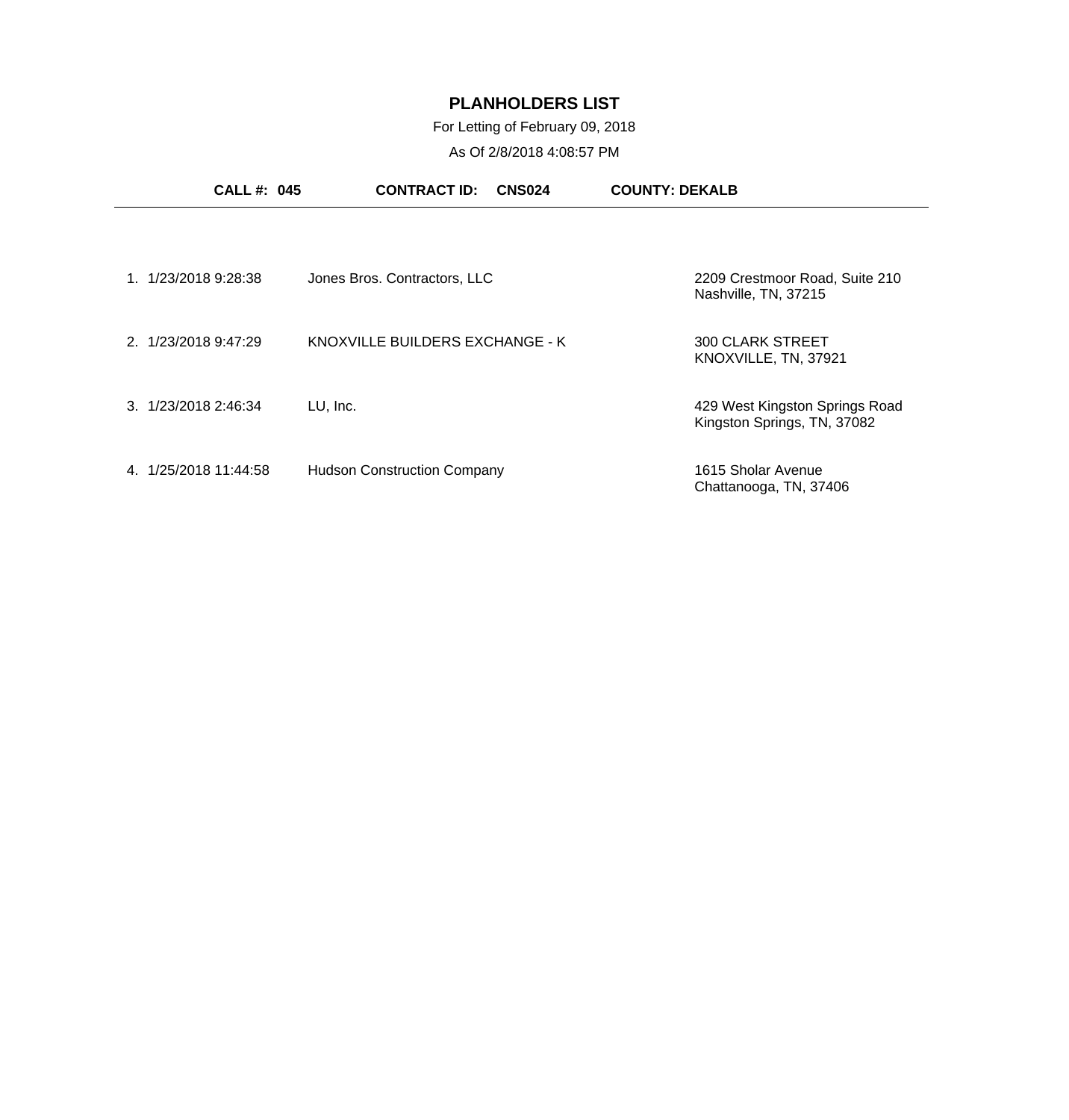### For Letting of February 09, 2018

| <b>CALL #: 046</b>    | <b>CONTRACT ID:</b>                  | <b>CNS081</b> | <b>COUNTY: DYER</b>                                    |  |
|-----------------------|--------------------------------------|---------------|--------------------------------------------------------|--|
|                       |                                      |               |                                                        |  |
| 1. 1/22/2018 10:09:19 | Kiewit Infrastructure South Co.      |               | 1700 Hayes Street<br>Nashville, TN, 37203              |  |
| 2. 1/22/2018 10:22:54 | <b>Ford Construction Company</b>     |               | 1311 East Court Street<br>Dyersburg, TN, 38024         |  |
| 3. 1/23/2018 9:28:38  | Jones Bros. Contractors, LLC         |               | 2209 Crestmoor Road, Suite 210<br>Nashville, TN, 37215 |  |
| 4. 1/23/2018 9:47:29  | KNOXVILLE BUILDERS EXCHANGE - K      |               | <b>300 CLARK STREET</b><br>KNOXVILLE, TN, 37921        |  |
| 5. 1/23/2018 10:24:39 | Dement Construction Company, LLC     |               | 96 Smith Lane<br>Jackson, TN, 38301                    |  |
| 6. 1/23/2018 2:34:48  | STUD WELDING, INC.                   |               | 2296 SKYVIEW DRIVE<br>CENTERVILLE, TN, 37033           |  |
| 7. 1/24/2018 11:43:25 | Bell & Associates Construction, L.P. |               | 255 Wilson Pike Circle<br>Brentwood, TN, 37027         |  |
| 8. 1/25/2018 10:07:06 | WATSON BOWMAN ACME CORPORATION       |               | 95 PINEVIEW DRIVE<br>AMHERST, NY, 14228                |  |
| 9. 1/25/2018 11:34:44 | All-Brite, Inc.                      |               | 200 Commerce Center Circle<br>Jackson, TN, 38301       |  |
| 10. 1/26/2018 9:56:14 | Tennessee Texture, LLC               |               | 1241 Highway 12 N<br>Ashland City, TN, 37015           |  |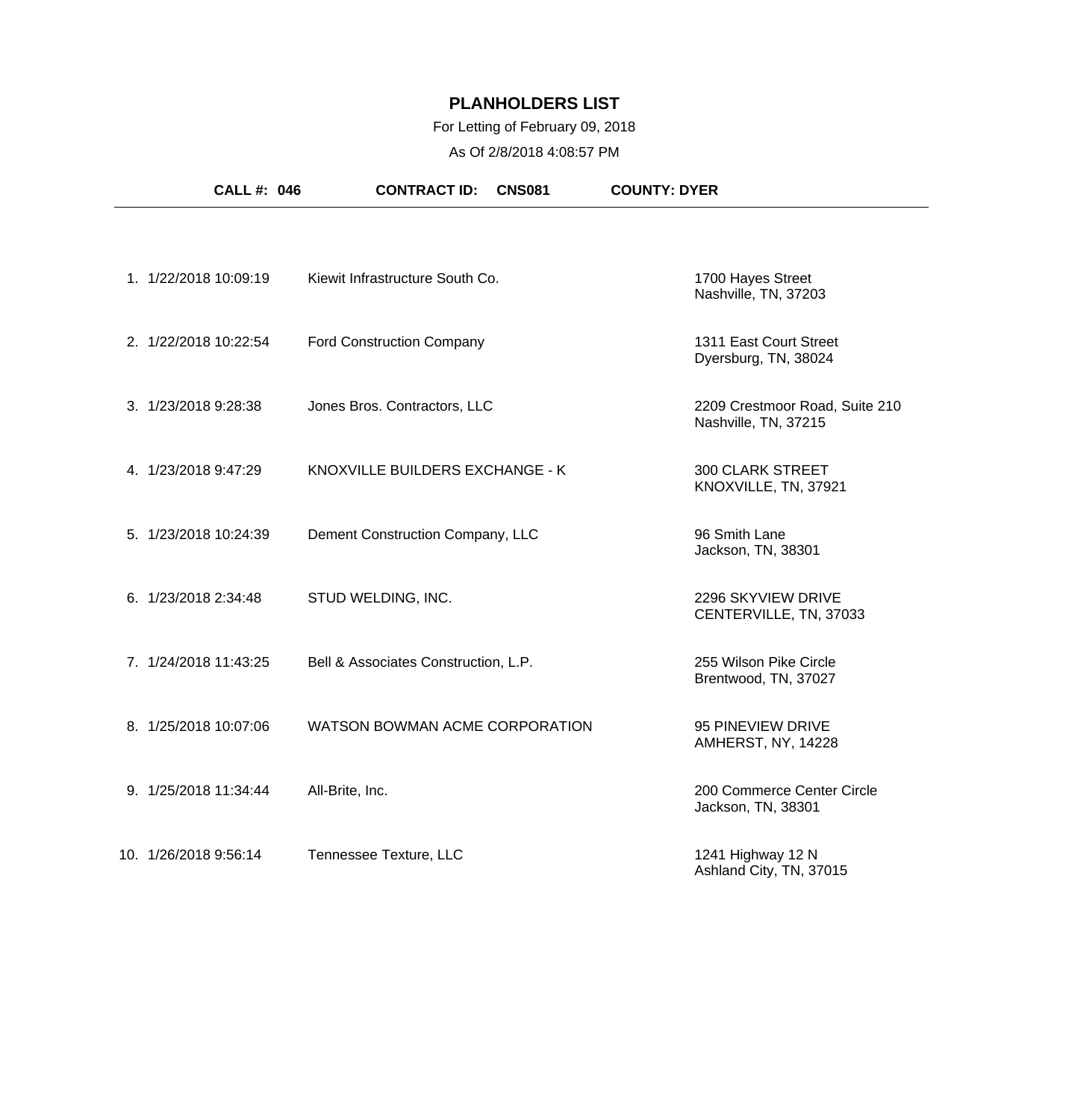For Letting of February 09, 2018

| <b>CALL#: 047</b>    | <b>CONTRACT ID:</b><br><b>CNS039</b> | <b>COUNTY: GILES</b>                                     |
|----------------------|--------------------------------------|----------------------------------------------------------|
|                      |                                      |                                                          |
| 1. 1/22/2018 2:08:43 | Wright Paving Contractors, Inc.      | 372 Shelbyville Highway<br>Fayetteville, TN, 37334       |
| 2. 1/23/2018 9:28:39 | Jones Bros. Contractors, LLC         | 2209 Crestmoor Road, Suite 210<br>Nashville, TN, 37215   |
| 3. 1/23/2018 9:47:30 | KNOXVILLE BUILDERS EXCHANGE - K      | <b>300 CLARK STREET</b><br>KNOXVILLE, TN, 37921          |
| 4. 2/7/2018 1:29:32  | Volunteer Paving, LLC                | 720 Cool Springs Blvd., Suite 140<br>Franklin, TN, 37068 |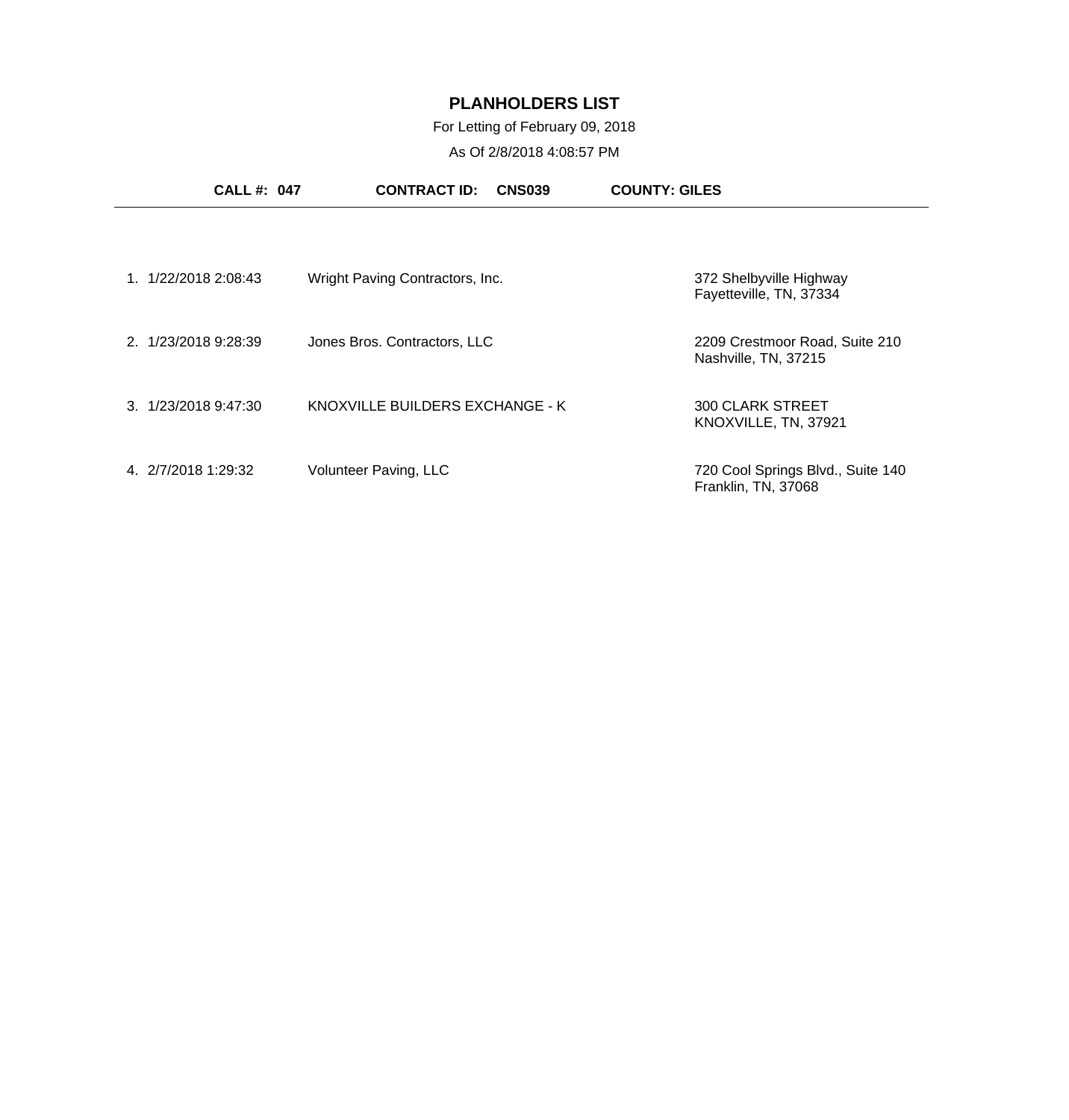For Letting of February 09, 2018

| <b>CALL#: 048</b>     | <b>CONTRACT ID:</b><br><b>CNS066</b> | <b>COUNTY: GREENE</b>                                  |
|-----------------------|--------------------------------------|--------------------------------------------------------|
|                       |                                      |                                                        |
| 1. 1/23/2018 9:28:39  | Jones Bros. Contractors, LLC         | 2209 Crestmoor Road, Suite 210<br>Nashville, TN, 37215 |
| 2. 1/23/2018 9:47:30  | KNOXVILLE BUILDERS EXCHANGE - K      | <b>300 CLARK STREET</b><br>KNOXVILLE, TN, 37921        |
| 3. 1/23/2018 11:55:20 | Summers-Taylor, Inc.                 | 300 West Elk Avenue<br>Elizabethton, TN, 37643         |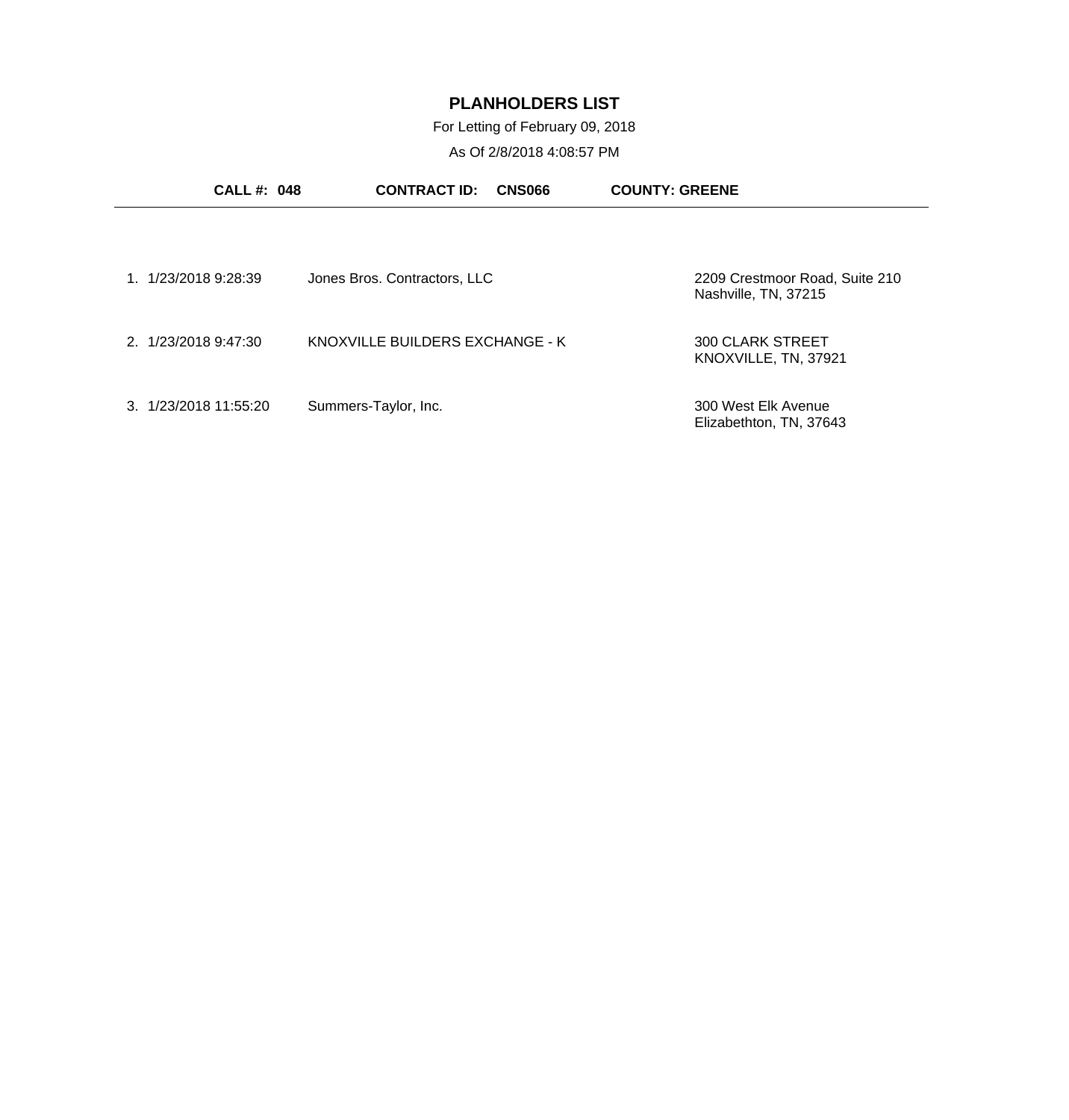For Letting of February 09, 2018

| <b>CALL#: 049</b>        | <b>CONTRACT ID:</b><br><b>CNS077</b> | <b>COUNTY: GREENE</b>                                  |
|--------------------------|--------------------------------------|--------------------------------------------------------|
| 1. 1/23/2018 9:28:40     | Jones Bros. Contractors, LLC         | 2209 Crestmoor Road, Suite 210<br>Nashville, TN, 37215 |
| 2. 1/23/2018 9:47:30     | KNOXVILLE BUILDERS EXCHANGE - K      | <b>300 CLARK STREET</b><br>KNOXVILLE, TN, 37921        |
| 3. 1/23/2018 11:55:20    | Summers-Taylor, Inc.                 | 300 West Elk Avenue<br>Elizabethton, TN, 37643         |
| 1/25/2018 10:07:07<br>4. | WATSON BOWMAN ACME CORPORATION       | 95 PINEVIEW DRIVE<br>AMHERST, NY, 14228                |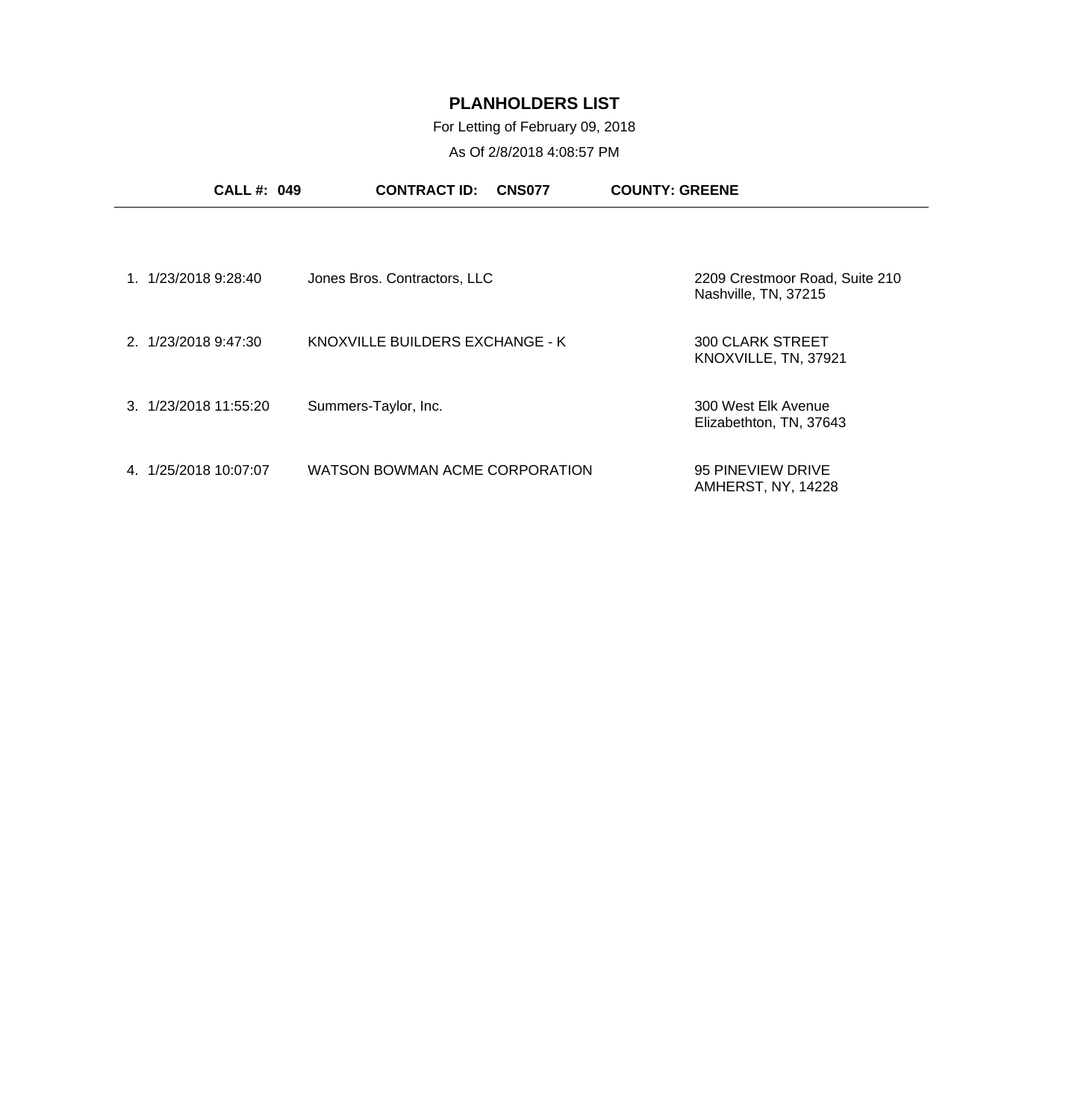For Letting of February 09, 2018

| <b>CALL #: 050</b>    | <b>CONTRACT ID:</b><br><b>CNS079</b> | <b>COUNTY: GRUNDY</b>                                  |
|-----------------------|--------------------------------------|--------------------------------------------------------|
|                       |                                      |                                                        |
| 1. 1/23/2018 9:28:40  | Jones Bros. Contractors, LLC         | 2209 Crestmoor Road, Suite 210<br>Nashville, TN, 37215 |
| 2. 1/23/2018 9:47:31  | KNOXVILLE BUILDERS EXCHANGE - K      | <b>300 CLARK STREET</b><br>KNOXVILLE, TN, 37921        |
| 3. 1/25/2018 11:44:59 | <b>Hudson Construction Company</b>   | 1615 Sholar Avenue<br>Chattanooga, TN, 37406           |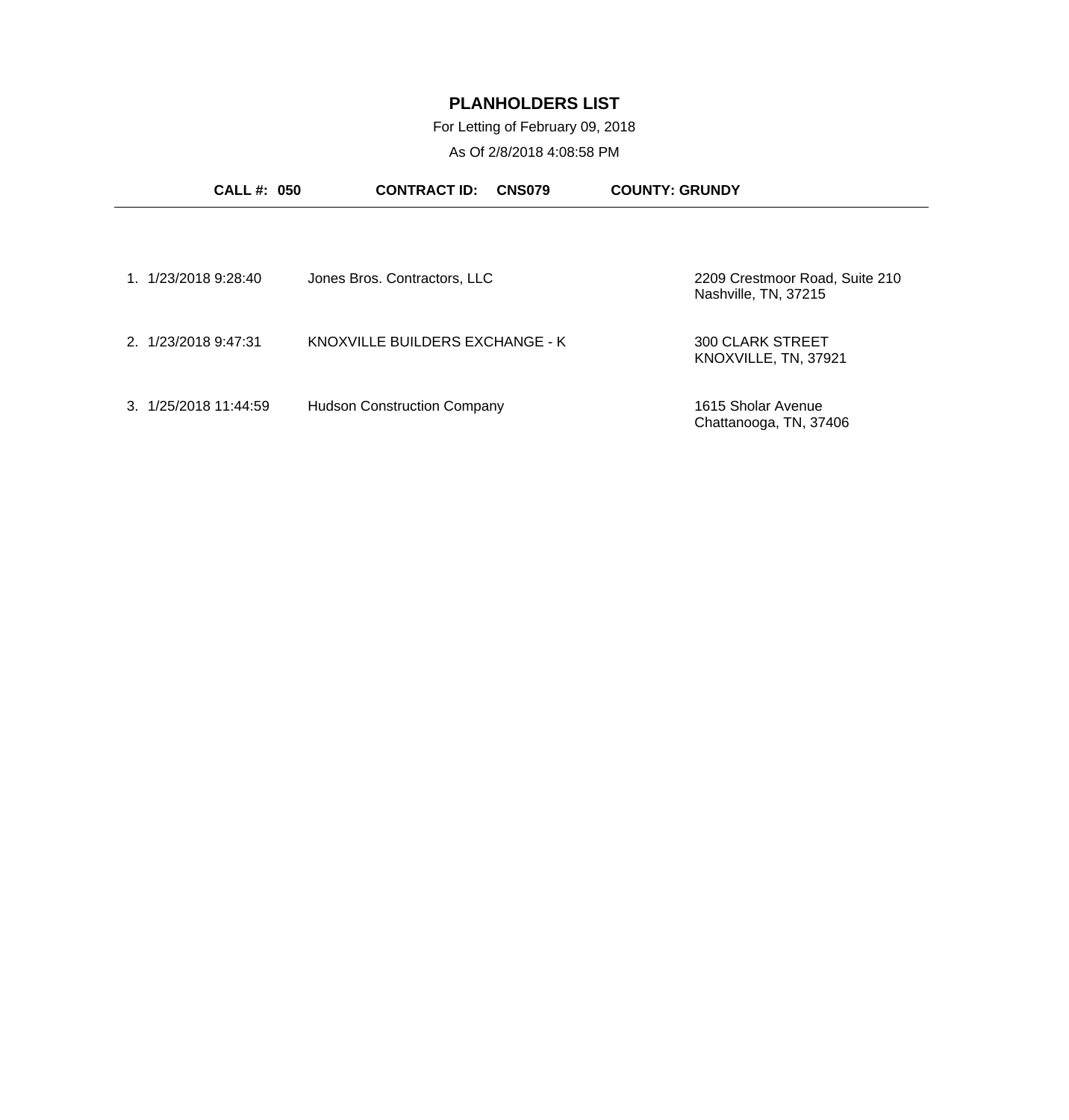### For Letting of February 09, 2018

|                       | <b>CALL #: 051</b> | <b>CONTRACT ID:</b>                        | <b>CNS020</b> | <b>COUNTY: HAMILTON</b>                                            |
|-----------------------|--------------------|--------------------------------------------|---------------|--------------------------------------------------------------------|
| 1. 1/23/2018 9:28:41  |                    | Jones Bros. Contractors, LLC               |               | 2209 Crestmoor Road, Suite 210<br>Nashville, TN, 37215             |
| 2. 1/23/2018 9:47:31  |                    | KNOXVILLE BUILDERS EXCHANGE - K            |               | <b>300 CLARK STREET</b><br>KNOXVILLE, TN, 37921                    |
| 3. 1/23/2018 10:18:27 |                    | Wright Brothers Construction Company, Inc. |               | 1500 Lauderdale Memorial<br>Highway, N.W.<br>Charleston, TN, 37310 |
| 4. 1/23/2018 2:46:35  | LU, Inc.           |                                            |               | 429 West Kingston Springs Road<br>Kingston Springs, TN, 37082      |
| 5. 1/25/2018 10:14:44 |                    | International Traffic Systems, Inc.        |               | 2401 Cleveland Heights Boulevard<br>Lakeland, FL, 33803            |
| 6.1/25/20181:23:03    |                    | Talley Construction Company, Inc.          |               | 1751 McFarland Avenue<br>Rossville, GA, 30741                      |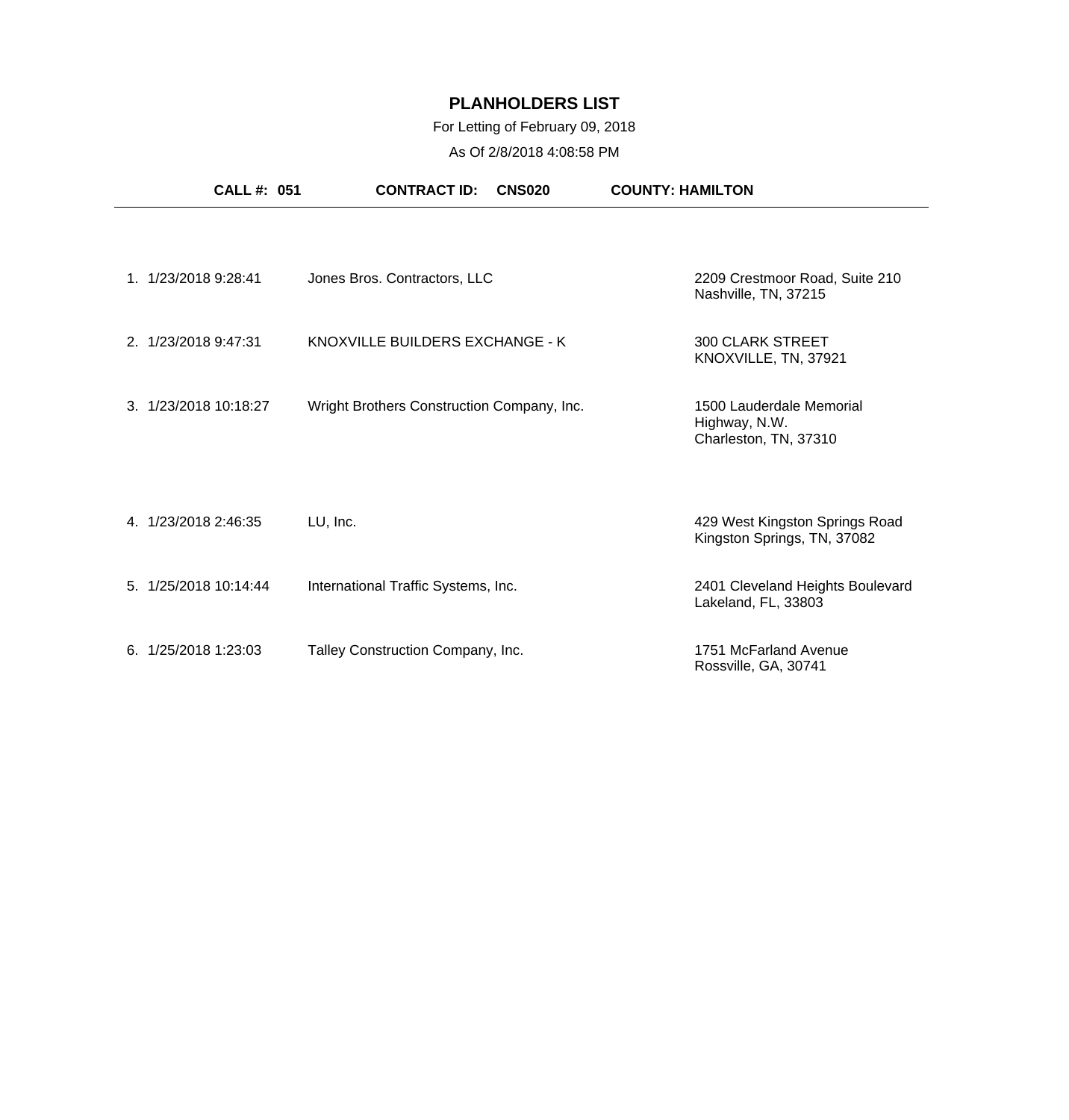### For Letting of February 09, 2018

| <b>CALL #: 052</b>    | <b>CONTRACT ID:</b><br><b>CNS025</b>       | <b>COUNTY: HAMILTON</b>                                            |
|-----------------------|--------------------------------------------|--------------------------------------------------------------------|
|                       |                                            |                                                                    |
| 1. 1/23/2018 9:28:41  | Jones Bros. Contractors, LLC               | 2209 Crestmoor Road, Suite 210<br>Nashville, TN, 37215             |
| 2. 1/23/2018 9:47:32  | KNOXVILLE BUILDERS EXCHANGE - K            | <b>300 CLARK STREET</b><br>KNOXVILLE, TN, 37921                    |
| 3. 1/23/2018 10:18:27 | Wright Brothers Construction Company, Inc. | 1500 Lauderdale Memorial<br>Highway, N.W.<br>Charleston, TN, 37310 |
| 4. 1/25/2018 9:59:03  | Steve Williams Construction, LLC           | 2300 20th Street NE<br>Cleveland, TN, 37323                        |
| 5. 1/25/2018 11:22:48 | Adams Contracting, LLC                     | 131 Prosperous Place, Suite 19A<br>Lexington, KY, 40509            |
| 6. 1/25/2018 1:23:03  | Talley Construction Company, Inc.          | 1751 McFarland Avenue<br>Rossville, GA, 30741                      |
| 7. 1/30/2018 10:45:06 | Greenstar, LLC                             | 178 Durkee Road NE<br>Cleveland, TN, 37323                         |
| 8. 2/2/2018 10:44:42  | Bridgepoint, LLC                           | 2095A Cooks Road<br>Mt. Juliet, TN, 37122                          |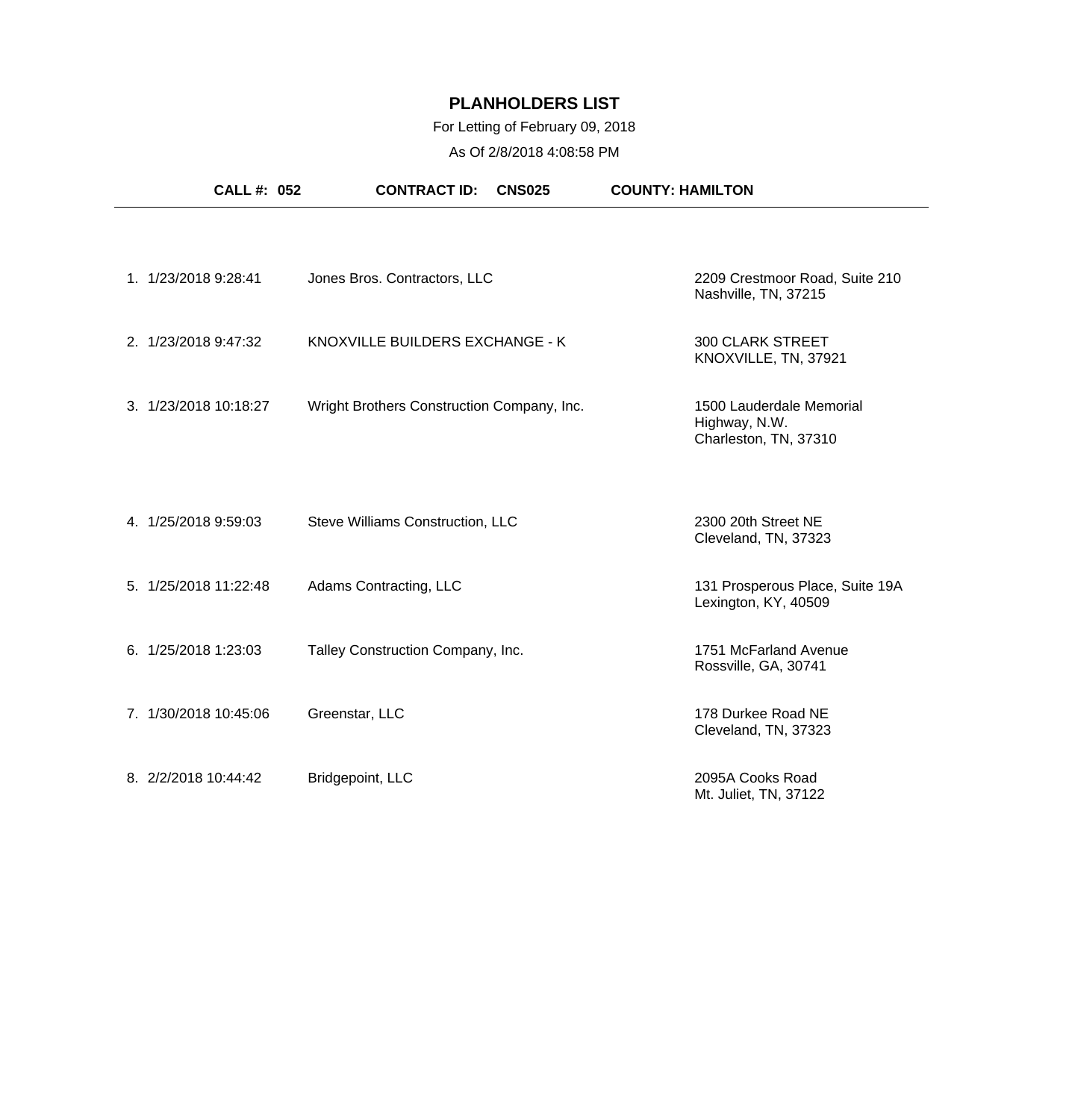### For Letting of February 09, 2018

|                                | <b>CALL #: 053</b><br><b>CONTRACT ID:</b><br><b>CNS063</b> | <b>COUNTY: HARDEMAN</b>                                |
|--------------------------------|------------------------------------------------------------|--------------------------------------------------------|
|                                |                                                            |                                                        |
| 1. 1/23/2018 9:28:42           | Jones Bros. Contractors, LLC                               | 2209 Crestmoor Road, Suite 210<br>Nashville, TN, 37215 |
| 2. 1/23/2018 9:47:33           | KNOXVILLE BUILDERS EXCHANGE - K                            | <b>300 CLARK STREET</b><br>KNOXVILLE, TN, 37921        |
| $3. \frac{1}{25}/201811:34:45$ | All-Brite, Inc.                                            | 200 Commerce Center Circle<br>Jackson, TN, 38301       |
| 1/25/2018 1:04:00<br>4.        | Standard Construction Company, Inc.                        | 7434 Raleigh LaGrange Road<br>Cordova, TN, 38018       |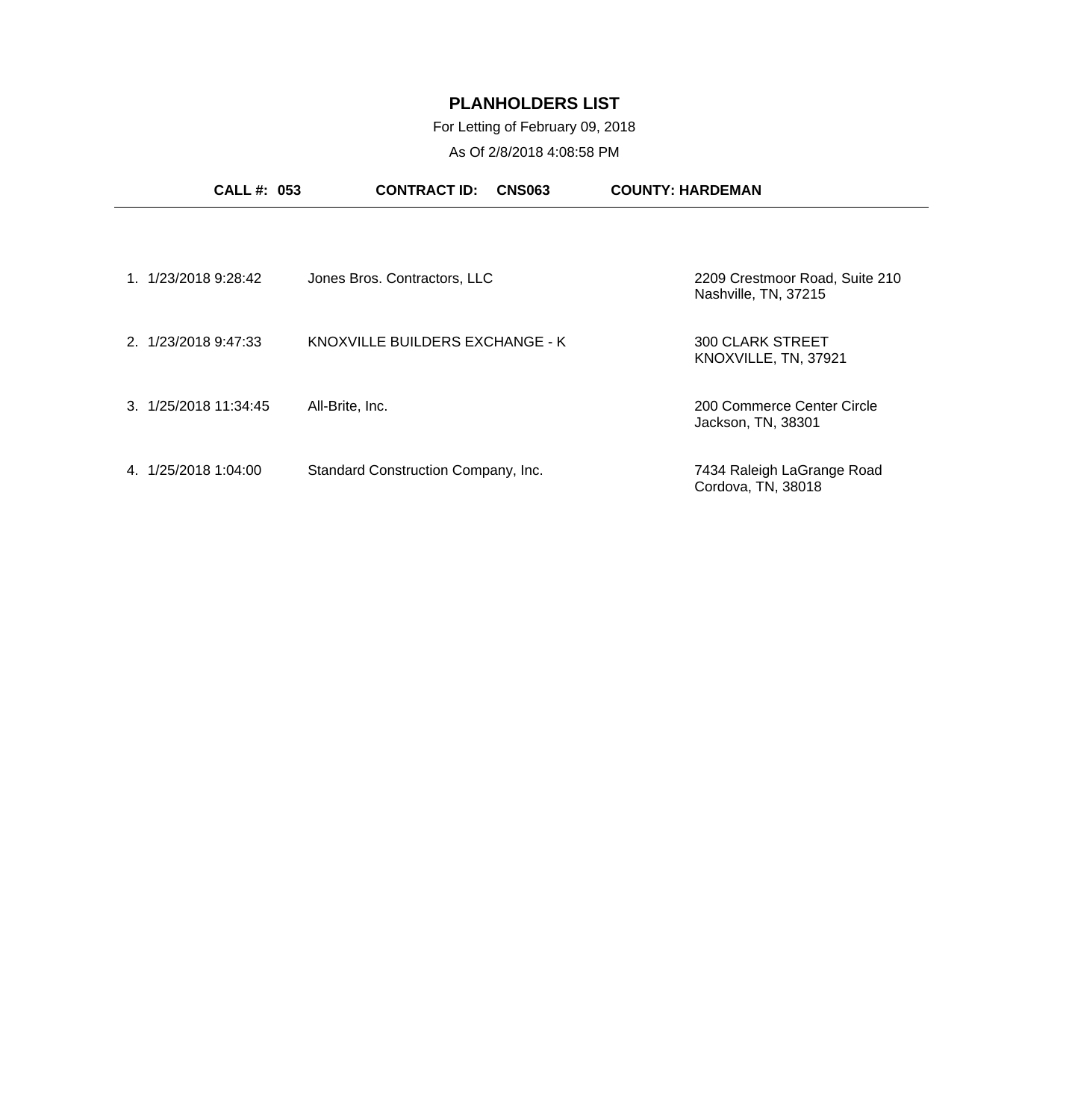### For Letting of February 09, 2018

|    | <b>CALL #: 054</b>    | <b>CONTRACT ID:</b><br><b>CNS076</b> | <b>COUNTY: HARDEMAN</b>                                       |
|----|-----------------------|--------------------------------------|---------------------------------------------------------------|
|    | 1. 1/22/2018 1:40:58  | R. Jones Underground, Inc.           | 573 South Church Avenue<br>Henderson, TN, 38340               |
|    | 2. 1/23/2018 9:47:33  | KNOXVILLE BUILDERS EXCHANGE - K      | <b>300 CLARK STREET</b><br>KNOXVILLE, TN, 37921               |
|    | 3. 1/23/2018 11:51:18 | Volunteer Bridge Construction, Inc.  | 3935 Highwy 64<br>Crump, TN, 38327                            |
|    | 4. 1/23/2018 2:34:48  | STUD WELDING, INC.                   | 2296 SKYVIEW DRIVE<br>CENTERVILLE, TN, 37033                  |
|    | 5. 1/23/2018 2:46:35  | LU, Inc.                             | 429 West Kingston Springs Road<br>Kingston Springs, TN, 37082 |
| 6. | 1/25/2018 11:34:45    | All-Brite, Inc.                      | 200 Commerce Center Circle<br>Jackson, TN, 38301              |
|    | 7. 1/25/2018 1:04:01  | Standard Construction Company, Inc.  | 7434 Raleigh LaGrange Road<br>Cordova, TN, 38018              |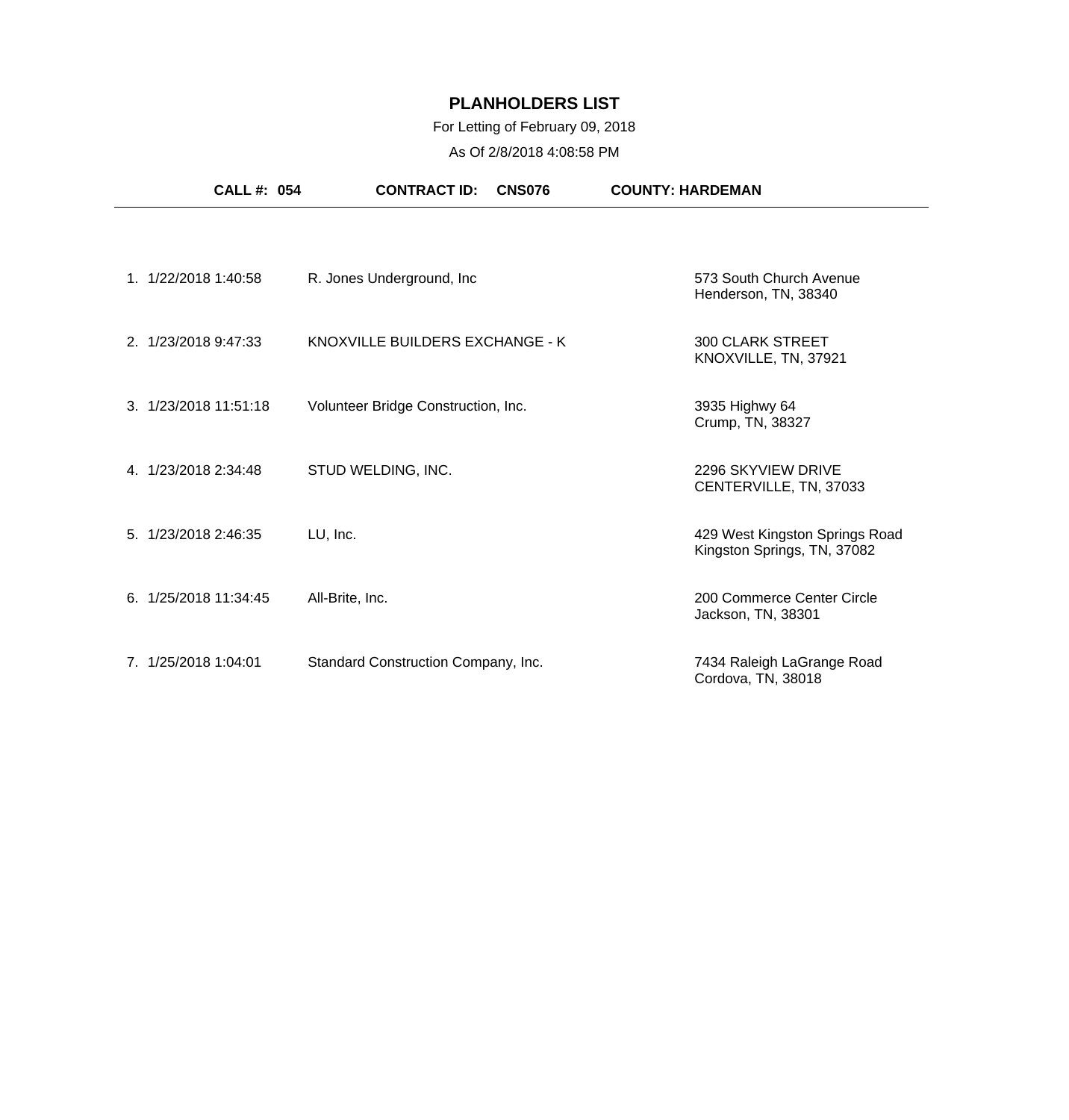For Letting of February 09, 2018

| <b>CALL #: 055</b>    | <b>CONTRACT ID:</b><br><b>CNS069</b> | <b>COUNTY: HENDERSON</b>                               |
|-----------------------|--------------------------------------|--------------------------------------------------------|
|                       |                                      |                                                        |
| 1. 1/23/2018 9:28:42  | Jones Bros. Contractors, LLC         | 2209 Crestmoor Road, Suite 210<br>Nashville, TN, 37215 |
| 2. 1/23/2018 9:47:33  | KNOXVILLE BUILDERS EXCHANGE - K      | <b>300 CLARK STREET</b><br>KNOXVILLE, TN, 37921        |
| 3. 1/23/2018 10:21:42 | Delta Contracting Company, LLC       | 118 Hadley Drive<br>Humboldt, TN, 38343                |
| 4. 1/25/2018 11:34:46 | All-Brite, Inc.                      | 200 Commerce Center Circle<br>Jackson, TN, 38301       |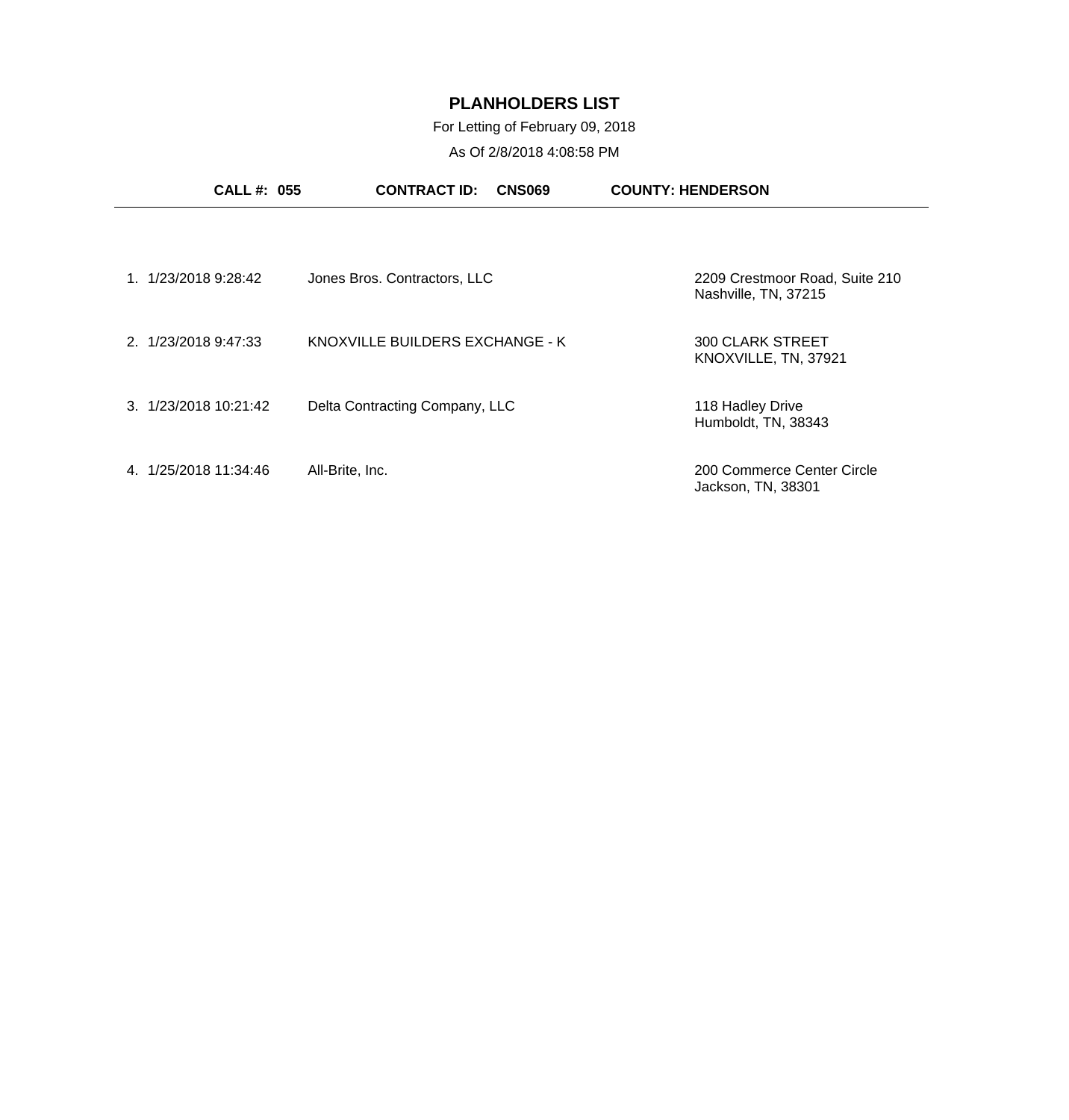### For Letting of February 09, 2018

| <b>CALL#: 056</b>     | <b>CONTRACT ID:</b><br><b>CNS042</b> | <b>COUNTY: HICKMAN</b>                                        |
|-----------------------|--------------------------------------|---------------------------------------------------------------|
|                       |                                      |                                                               |
| 1. 1/23/2018 9:28:43  | Jones Bros. Contractors, LLC         | 2209 Crestmoor Road, Suite 210<br>Nashville, TN, 37215        |
| 2. 1/23/2018 9:47:34  | KNOXVILLE BUILDERS EXCHANGE - K      | <b>300 CLARK STREET</b><br>KNOXVILLE, TN, 37921               |
| 3. 1/23/2018 2:46:36  | LU, Inc.                             | 429 West Kingston Springs Road<br>Kingston Springs, TN, 37082 |
| 4. 1/25/2018 11:34:46 | All-Brite, Inc.                      | 200 Commerce Center Circle<br>Jackson, TN, 38301              |
| 5. 1/25/2018 2:59:07  | Wright Paving Contractors, Inc.      | 372 Shelbyville Highway<br>Fayetteville, TN, 37334            |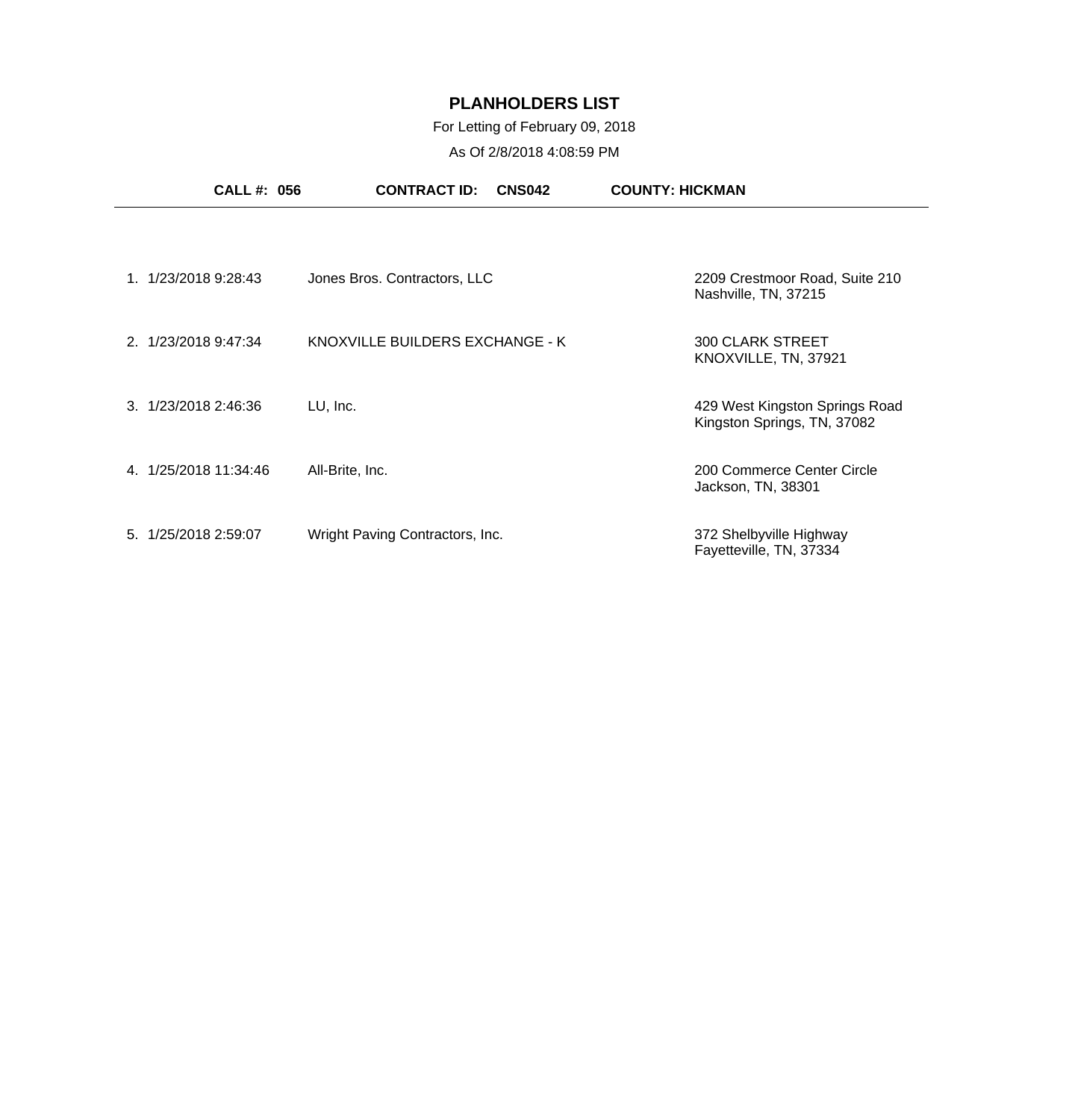For Letting of February 09, 2018

| <b>CALL #: 057</b>   | <b>CONTRACT ID:</b>             | <b>COUNTY: HOUSTON</b><br>CNS043                       |
|----------------------|---------------------------------|--------------------------------------------------------|
|                      |                                 |                                                        |
| 1. 1/23/2018 9:28:43 | Jones Bros. Contractors, LLC    | 2209 Crestmoor Road, Suite 210<br>Nashville, TN, 37215 |
| 2. 1/23/2018 9:47:34 | KNOXVILLE BUILDERS EXCHANGE - K | <b>300 CLARK STREET</b><br>KNOXVILLE, TN, 37921        |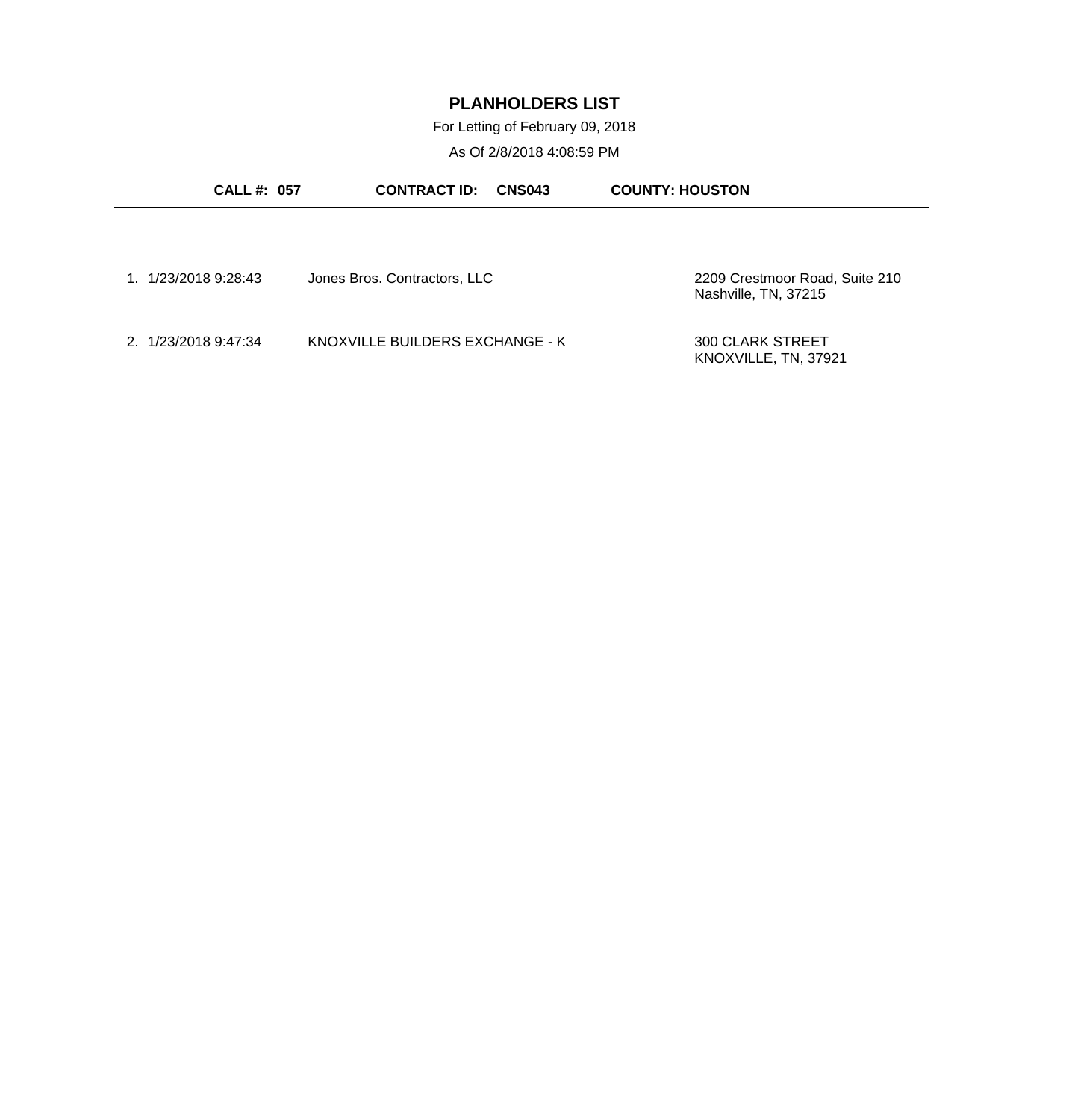### For Letting of February 09, 2018

| <b>CALL #: 058</b>     | <b>CONTRACT ID:</b>                        | <b>CNS032</b> | <b>COUNTY: HUMPHREYS</b>                                           |
|------------------------|--------------------------------------------|---------------|--------------------------------------------------------------------|
| 1. 1/22/2018 10:09:19  | Kiewit Infrastructure South Co.            |               | 1700 Hayes Street<br>Nashville, TN, 37203                          |
| 2. 1/23/2018 9:23:29   | Construction Products, Inc. of TN          |               | 1631 Ashport Road<br>Jackson, TN, 38305                            |
| 3. 1/23/2018 9:28:44   | Jones Bros. Contractors, LLC               |               | 2209 Crestmoor Road, Suite 210<br>Nashville, TN, 37215             |
| 4. 1/23/2018 9:47:35   | KNOXVILLE BUILDERS EXCHANGE - K            |               | <b>300 CLARK STREET</b><br>KNOXVILLE, TN, 37921                    |
| 5. 1/23/2018 10:18:28  | Wright Brothers Construction Company, Inc. |               | 1500 Lauderdale Memorial<br>Highway, N.W.<br>Charleston, TN, 37310 |
| 6. 1/23/2018 10:24:39  | Dement Construction Company, LLC           |               | 96 Smith Lane<br>Jackson, TN, 38301                                |
| 7. 1/23/2018 2:34:49   | STUD WELDING, INC.                         |               | 2296 SKYVIEW DRIVE<br>CENTERVILLE, TN, 37033                       |
| 8. 1/23/2018 2:46:36   | LU, Inc.                                   |               | 429 West Kingston Springs Road<br>Kingston Springs, TN, 37082      |
| 9. 1/24/2018 11:43:25  | Bell & Associates Construction, L.P.       |               | 255 Wilson Pike Circle<br>Brentwood, TN, 37027                     |
| 10. 1/25/2018 10:07:07 | WATSON BOWMAN ACME CORPORATION             |               | 95 PINEVIEW DRIVE<br>AMHERST, NY, 14228                            |
| 11. 1/25/2018 11:34:47 | All-Brite, Inc.                            |               | 200 Commerce Center Circle<br>Jackson, TN, 38301                   |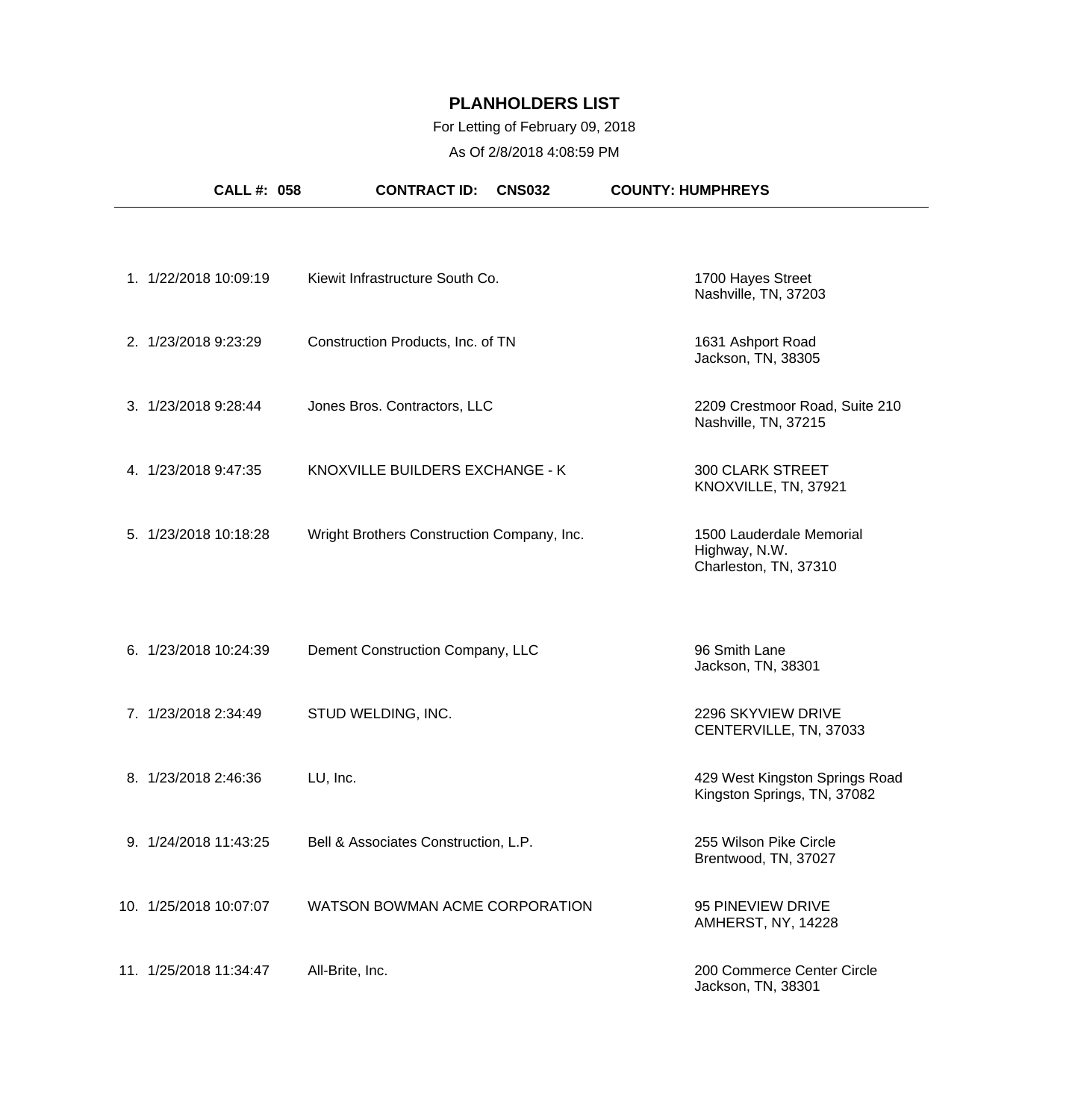For Letting of February 09, 2018

| 12. 1/26/2018 9:56:14 | Tennessee Texture, LLC        | 1241 Highway 12 N<br>Ashland City, TN, 37015 |
|-----------------------|-------------------------------|----------------------------------------------|
| 13. 1/29/2018 8:07:48 | The WMC Contracting Co., Inc. | 153 BATEMAN FARM ROAD<br>ERIN, TN, 37061     |
| 14. 2/2/2018 10:44:42 | Bridgepoint, LLC              | 2095A Cooks Road<br>Mt. Juliet, TN, 37122    |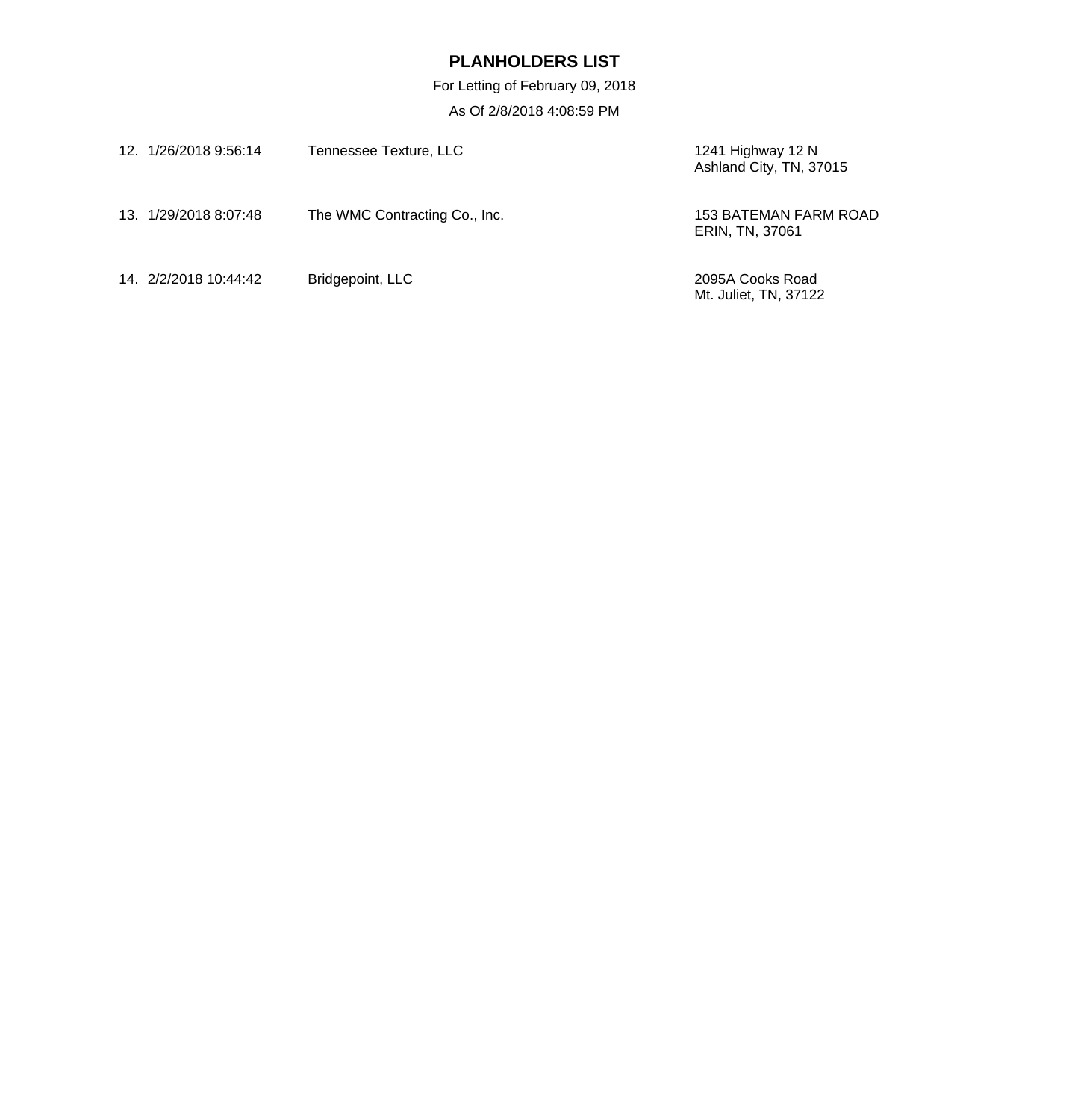### For Letting of February 09, 2018

| <b>CALL #: 059</b>     | <b>CONTRACT ID:</b><br><b>CNS048</b> | <b>COUNTY: JEFFERSON</b>                                      |
|------------------------|--------------------------------------|---------------------------------------------------------------|
|                        |                                      |                                                               |
| 1. 1/22/2018 10:09:20  | Kiewit Infrastructure South Co.      | 1700 Hayes Street<br>Nashville, TN, 37203                     |
| 2. 1/22/2018 10:28:27  | Mid-State Construction Company, Inc. | 9190 Bradford Hicks Drive<br>Livingston, TN, 38570            |
| 3. 1/22/2018 10:35:11  | Twin K Construction, Inc.            | 3705 River Road<br>Huntsville, TN, 37756                      |
| 4. 1/22/2018 11:11:59  | Charles Blalock & Sons, Inc.         | 409 Robert Henderson Road<br>Sevierville, TN, 37862           |
| 5. 1/22/2018 2:23:59   | Jamison Construction, LLC            | 4532 Indian Creek Road<br>McEwen, TN, 37101                   |
| 6. 1/23/2018 9:28:44   | Jones Bros. Contractors, LLC         | 2209 Crestmoor Road, Suite 210<br>Nashville, TN, 37215        |
| 7. 1/23/2018 9:47:35   | KNOXVILLE BUILDERS EXCHANGE - K      | <b>300 CLARK STREET</b><br>KNOXVILLE, TN, 37921               |
| 8. 1/23/2018 10:28:02  | Southern Constructors, Inc.          | 1150 Maryville Pike<br>Knoxville, TN, 37920                   |
| 9. 1/23/2018 2:34:49   | STUD WELDING, INC.                   | 2296 SKYVIEW DRIVE<br>CENTERVILLE, TN, 37033                  |
| 10. 1/23/2018 2:46:37  | LU, Inc.                             | 429 West Kingston Springs Road<br>Kingston Springs, TN, 37082 |
| 11. 1/24/2018 11:43:26 | Bell & Associates Construction, L.P. | 255 Wilson Pike Circle<br>Brentwood, TN, 37027                |
| 12. 1/25/2018 10:07:08 | WATSON BOWMAN ACME CORPORATION       | 95 PINEVIEW DRIVE<br>AMHERST, NY, 14228                       |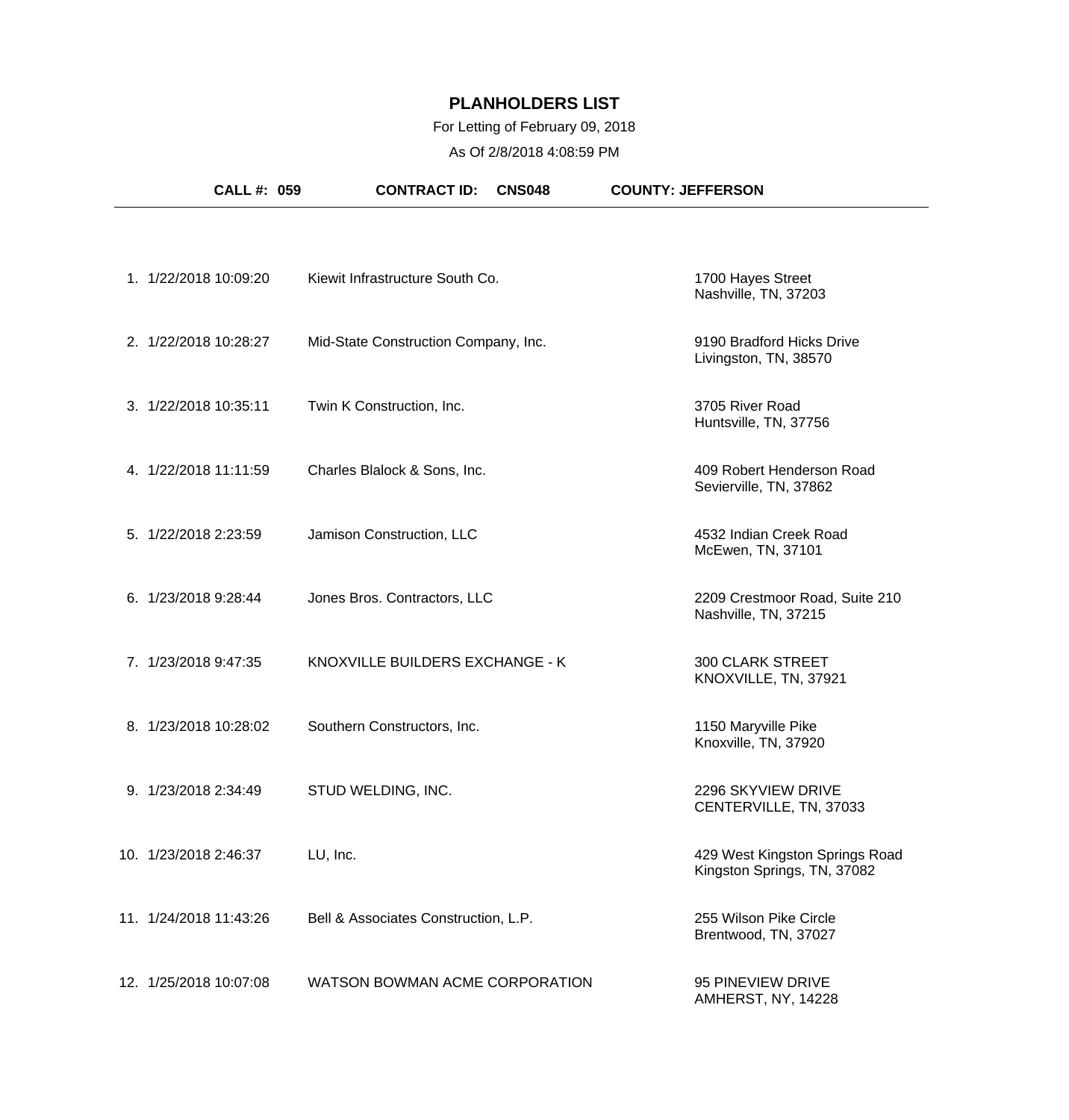For Letting of February 09, 2018

| 13. 1/25/2018 10:14:45 | International Traffic Systems, Inc. | 2401 Cleveland Heights Boulevard<br>Lakeland, FL, 33803 |
|------------------------|-------------------------------------|---------------------------------------------------------|
| 14. 1/29/2018 8:07:49  | The WMC Contracting Co., Inc.       | 153 BATEMAN FARM ROAD<br>ERIN, TN, 37061                |
| 15 2/2/2018 10:41:44   | Intech Contracting, LLC             | 3131 Custer Drive, Suite 8<br>Lexington, KY, 40517      |
| 16. 2/2/2018 10:44:43  | Bridgepoint, LLC                    | 2095A Cooks Road<br>Mt. Juliet, TN, 37122               |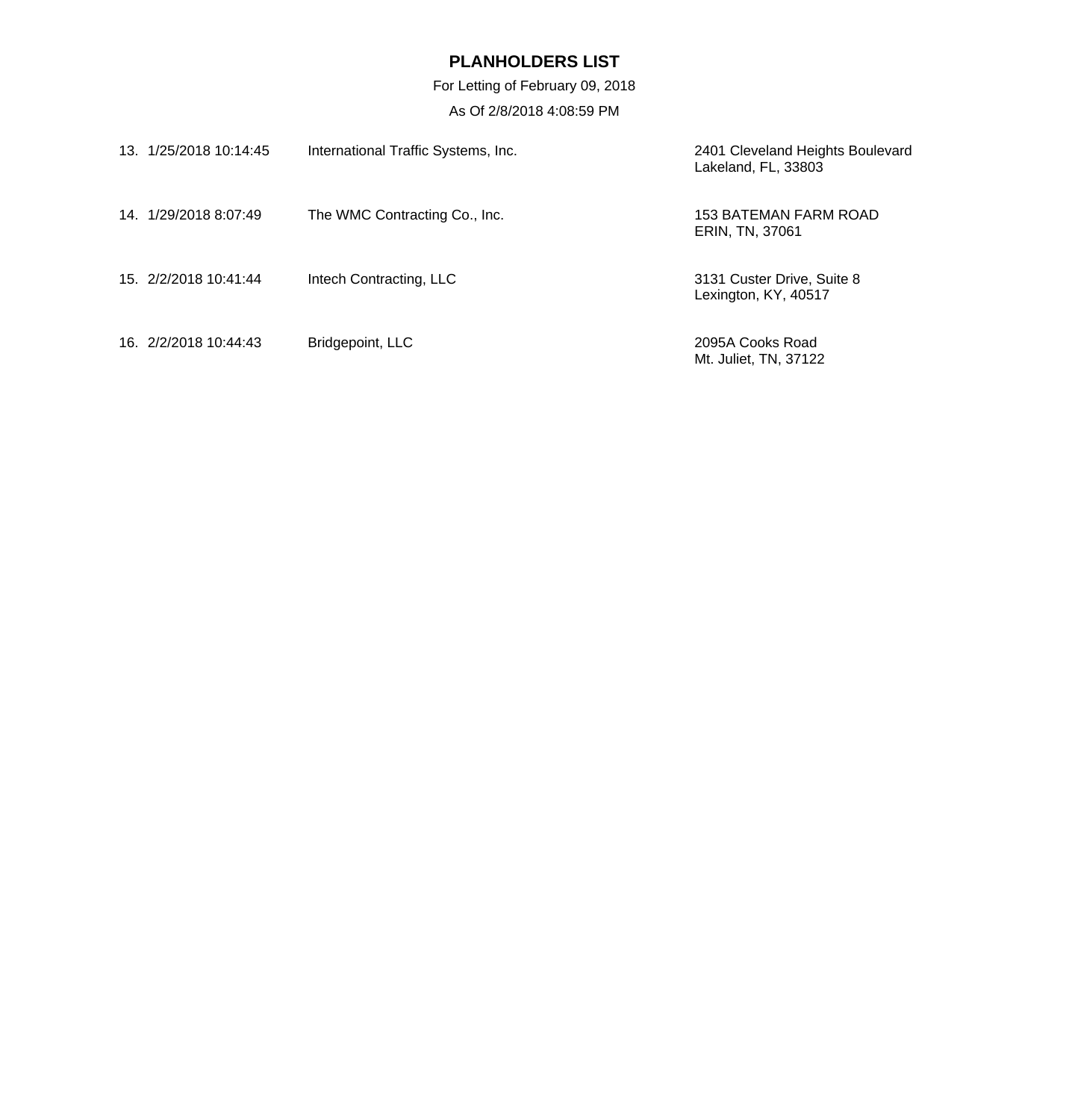### For Letting of February 09, 2018

| <b>CALL #: 060</b>      | <b>CONTRACT ID:</b><br><b>CNS065</b> | <b>COUNTY: LOUDON &amp; MONROE</b>                            |
|-------------------------|--------------------------------------|---------------------------------------------------------------|
|                         |                                      |                                                               |
| 1/23/2018 9:28:45       | Jones Bros. Contractors, LLC         | 2209 Crestmoor Road, Suite 210<br>Nashville, TN, 37215        |
| 2. 1/23/2018 9:47:36    | KNOXVILLE BUILDERS EXCHANGE - K      | <b>300 CLARK STREET</b><br>KNOXVILLE, TN, 37921               |
| 3. 1/23/2018 2:46:37    | LU, Inc.                             | 429 West Kingston Springs Road<br>Kingston Springs, TN, 37082 |
| 1/25/2018 11:44:59<br>4 | <b>Hudson Construction Company</b>   | 1615 Sholar Avenue<br>Chattanooga, TN, 37406                  |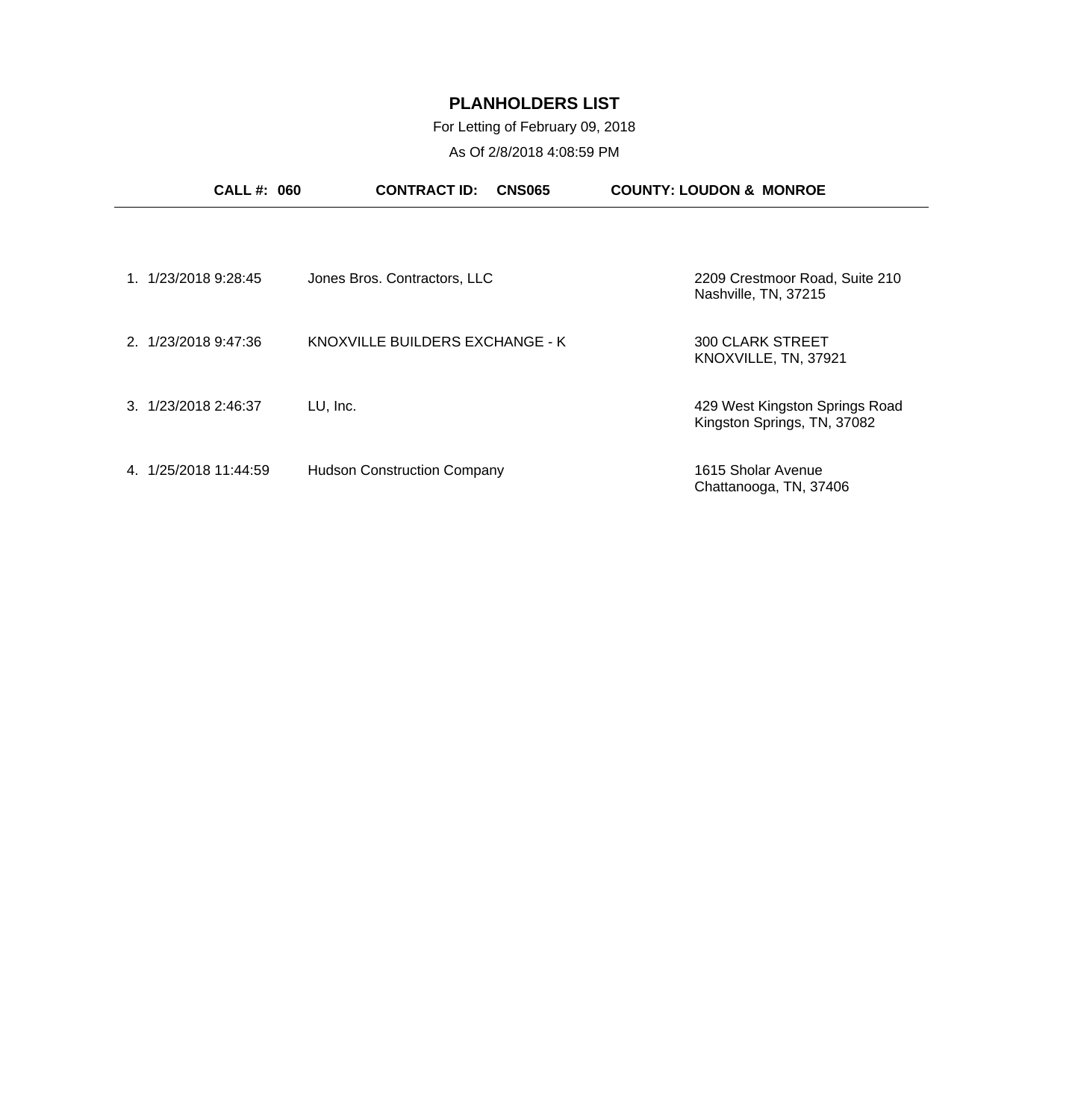### For Letting of February 09, 2018

| <b>CALL #: 061</b>   | <b>CONTRACT ID:</b><br><b>CNS037</b> | <b>COUNTY: MARSHALL</b>                                       |
|----------------------|--------------------------------------|---------------------------------------------------------------|
|                      |                                      |                                                               |
| 1. 1/22/2018 2:08:44 | Wright Paving Contractors, Inc.      | 372 Shelbyville Highway<br>Fayetteville, TN, 37334            |
| 2. 1/23/2018 9:28:45 | Jones Bros. Contractors, LLC         | 2209 Crestmoor Road, Suite 210<br>Nashville, TN, 37215        |
| 3. 1/23/2018 9:47:36 | KNOXVILLE BUILDERS EXCHANGE - K      | <b>300 CLARK STREET</b><br>KNOXVILLE, TN, 37921               |
| 4. 1/23/2018 2:46:38 | LU, Inc.                             | 429 West Kingston Springs Road<br>Kingston Springs, TN, 37082 |
| 5. 2/6/2018 11:12:06 | Lincoln Paving, LLC                  | 1922 Pulaski Highway<br>Fayetteville, TN, 37334               |
| 6. 2/7/2018 1:29:32  | Volunteer Paving, LLC                | 720 Cool Springs Blvd., Suite 140<br>Franklin, TN, 37068      |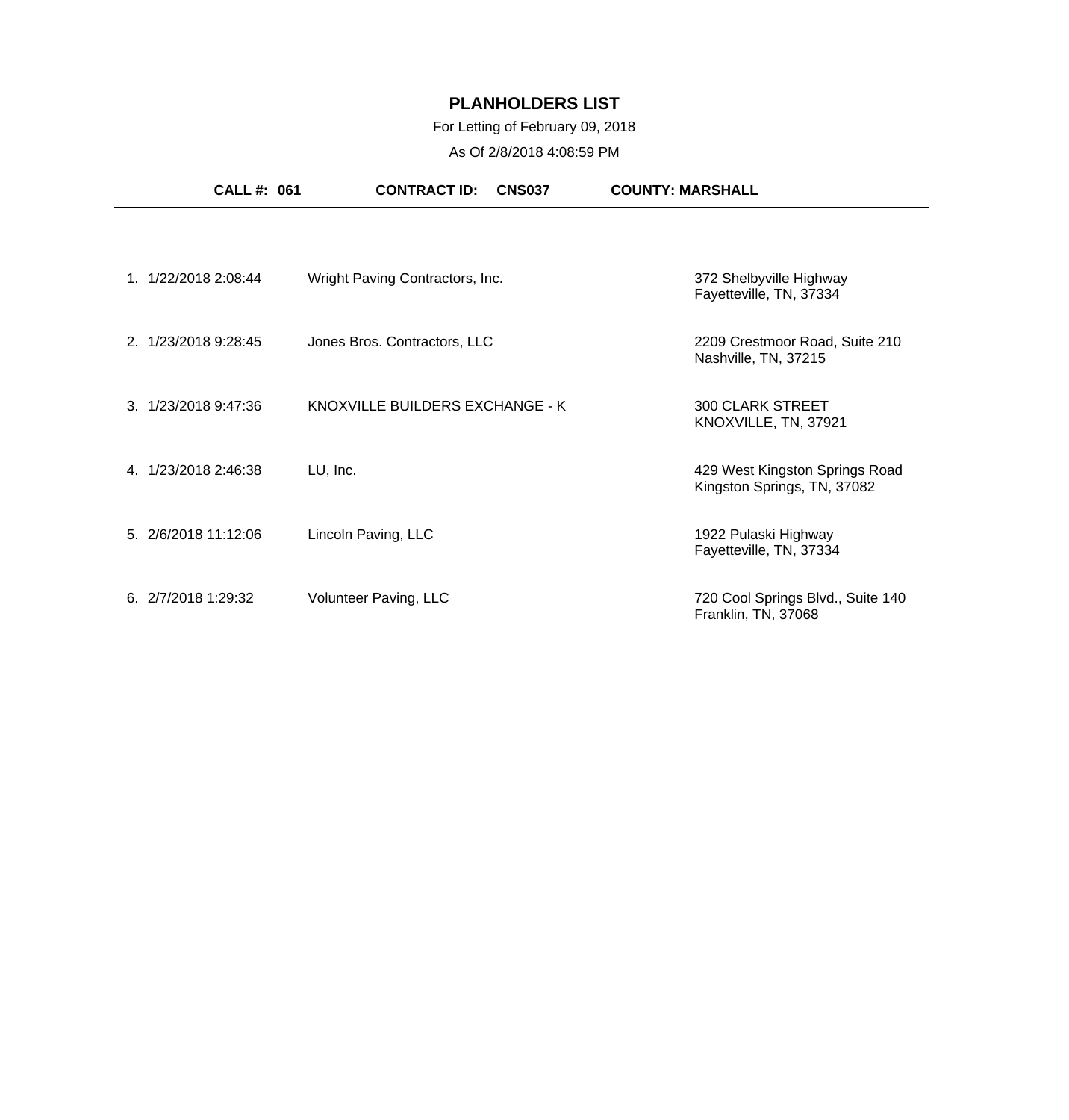### For Letting of February 09, 2018

| <b>CALL #: 062</b>   | <b>CONTRACT ID:</b><br><b>CNS033</b>      | <b>COUNTY: MAURY</b>                                     |
|----------------------|-------------------------------------------|----------------------------------------------------------|
|                      |                                           |                                                          |
| 1. 1/22/2018 2:08:44 | Wright Paving Contractors, Inc.           | 372 Shelbyville Highway<br>Fayetteville, TN, 37334       |
| 2. 1/23/2018 9:28:46 | Jones Bros. Contractors, LLC              | 2209 Crestmoor Road, Suite 210<br>Nashville, TN, 37215   |
| 3. 1/23/2018 9:47:37 | KNOXVILLE BUILDERS EXCHANGE - K           | <b>300 CLARK STREET</b><br>KNOXVILLE, TN, 37921          |
| 4 1/25/2018 10:14:45 | International Traffic Systems, Inc.       | 2401 Cleveland Heights Boulevard<br>Lakeland, FL, 33803  |
| 5. 1/31/2018 2:10:53 | <b>Vulcan Construction Materials, LLC</b> | 3556 Hermitage Industrial Drive<br>Hermitage, TN, 37076  |
| 6. 2/7/2018 1:29:33  | Volunteer Paving, LLC                     | 720 Cool Springs Blvd., Suite 140<br>Franklin, TN, 37068 |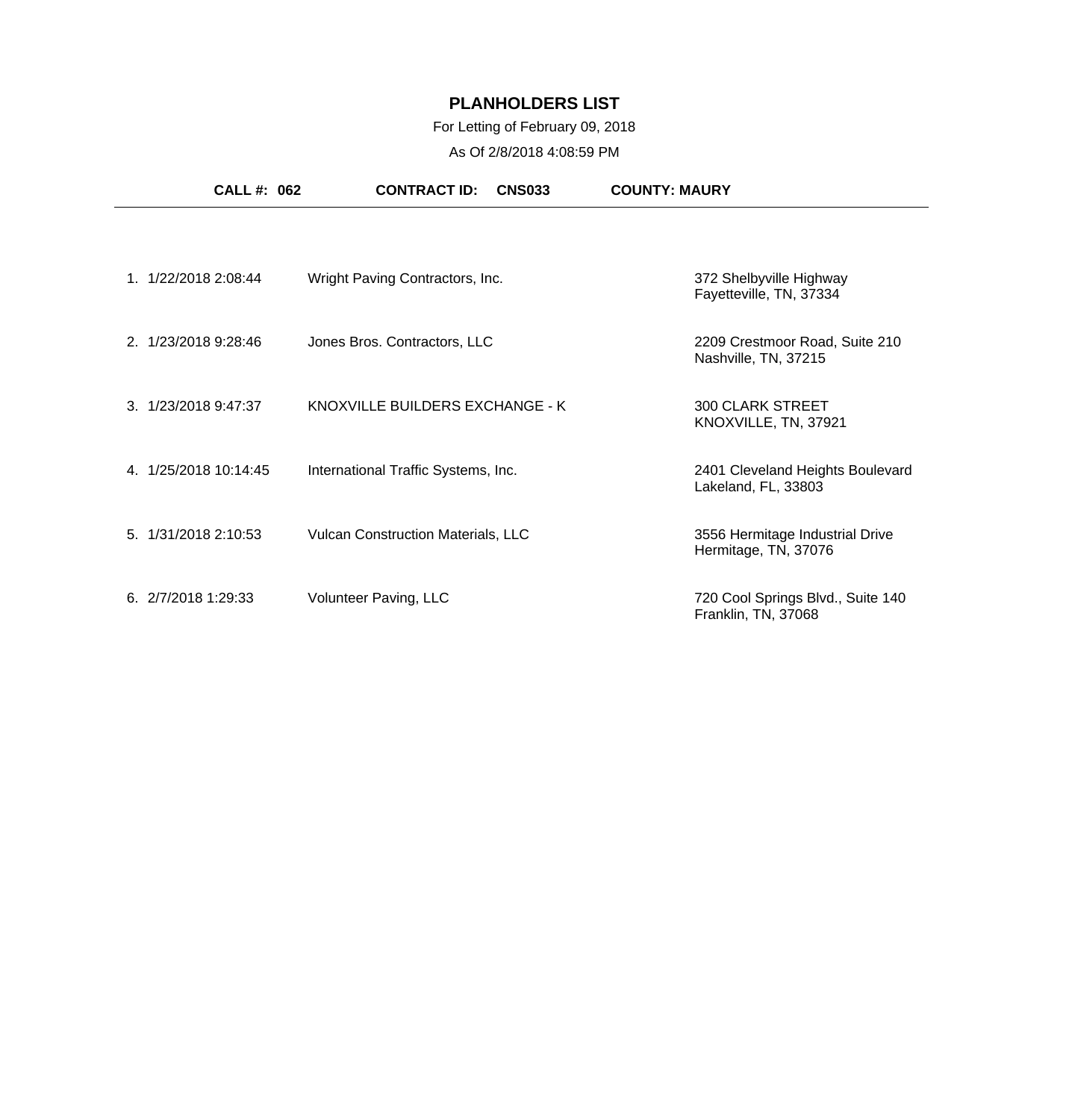### For Letting of February 09, 2018

| CALL #: 063           | <b>CONTRACT ID:</b><br><b>CNS028</b> | <b>COUNTY: MAURY</b>                                          |
|-----------------------|--------------------------------------|---------------------------------------------------------------|
|                       |                                      |                                                               |
| 1. 1/22/2018 10:09:20 | Kiewit Infrastructure South Co.      | 1700 Hayes Street<br>Nashville, TN, 37203                     |
| 2. 1/22/2018 10:28:27 | Mid-State Construction Company, Inc. | 9190 Bradford Hicks Drive<br>Livingston, TN, 38570            |
| 3. 1/22/2018 2:23:59  | Jamison Construction, LLC            | 4532 Indian Creek Road<br>McEwen, TN, 37101                   |
| 4. 1/23/2018 9:28:46  | Jones Bros. Contractors, LLC         | 2209 Crestmoor Road, Suite 210<br>Nashville, TN, 37215        |
| 5. 1/23/2018 9:47:37  | KNOXVILLE BUILDERS EXCHANGE - K      | <b>300 CLARK STREET</b><br>KNOXVILLE, TN, 37921               |
| 6. 1/23/2018 10:24:39 | Dement Construction Company, LLC     | 96 Smith Lane<br>Jackson, TN, 38301                           |
| 7. 1/23/2018 2:46:38  | LU, Inc.                             | 429 West Kingston Springs Road<br>Kingston Springs, TN, 37082 |
| 8. 1/25/2018 10:14:46 | International Traffic Systems, Inc.  | 2401 Cleveland Heights Boulevard<br>Lakeland, FL, 33803       |
| 9. 1/26/2018 10:00:51 | Concrete Structures, Inc.            | 200 High School Street<br>Charlotte, TN, 37036                |
| 10. 2/2/2018 10:44:44 | Bridgepoint, LLC                     | 2095A Cooks Road<br>Mt. Juliet, TN, 37122                     |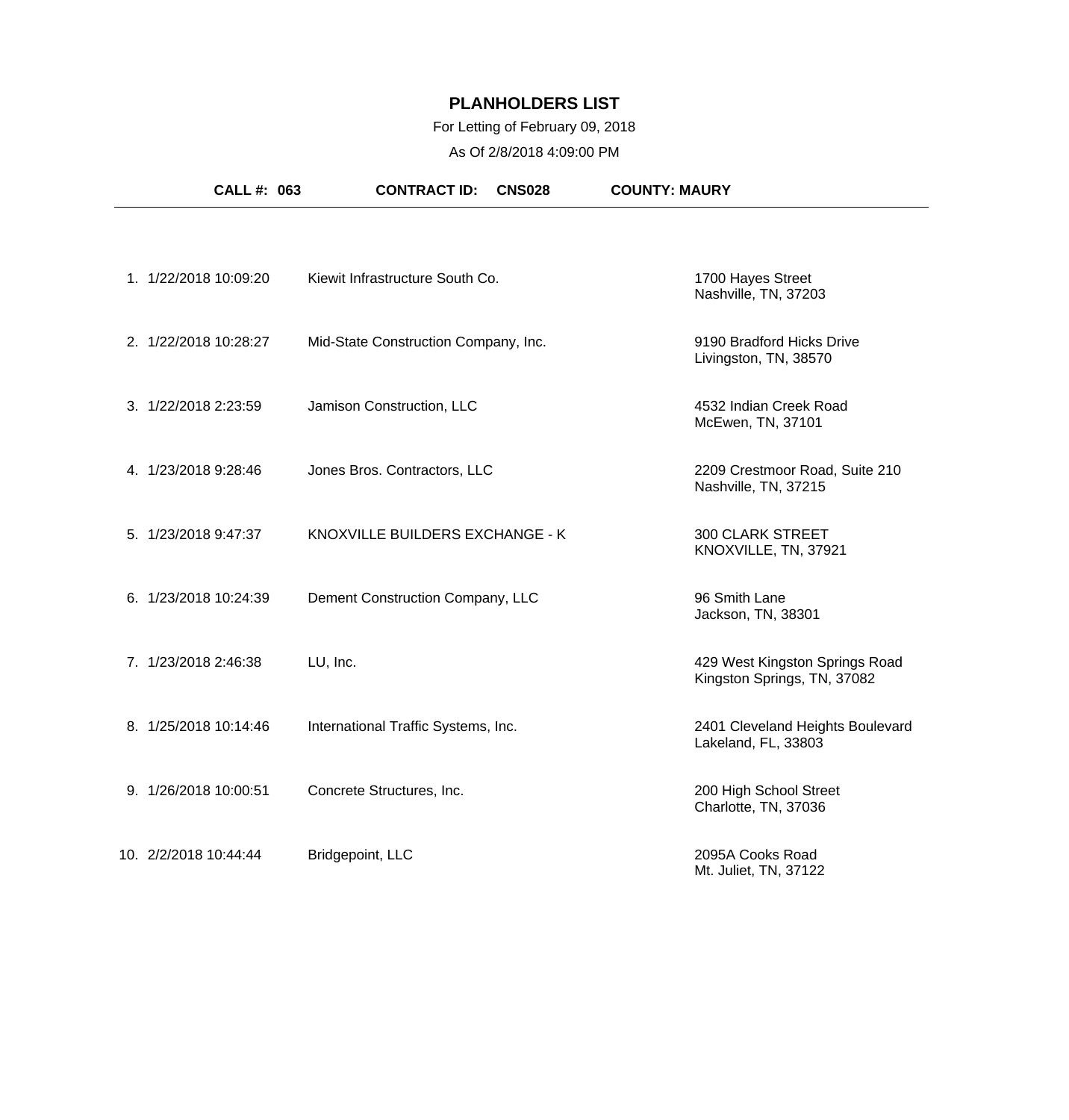### For Letting of February 09, 2018

| <b>CALL #: 064</b>     | <b>CONTRACT ID:</b><br><b>CNS056</b> | <b>COUNTY: MCMINN</b>                                         |
|------------------------|--------------------------------------|---------------------------------------------------------------|
|                        |                                      |                                                               |
| 1/22/2018 1:35:17      | Rogers Group, Inc.                   | 601 MARYVILLE PIKE<br>KNOXVILLE, TN, 37920                    |
| 2. 1/23/2018 9:28:47   | Jones Bros. Contractors, LLC         | 2209 Crestmoor Road, Suite 210<br>Nashville, TN, 37215        |
| 3. 1/23/2018 9:47:38   | KNOXVILLE BUILDERS EXCHANGE - K      | <b>300 CLARK STREET</b><br>KNOXVILLE, TN, 37921               |
| 1/23/2018 2:46:39<br>4 | LU, Inc.                             | 429 West Kingston Springs Road<br>Kingston Springs, TN, 37082 |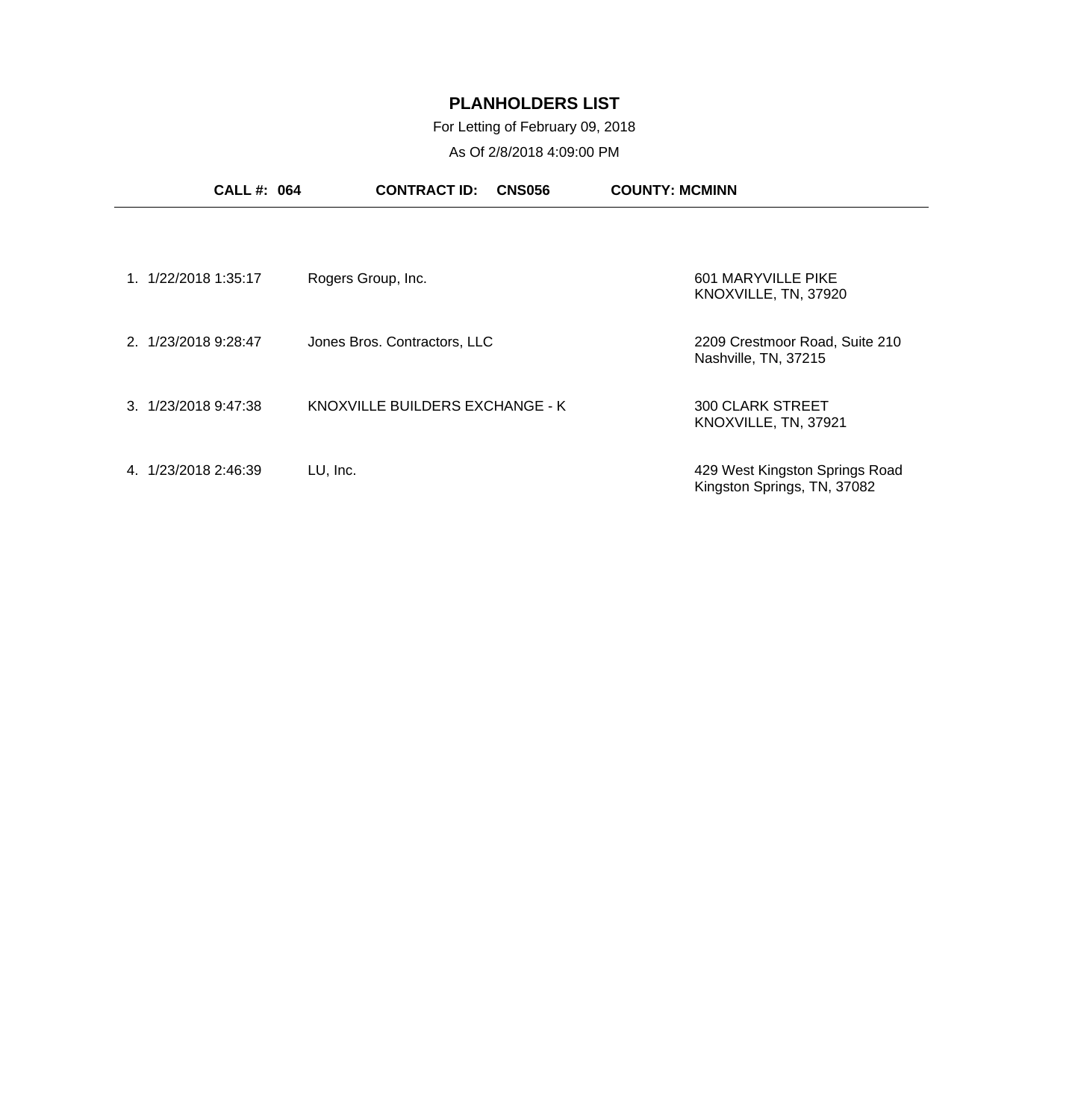### For Letting of February 09, 2018

| CALL #: 065            | <b>CONTRACT ID:</b><br><b>CNS049</b> | <b>COUNTY: MONROE</b>                                         |
|------------------------|--------------------------------------|---------------------------------------------------------------|
|                        |                                      |                                                               |
| 1. 1/22/2018 10:09:21  | Kiewit Infrastructure South Co.      | 1700 Hayes Street<br>Nashville, TN, 37203                     |
| 2. 1/22/2018 10:28:27  | Mid-State Construction Company, Inc. | 9190 Bradford Hicks Drive<br>Livingston, TN, 38570            |
| 3. 1/22/2018 10:35:11  | Twin K Construction, Inc.            | 3705 River Road<br>Huntsville, TN, 37756                      |
| 4. 1/22/2018 1:35:18   | Rogers Group, Inc.                   | 601 MARYVILLE PIKE<br>KNOXVILLE, TN, 37920                    |
| 5. 1/22/2018 2:24:00   | Jamison Construction, LLC            | 4532 Indian Creek Road<br>McEwen, TN, 37101                   |
| 6. 1/23/2018 9:28:47   | Jones Bros. Contractors, LLC         | 2209 Crestmoor Road, Suite 210<br>Nashville, TN, 37215        |
| 7. 1/23/2018 9:47:38   | KNOXVILLE BUILDERS EXCHANGE - K      | <b>300 CLARK STREET</b><br>KNOXVILLE, TN, 37921               |
| 8. 1/23/2018 10:28:02  | Southern Constructors, Inc.          | 1150 Maryville Pike<br>Knoxville, TN, 37920                   |
| 9. 1/23/2018 12:02:17  | Titan Industrial Services, Inc.      | 4054 North Point Road<br>Balto, MD, 21222                     |
| 10. 1/23/2018 2:34:50  | STUD WELDING, INC.                   | 2296 SKYVIEW DRIVE<br>CENTERVILLE, TN, 37033                  |
| 11. 1/23/2018 2:46:39  | LU, Inc.                             | 429 West Kingston Springs Road<br>Kingston Springs, TN, 37082 |
| 12. 1/25/2018 10:07:08 | WATSON BOWMAN ACME CORPORATION       | 95 PINEVIEW DRIVE<br>AMHERST, NY, 14228                       |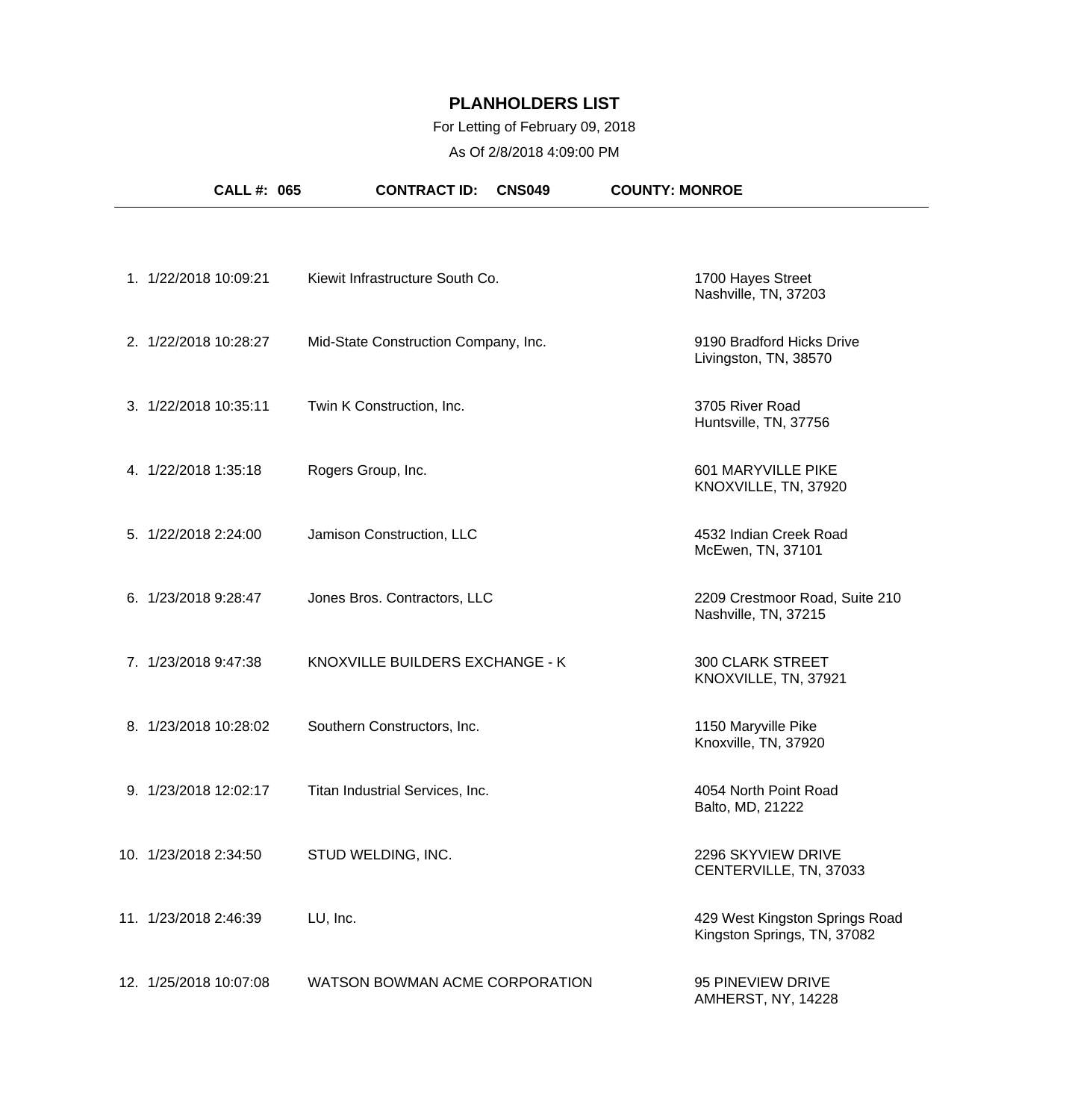For Letting of February 09, 2018

| 13. 1/25/2018 10:14:47 | International Traffic Systems, Inc.        | 2401 Cleveland Heights Boulevard<br>Lakeland, FL, 33803            |
|------------------------|--------------------------------------------|--------------------------------------------------------------------|
| 14. 1/26/2018 9:56:15  | Tennessee Texture, LLC                     | 1241 Highway 12 N<br>Ashland City, TN, 37015                       |
| 15. 2/2/2018 2:30:44   | Wright Brothers Construction Company, Inc. | 1500 Lauderdale Memorial<br>Highway, N.W.<br>Charleston, TN, 37310 |
| 16. 2/8/2018 8:37:58   | Southern Road & Bridge, LLC                | 715 Wesley Avenue.<br>Tarpon Springs, FL, 34689                    |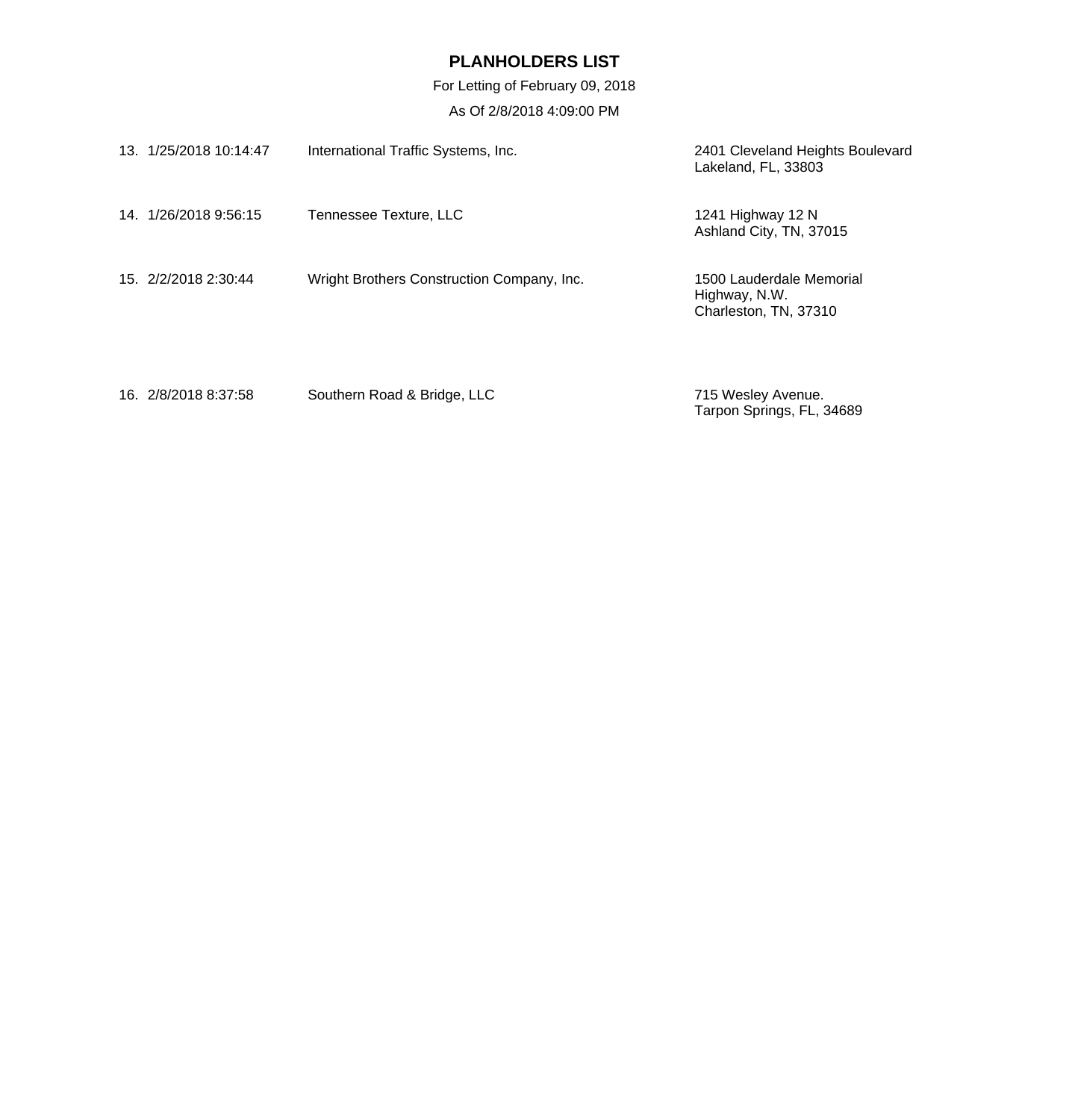### For Letting of February 09, 2018

|                         | <b>CALL#: 066</b>            | <b>CONTRACT ID:</b><br>CNS040       | <b>COUNTY: MONTGOMERY</b>                                     |
|-------------------------|------------------------------|-------------------------------------|---------------------------------------------------------------|
|                         |                              |                                     |                                                               |
| 1/23/2018 9:28:48       | Jones Bros. Contractors, LLC |                                     | 2209 Crestmoor Road, Suite 210<br>Nashville, TN, 37215        |
| 2. 1/23/2018 9:47:39    |                              | KNOXVILLE BUILDERS EXCHANGE - K     | 300 CLARK STREET<br>KNOXVILLE, TN, 37921                      |
| 3. 1/23/2018 2:46:40    | LU, Inc.                     |                                     | 429 West Kingston Springs Road<br>Kingston Springs, TN, 37082 |
| 1/25/2018 10:14:47<br>4 |                              | International Traffic Systems, Inc. | 2401 Cleveland Heights Boulevard<br>Lakeland, FL, 33803       |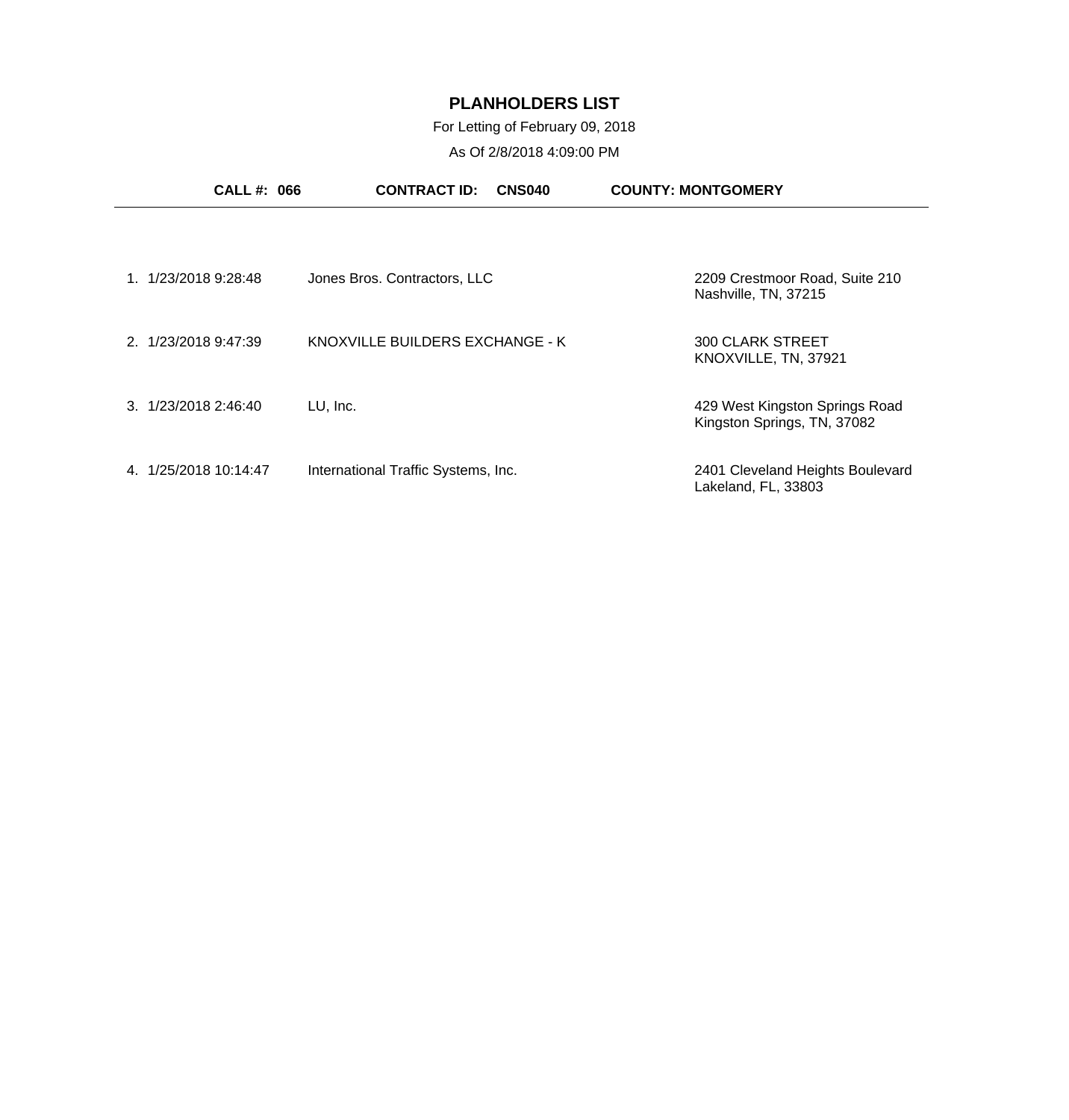### For Letting of February 09, 2018

| <b>CALL #: 067</b>    | <b>CONTRACT ID:</b><br><b>CNS075</b> | <b>COUNTY: MORGAN &amp; ROANE</b>                             |
|-----------------------|--------------------------------------|---------------------------------------------------------------|
|                       |                                      |                                                               |
| 1. 1/22/2018 1:35:18  | Rogers Group, Inc.                   | 601 MARYVILLE PIKE<br>KNOXVILLE, TN, 37920                    |
| 2. 1/23/2018 9:28:48  | Jones Bros. Contractors, LLC         | 2209 Crestmoor Road, Suite 210<br>Nashville, TN, 37215        |
| 3. 1/23/2018 9:47:39  | KNOXVILLE BUILDERS EXCHANGE - K      | <b>300 CLARK STREET</b><br>KNOXVILLE, TN, 37921               |
| 4. 1/23/2018 2:46:40  | LU, Inc.                             | 429 West Kingston Springs Road<br>Kingston Springs, TN, 37082 |
| 5. 1/24/2018 10:47:18 | Duracap Asphalt Paving Co., Inc.     | 2535 Asbury Road<br>Knoxville, TN, 37914                      |
| 6. 1/25/2018 10:14:47 | International Traffic Systems, Inc.  | 2401 Cleveland Heights Boulevard<br>Lakeland, FL, 33803       |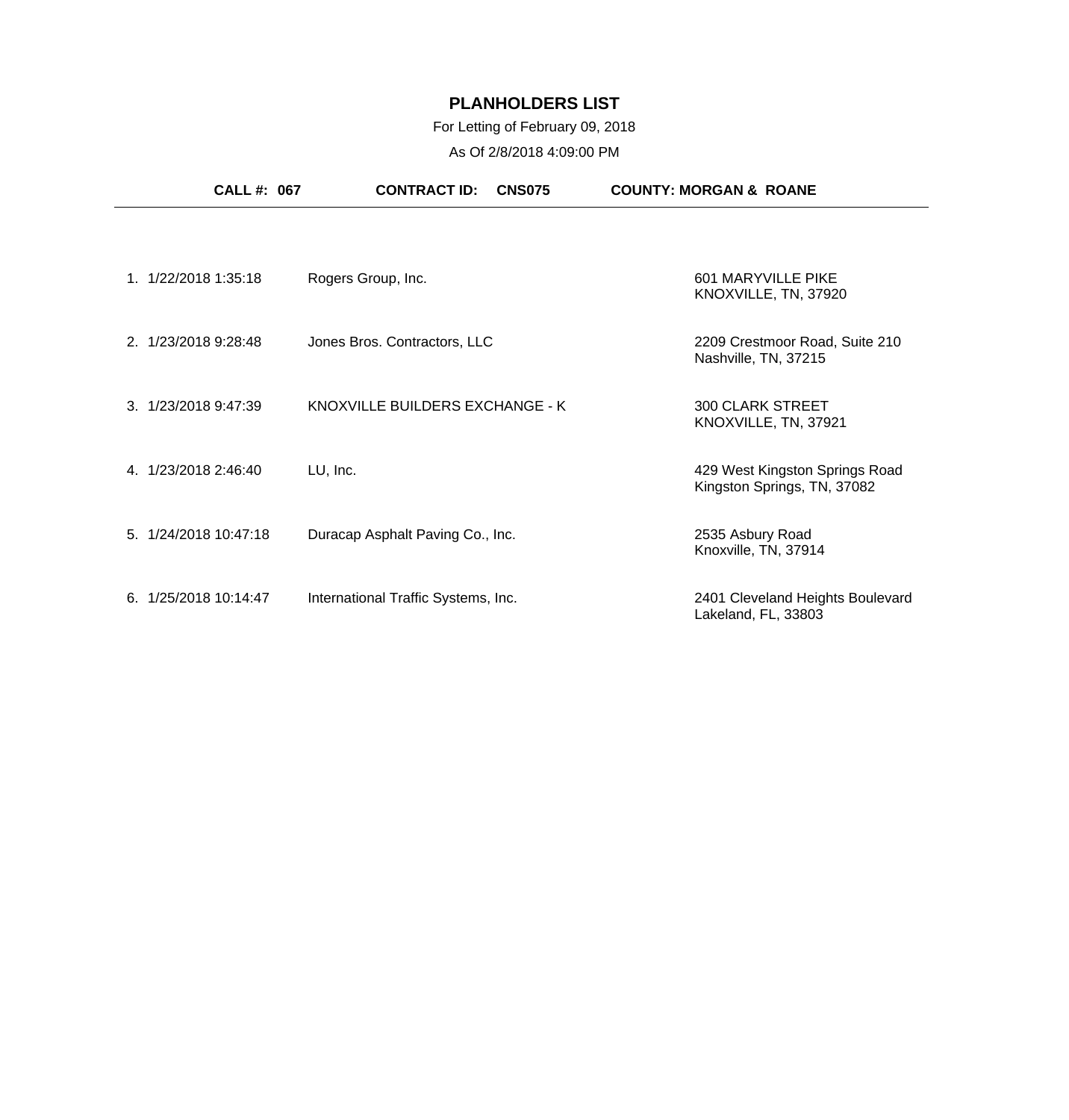### For Letting of February 09, 2018

| <b>CALL#: 068</b>     | <b>CONTRACT ID:</b><br><b>CNS082</b> | <b>COUNTY: OBION</b>                                          |
|-----------------------|--------------------------------------|---------------------------------------------------------------|
|                       |                                      |                                                               |
| 1. 1/22/2018 10:22:55 | <b>Ford Construction Company</b>     | 1311 East Court Street<br>Dyersburg, TN, 38024                |
| 2. 1/23/2018 9:28:49  | Jones Bros. Contractors, LLC         | 2209 Crestmoor Road, Suite 210<br>Nashville, TN, 37215        |
| 3. 1/23/2018 9:47:40  | KNOXVILLE BUILDERS EXCHANGE - K      | <b>300 CLARK STREET</b><br>KNOXVILLE, TN, 37921               |
| 4. 1/23/2018 2:46:41  | LU, Inc.                             | 429 West Kingston Springs Road<br>Kingston Springs, TN, 37082 |
| 5. 1/25/2018 10:07:09 | WATSON BOWMAN ACME CORPORATION       | 95 PINEVIEW DRIVE<br>AMHERST, NY, 14228                       |
| 6. 1/25/2018 11:34:47 | All-Brite, Inc.                      | 200 Commerce Center Circle<br>Jackson, TN, 38301              |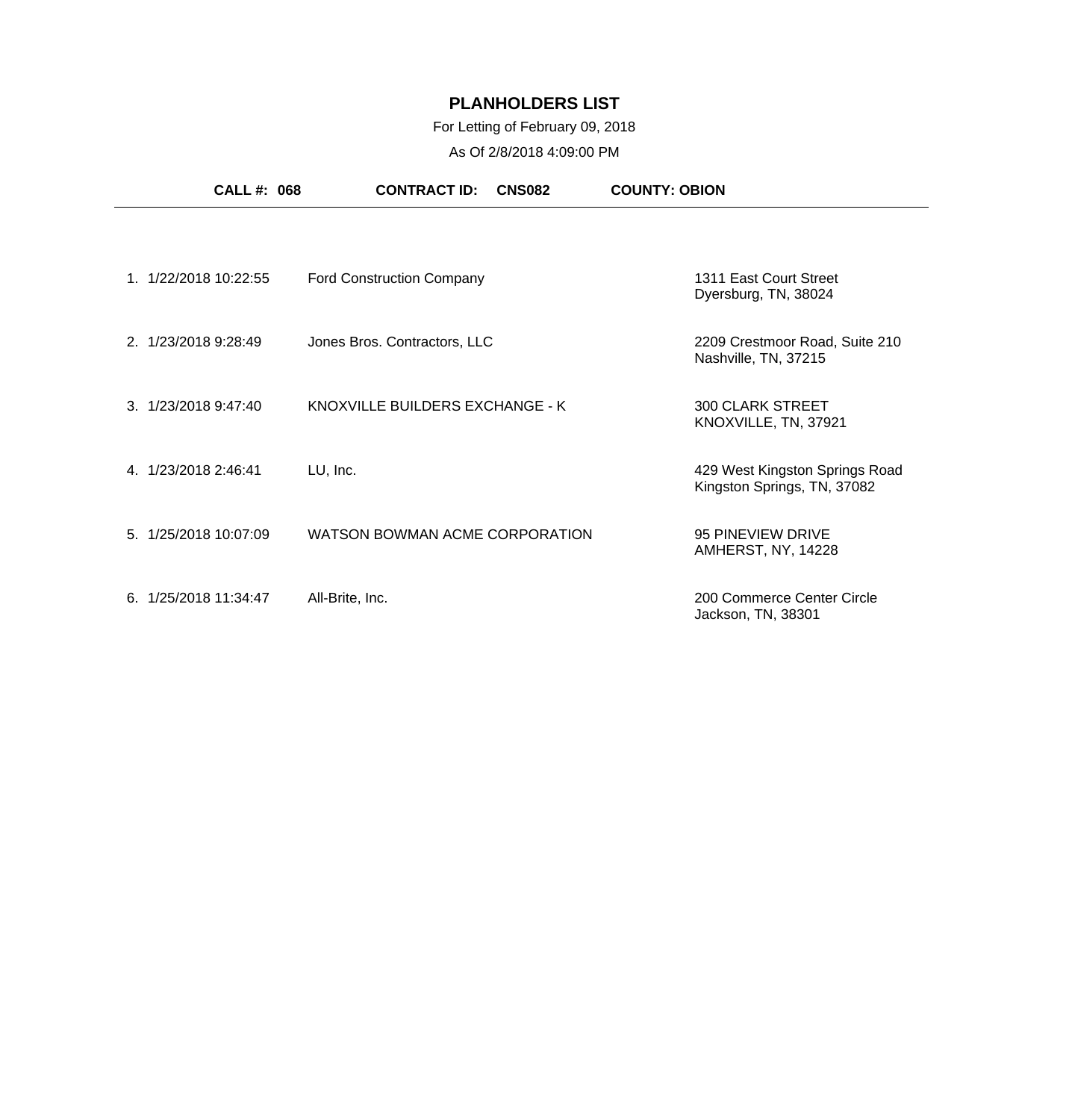For Letting of February 09, 2018

| <b>CALL#: 069</b>     | <b>CONTRACT ID:</b><br>CNS044   | <b>COUNTY: PERRY</b>                                   |
|-----------------------|---------------------------------|--------------------------------------------------------|
|                       |                                 |                                                        |
| 1. 1/23/2018 9:28:50  | Jones Bros. Contractors, LLC    | 2209 Crestmoor Road, Suite 210<br>Nashville, TN, 37215 |
| 2. 1/23/2018 9:47:40  | KNOXVILLE BUILDERS EXCHANGE - K | <b>300 CLARK STREET</b><br>KNOXVILLE, TN, 37921        |
| 3. 1/25/2018 11:34:48 | All-Brite, Inc.                 | 200 Commerce Center Circle<br>Jackson, TN, 38301       |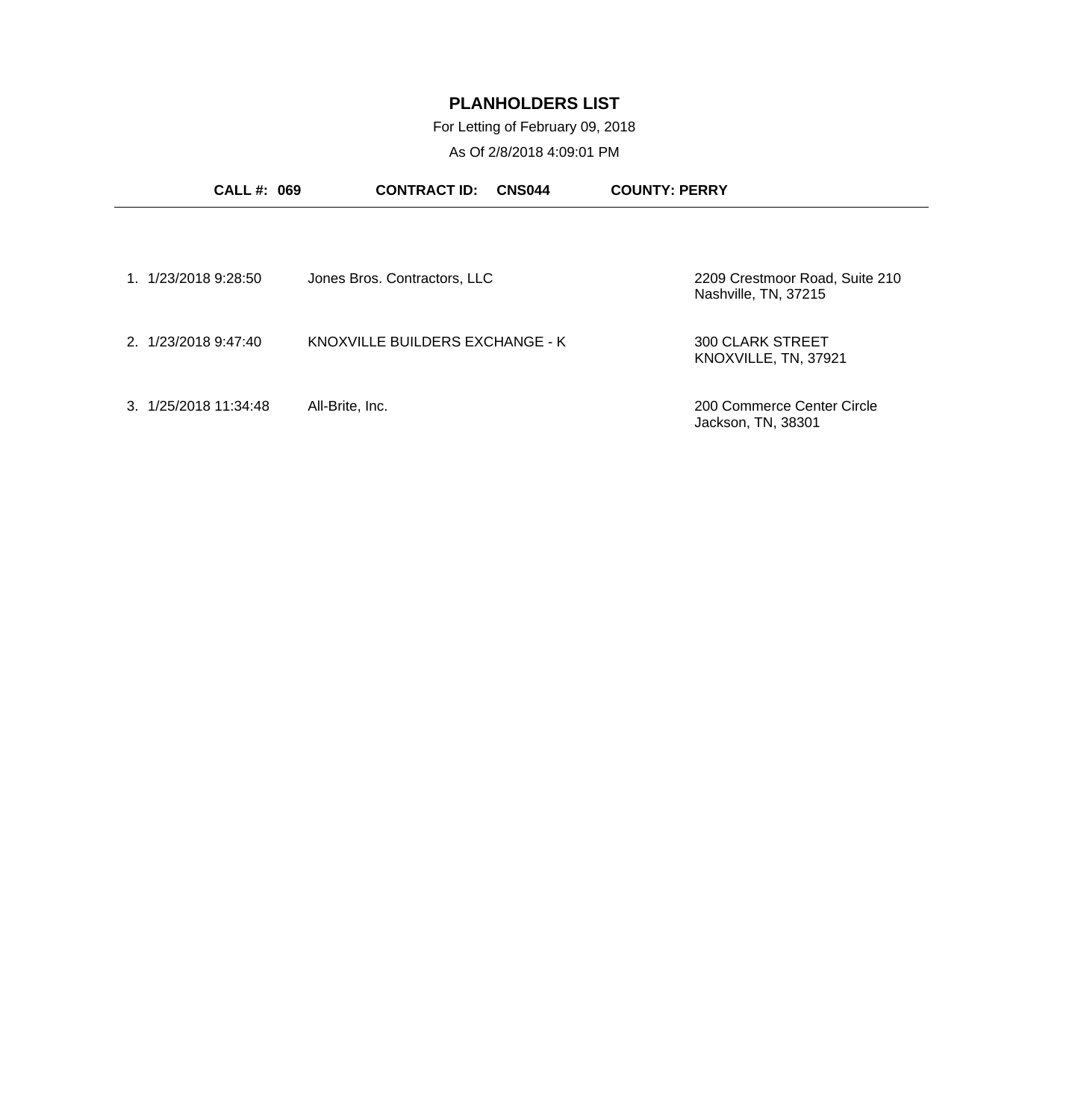Letting Date

As Of 2/8/2018 4:09:01 PM

**CALL #: 070 CONTRACT ID: CNS051** There are no planholders for this proposal.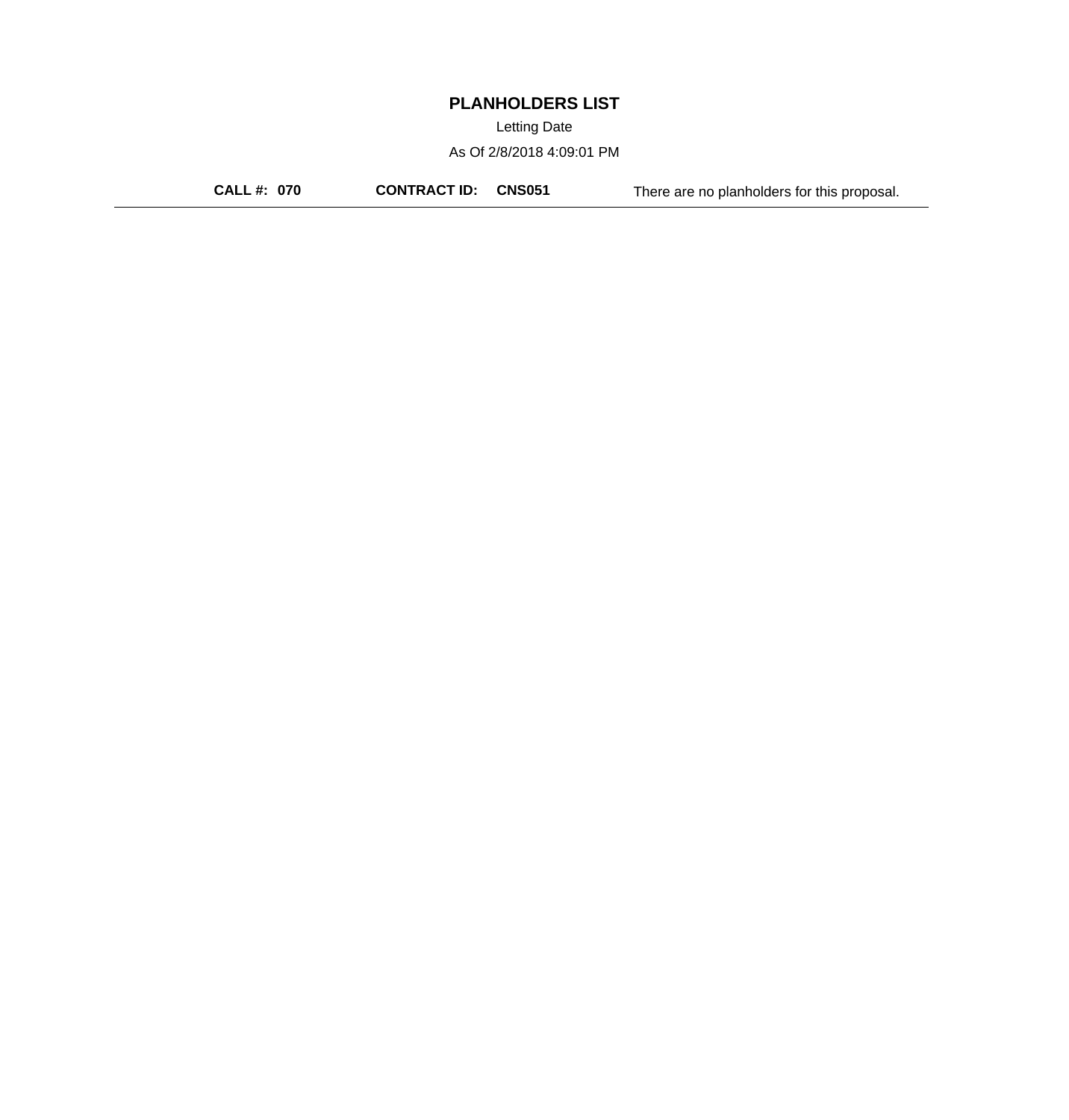### For Letting of February 09, 2018

|                       | <b>CALL #: 071</b> | <b>CONTRACT ID:</b>                        | <b>CNS021</b> | <b>COUNTY: POLK</b>                                                |  |
|-----------------------|--------------------|--------------------------------------------|---------------|--------------------------------------------------------------------|--|
|                       |                    |                                            |               |                                                                    |  |
| 1. 1/23/2018 9:28:51  |                    | Jones Bros. Contractors, LLC               |               | 2209 Crestmoor Road, Suite 210<br>Nashville, TN, 37215             |  |
| 2. 1/23/2018 9:47:41  |                    | KNOXVILLE BUILDERS EXCHANGE - K            |               | <b>300 CLARK STREET</b><br>KNOXVILLE, TN, 37921                    |  |
| 3. 1/23/2018 10:18:28 |                    | Wright Brothers Construction Company, Inc. |               | 1500 Lauderdale Memorial<br>Highway, N.W.<br>Charleston, TN, 37310 |  |
| 4. 1/25/2018 1:23:03  |                    | Talley Construction Company, Inc.          |               | 1751 McFarland Avenue<br>Rossville, GA, 30741                      |  |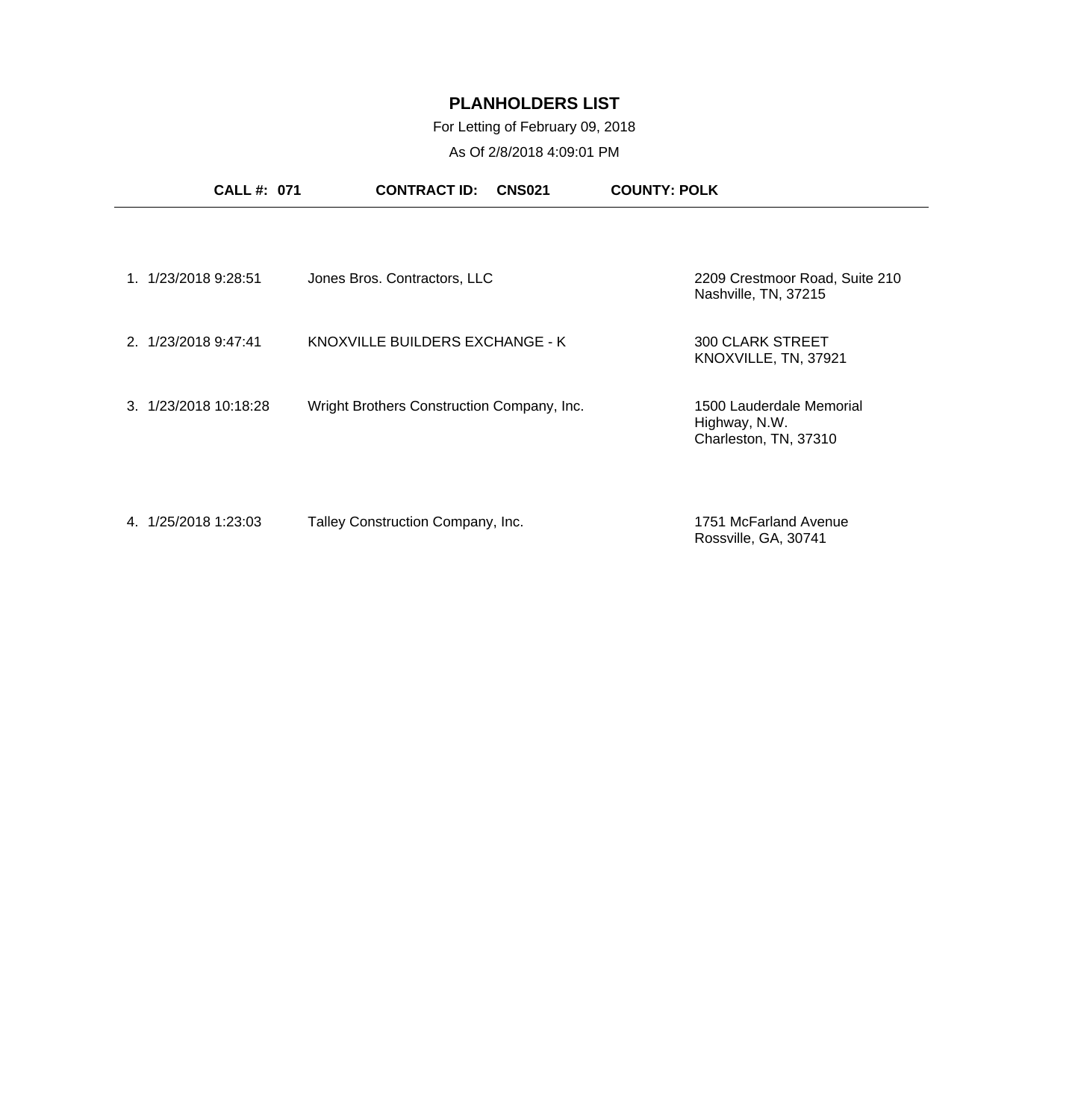For Letting of February 09, 2018

| <b>CALL #: 072</b>               | <b>CONTRACT ID:</b><br><b>CNS022</b> | <b>COUNTY: PUTNAM</b>                                  |
|----------------------------------|--------------------------------------|--------------------------------------------------------|
|                                  |                                      |                                                        |
| 1. 1/23/2018 9:28:51             | Jones Bros. Contractors, LLC         | 2209 Crestmoor Road, Suite 210<br>Nashville, TN, 37215 |
| 2. 1/23/2018 9:47:41             | KNOXVILLE BUILDERS EXCHANGE - K      | <b>300 CLARK STREET</b><br>KNOXVILLE, TN, 37921        |
| $3. \frac{1}{25}$ /2018 11:45:00 | <b>Hudson Construction Company</b>   | 1615 Sholar Avenue<br>Chattanooga, TN, 37406           |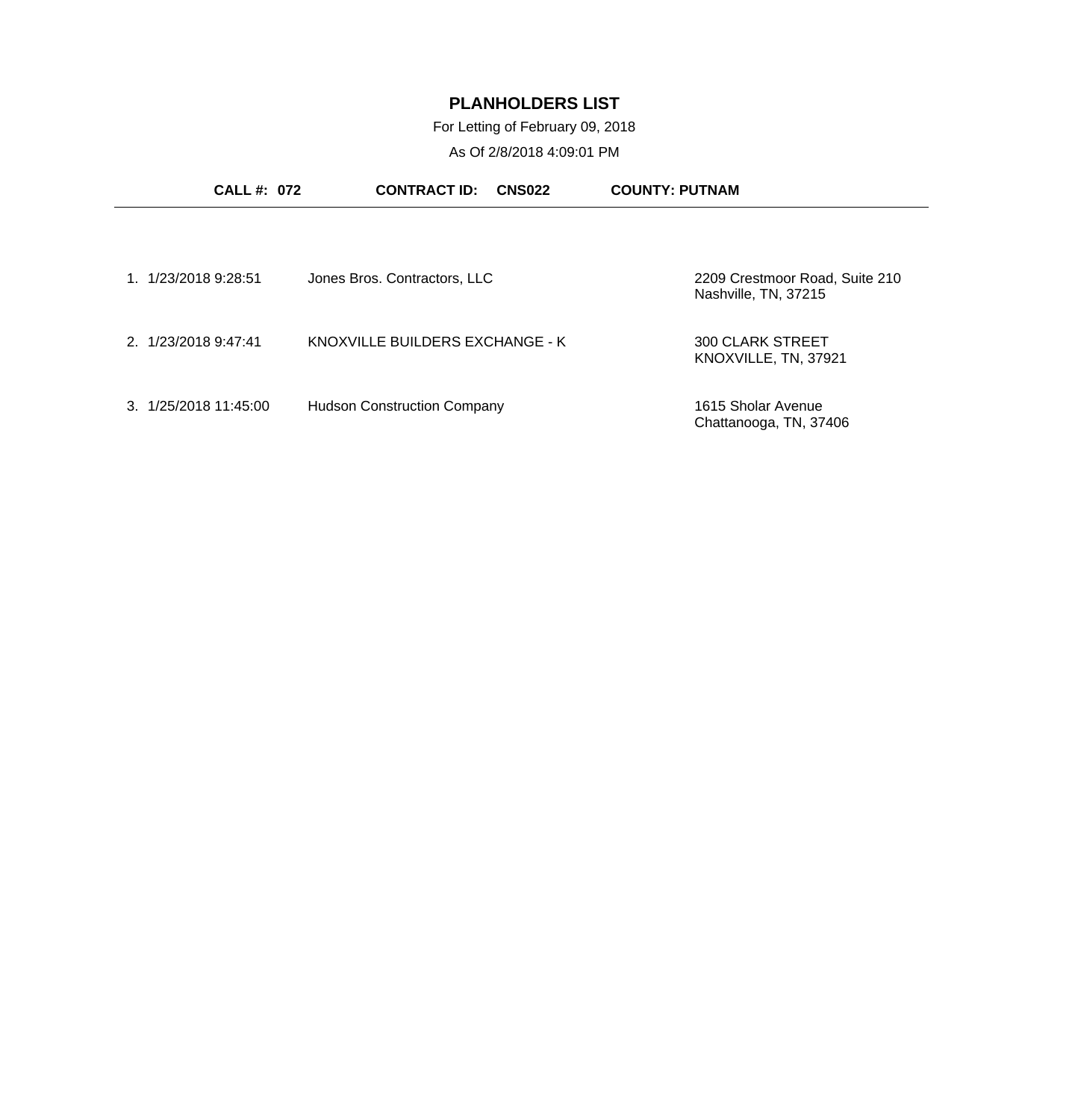### For Letting of February 09, 2018

| <b>CALL #: 073</b>    | <b>CONTRACT ID:</b><br><b>CNS034</b>      | <b>COUNTY: ROBERTSON</b>                                      |
|-----------------------|-------------------------------------------|---------------------------------------------------------------|
|                       |                                           |                                                               |
| 1. 1/23/2018 9:28:52  | Jones Bros. Contractors, LLC              | 2209 Crestmoor Road, Suite 210<br>Nashville, TN, 37215        |
| 2. 1/23/2018 2:46:42  | LU, Inc.                                  | 429 West Kingston Springs Road<br>Kingston Springs, TN, 37082 |
| 3. 1/25/2018 10:35:19 | Rogers Group, Inc.                        | 2124 Nashville Pike<br>Gallatin, TN, 37066                    |
| 4. 1/30/2018 10:47:57 | <b>Charles Deweese Construction, Inc.</b> | 765 Industrial Bypass North<br>Franklin, KY, 42134            |
| 5. 1/31/2018 2:10:53  | <b>Vulcan Construction Materials, LLC</b> | 3556 Hermitage Industrial Drive<br>Hermitage, TN, 37076       |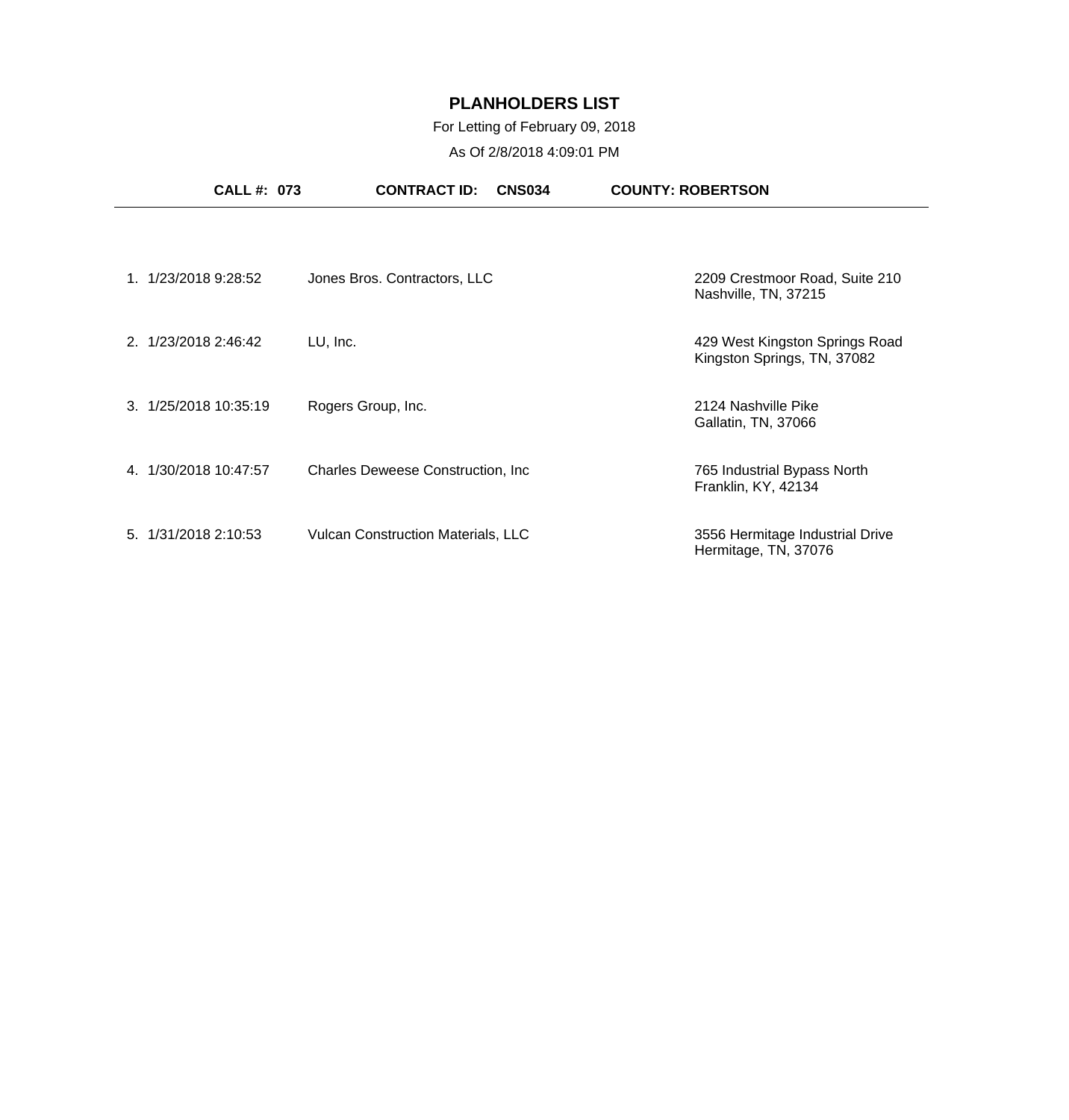### For Letting of February 09, 2018

| <b>CALL #: 074</b>    | <b>CONTRACT ID:</b><br><b>CNS058</b> | <b>COUNTY: RUTHERFORD</b>                                     |
|-----------------------|--------------------------------------|---------------------------------------------------------------|
| 1. 1/23/2018 9:28:52  | Jones Bros. Contractors, LLC         | 2209 Crestmoor Road, Suite 210<br>Nashville, TN, 37215        |
| 2. 1/23/2018 9:47:42  | KNOXVILLE BUILDERS EXCHANGE - K      | <b>300 CLARK STREET</b><br>KNOXVILLE, TN, 37921               |
| 3. 1/23/2018 2:46:42  | LU, Inc.                             | 429 West Kingston Springs Road<br>Kingston Springs, TN, 37082 |
| 4. 1/24/2018 1:56:58  | Hoover, Inc.                         | 1205 Bridgestone Parkway<br>P. Box 400<br>LaVergne, TN, 37086 |
| 5. 1/25/2018 10:07:09 | WATSON BOWMAN ACME CORPORATION       | 95 PINEVIEW DRIVE<br>AMHERST, NY, 14228                       |
| 6. 1/25/2018 10:14:48 | International Traffic Systems, Inc.  | 2401 Cleveland Heights Boulevard<br>Lakeland, FL, 33803       |
| 7. 1/31/2018 2:10:54  | Vulcan Construction Materials, LLC   | 3556 Hermitage Industrial Drive<br>Hermitage, TN, 37076       |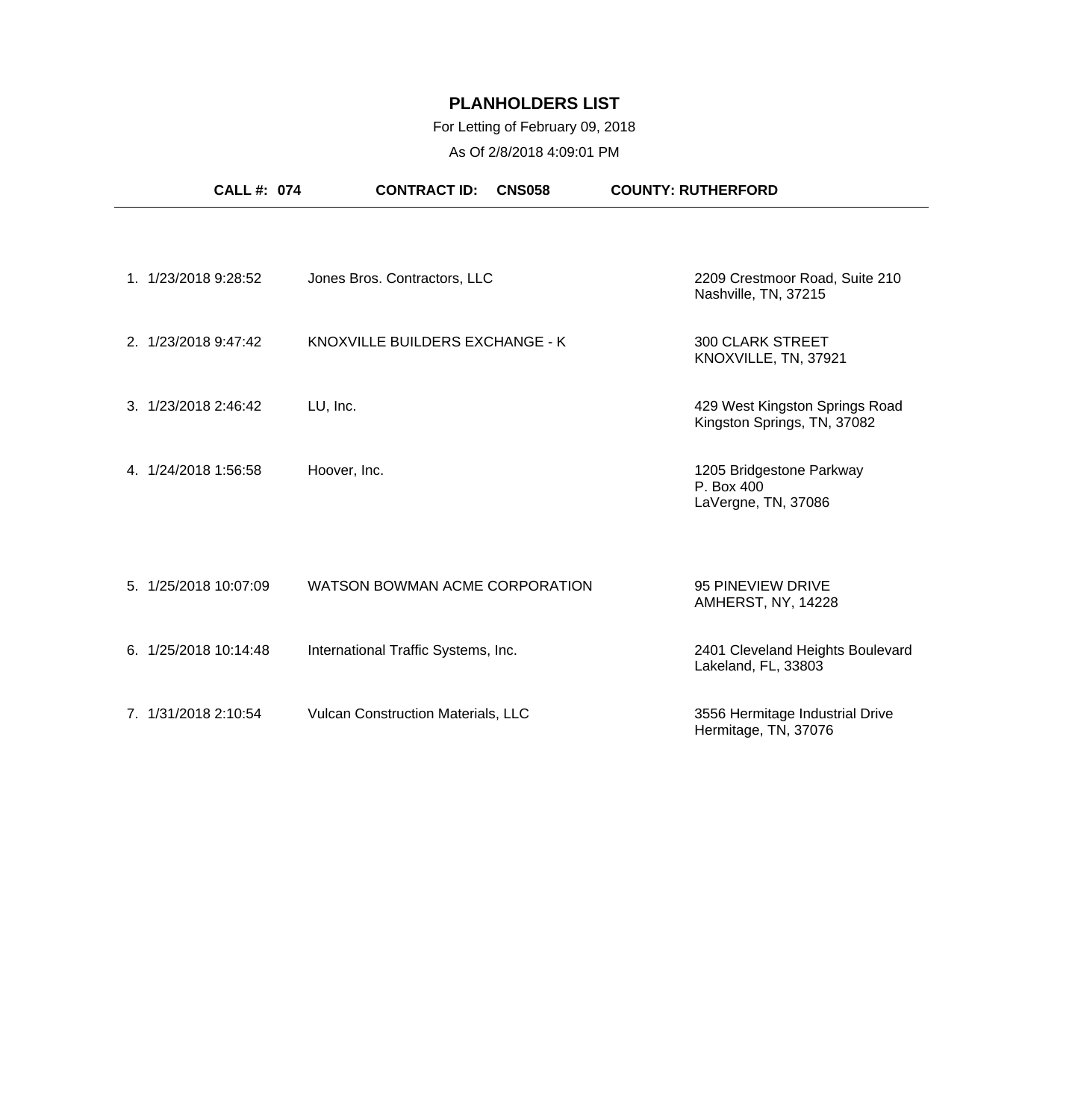### For Letting of February 09, 2018

| <b>CALL #: 075</b>    | <b>CONTRACT ID:</b><br><b>CNS050</b>      | <b>COUNTY: RUTHERFORD</b>                                     |
|-----------------------|-------------------------------------------|---------------------------------------------------------------|
|                       |                                           |                                                               |
| 1. 1/23/2018 9:28:53  | Jones Bros. Contractors, LLC              | 2209 Crestmoor Road, Suite 210<br>Nashville, TN, 37215        |
| 2. 1/23/2018 9:47:43  | KNOXVILLE BUILDERS EXCHANGE - K           | <b>300 CLARK STREET</b><br>KNOXVILLE, TN, 37921               |
| 3. 1/23/2018 2:46:43  | LU, Inc.                                  | 429 West Kingston Springs Road<br>Kingston Springs, TN, 37082 |
| 4. 1/25/2018 10:07:10 | WATSON BOWMAN ACME CORPORATION            | 95 PINEVIEW DRIVE<br>AMHERST, NY, 14228                       |
| 5. 1/25/2018 10:14:49 | International Traffic Systems, Inc.       | 2401 Cleveland Heights Boulevard<br>Lakeland, FL, 33803       |
| 6. 1/31/2018 2:10:54  | <b>Vulcan Construction Materials, LLC</b> | 3556 Hermitage Industrial Drive<br>Hermitage, TN, 37076       |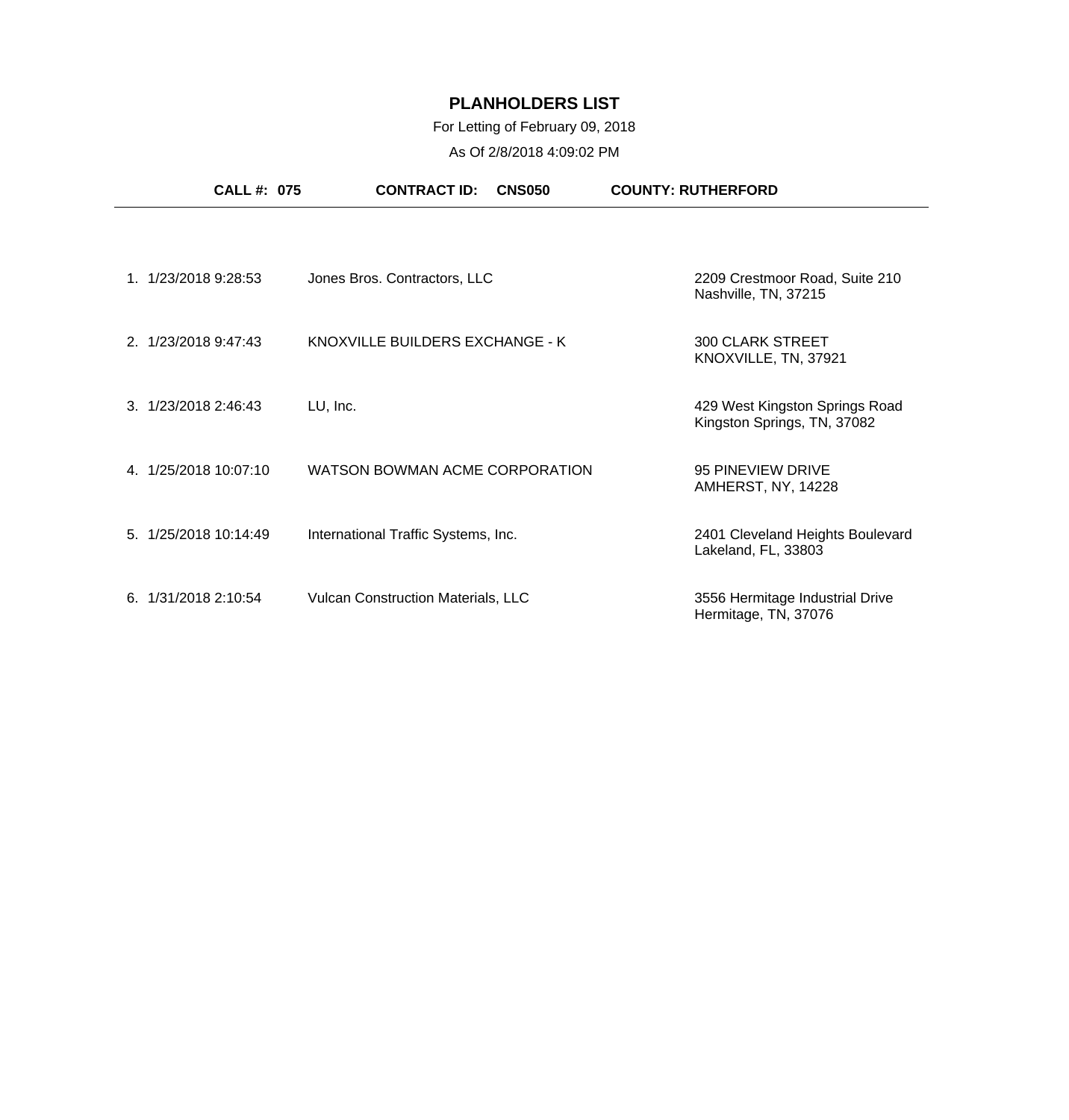For Letting of February 09, 2018

| <b>CALL #: 076</b>             | <b>CONTRACT ID:</b><br><b>CNS064</b> | <b>COUNTY: SCOTT</b>                                   |
|--------------------------------|--------------------------------------|--------------------------------------------------------|
|                                |                                      |                                                        |
| 1. 1/23/2018 9:28:53           | Jones Bros. Contractors, LLC         | 2209 Crestmoor Road, Suite 210<br>Nashville, TN, 37215 |
| 2. 1/23/2018 9:47:43           | KNOXVILLE BUILDERS EXCHANGE - K      | <b>300 CLARK STREET</b><br>KNOXVILLE, TN, 37921        |
| $3. \frac{1}{25}/201811:45:00$ | <b>Hudson Construction Company</b>   | 1615 Sholar Avenue<br>Chattanooga, TN, 37406           |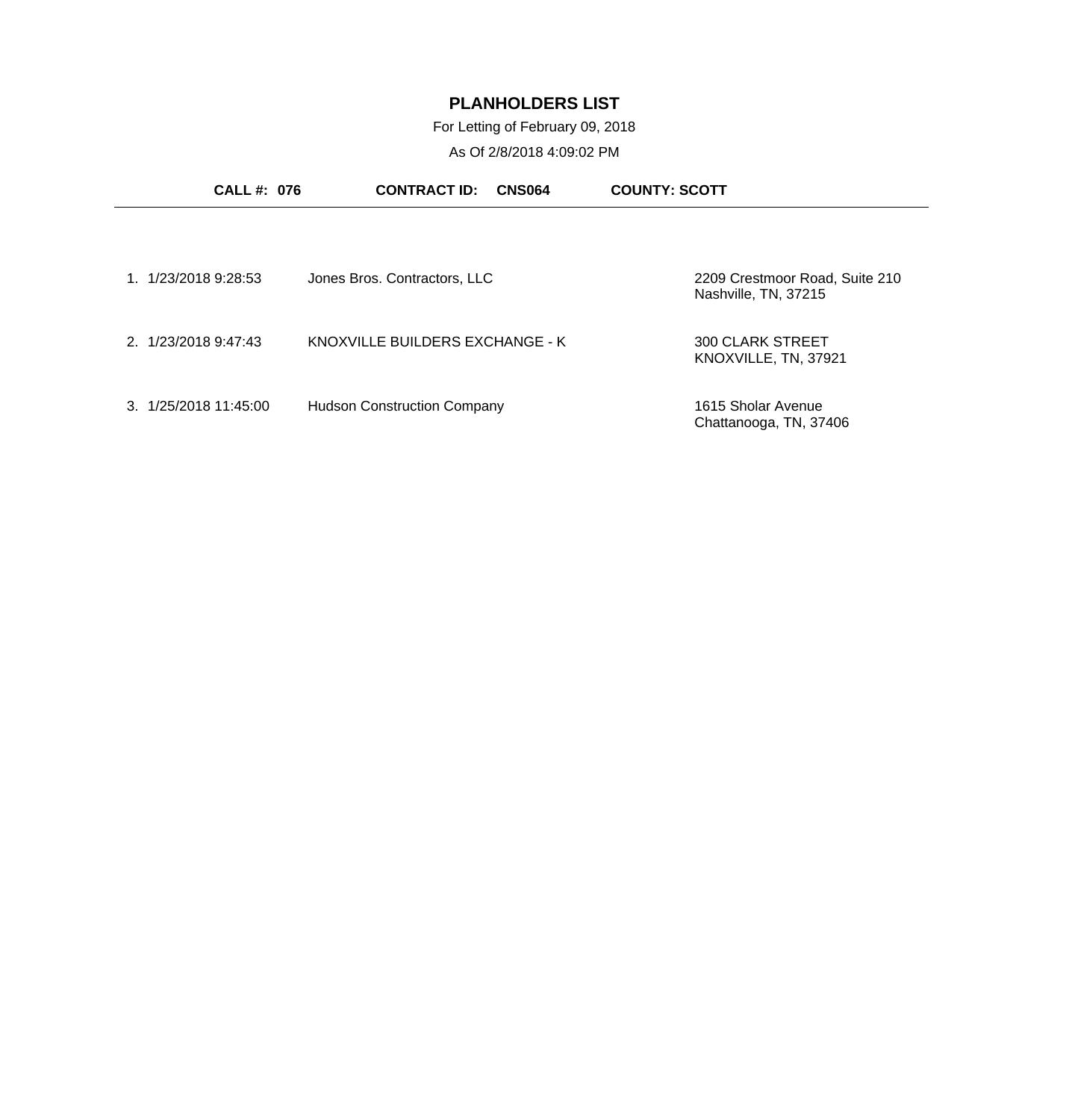For Letting of February 09, 2018

| <b>CALL #: 077</b>      | <b>CONTRACT ID:</b>                 | <b>CNS061</b> | <b>COUNTY: SEVIER</b>                                         |
|-------------------------|-------------------------------------|---------------|---------------------------------------------------------------|
|                         |                                     |               |                                                               |
| 1/22/2018 11:11:59      | Charles Blalock & Sons, Inc.        |               | 409 Robert Henderson Road<br>Sevierville, TN, 37862           |
| 2. 1/23/2018 9:47:44    | KNOXVILLE BUILDERS EXCHANGE - K     |               | 300 CLARK STREET<br>KNOXVILLE, TN, 37921                      |
| 1/23/2018 2:46:43<br>3  | LU, Inc.                            |               | 429 West Kingston Springs Road<br>Kingston Springs, TN, 37082 |
| 1/25/2018 10:14:49<br>4 | International Traffic Systems, Inc. |               | 2401 Cleveland Heights Boulevard<br>Lakeland, FL, 33803       |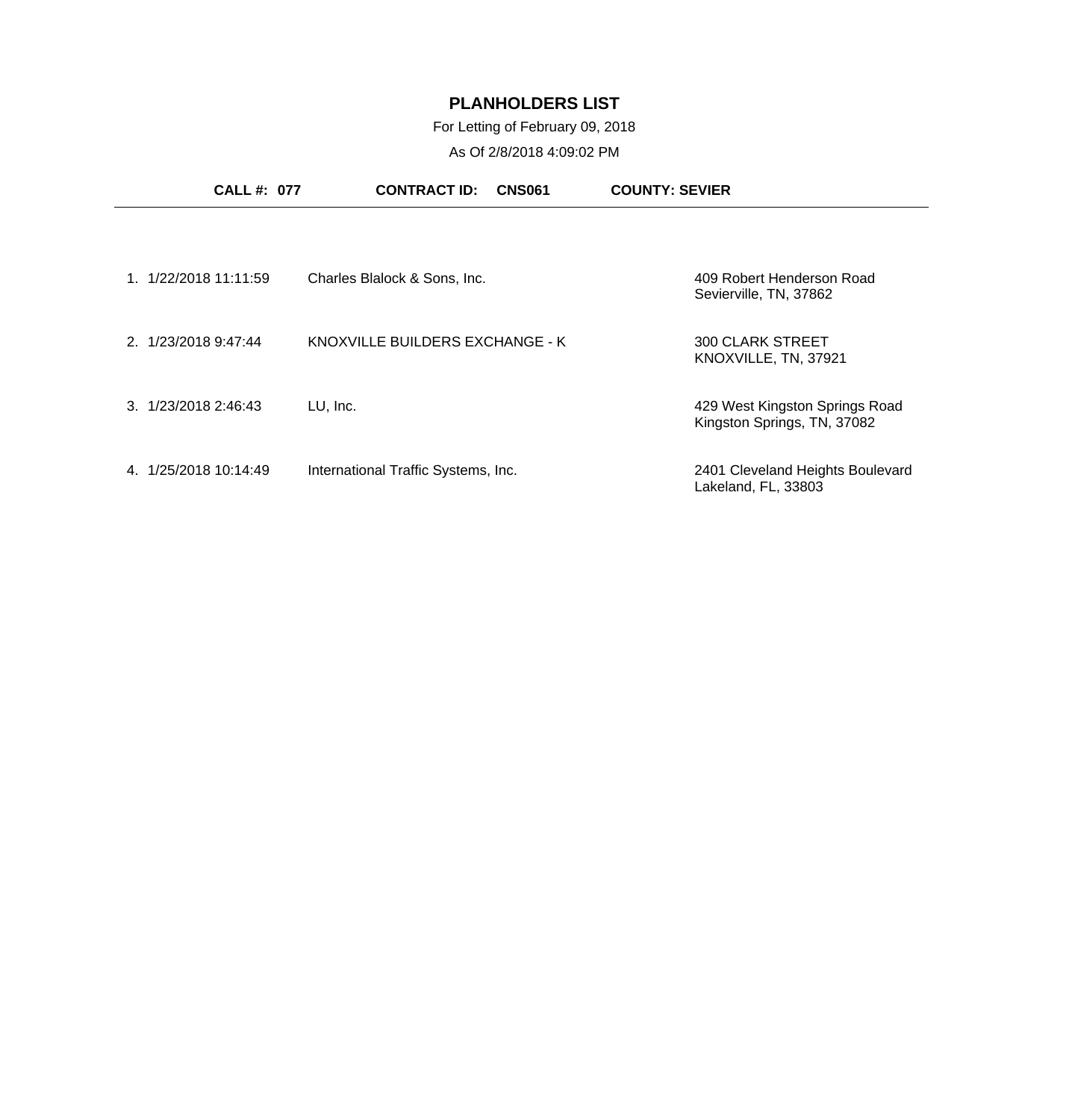### For Letting of February 09, 2018

| <b>CALL#: 078</b>     | <b>CONTRACT ID:</b><br><b>CNS074</b> | <b>COUNTY: SHELBY</b>                                  |
|-----------------------|--------------------------------------|--------------------------------------------------------|
|                       |                                      |                                                        |
| 1. 1/23/2018 9:28:54  | Jones Bros. Contractors, LLC         | 2209 Crestmoor Road, Suite 210<br>Nashville, TN, 37215 |
| 2. 1/23/2018 9:47:44  | KNOXVILLE BUILDERS EXCHANGE - K      | <b>300 CLARK STREET</b><br>KNOXVILLE, TN, 37921        |
| 3. 1/23/2018 10:15:17 | Lehman-Roberts Company               | 1111 Wilson Street<br>Memphis, TN, 38106               |
| 4. 1/25/2018 11:34:48 | All-Brite, Inc.                      | 200 Commerce Center Circle<br>Jackson, TN, 38301       |
| 5. 1/25/2018 1:04:01  | Standard Construction Company, Inc.  | 7434 Raleigh LaGrange Road<br>Cordova, TN, 38018       |
| 6. 2/8/2018 8:39:58   | APAC-Tennessee, Inc.                 | 1210 Harbor Avenue<br>Memphis, TN, 38113               |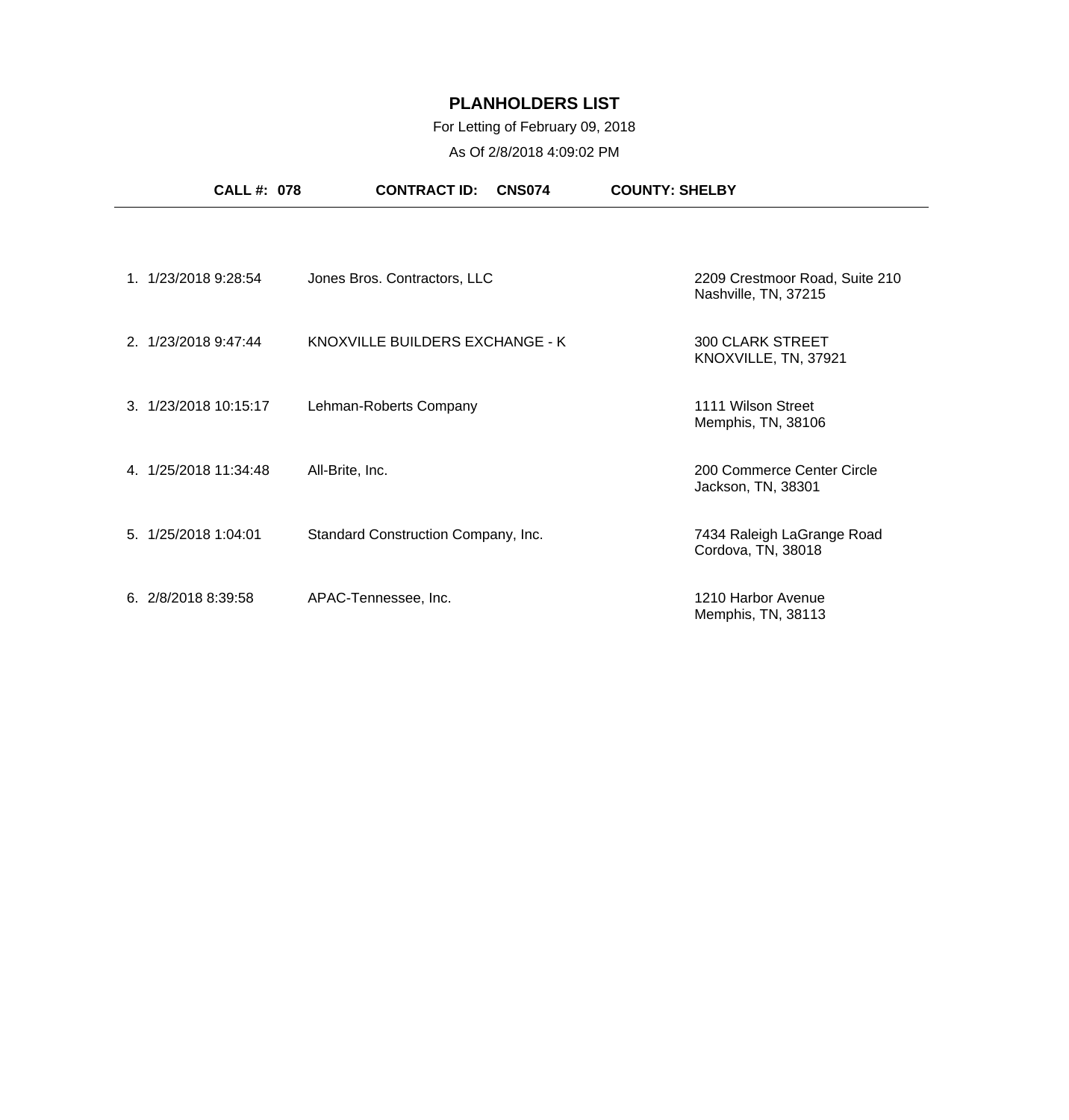### For Letting of February 09, 2018

| <b>CALL #: 079</b>    | <b>CONTRACT ID:</b><br><b>CNS085</b> | <b>COUNTY: SHELBY</b>                            |
|-----------------------|--------------------------------------|--------------------------------------------------|
|                       |                                      |                                                  |
| 1. 1/22/2018 10:09:21 | Kiewit Infrastructure South Co.      | 1700 Hayes Street<br>Nashville, TN, 37203        |
| 2. 1/23/2018 9:47:45  | KNOXVILLE BUILDERS EXCHANGE - K      | <b>300 CLARK STREET</b><br>KNOXVILLE, TN, 37921  |
| 3. 1/23/2018 10:15:18 | Lehman-Roberts Company               | 1111 Wilson Street<br>Memphis, TN, 38106         |
| 4. 1/23/2018 10:24:40 | Dement Construction Company, LLC     | 96 Smith Lane<br>Jackson, TN, 38301              |
| 5. 1/24/2018 11:43:26 | Bell & Associates Construction, L.P. | 255 Wilson Pike Circle<br>Brentwood, TN, 37027   |
| 6.1/25/20181:04:02    | Standard Construction Company, Inc.  | 7434 Raleigh LaGrange Road<br>Cordova, TN, 38018 |
| 7. 1/26/2018 9:56:15  | Tennessee Texture, LLC               | 1241 Highway 12 N<br>Ashland City, TN, 37015     |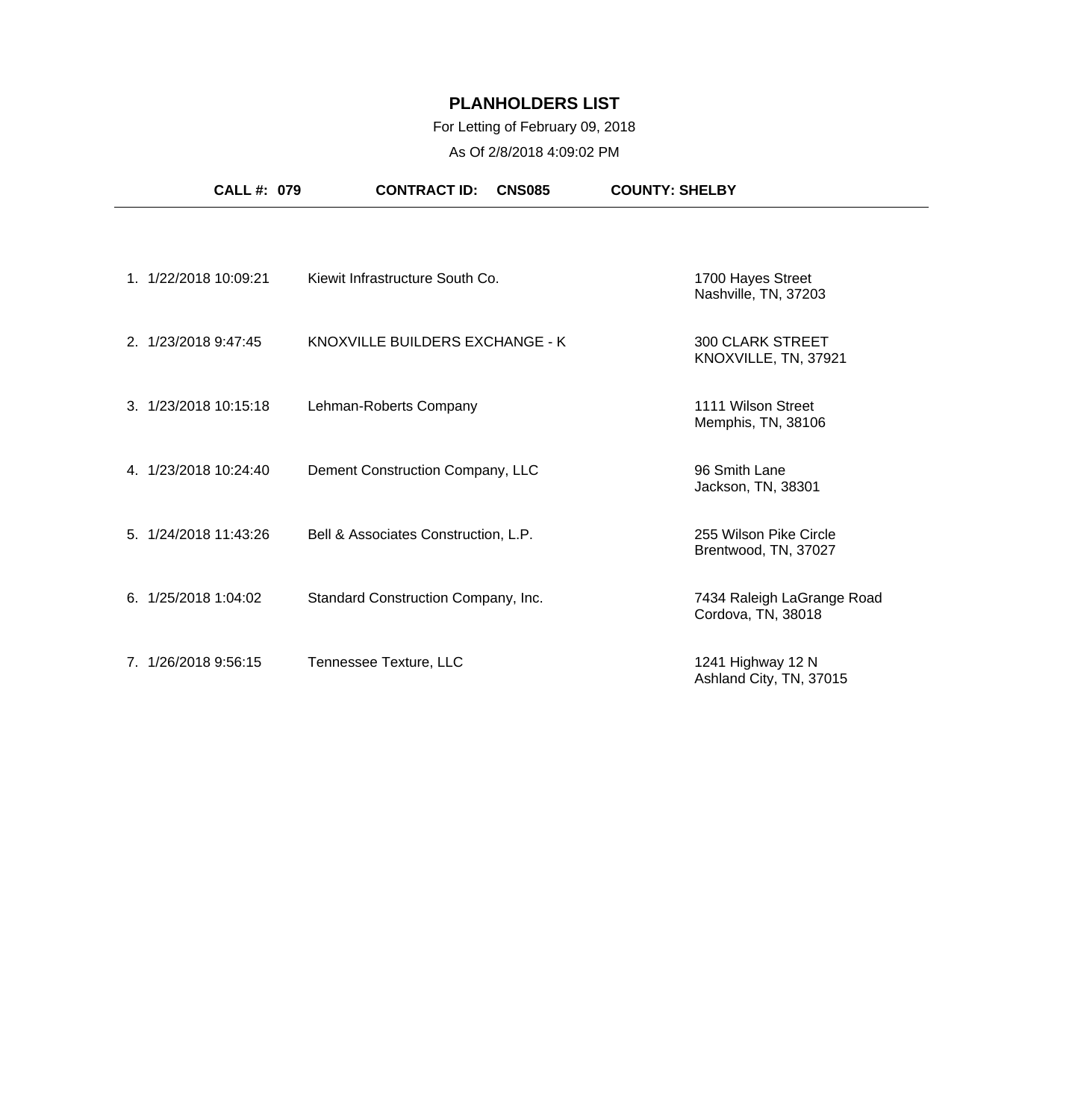### For Letting of February 09, 2018

| <b>CALL #: 080</b>    | <b>CONTRACT ID:</b><br><b>CNS084</b> | <b>COUNTY: SHELBY</b>                            |
|-----------------------|--------------------------------------|--------------------------------------------------|
|                       |                                      |                                                  |
| 1. 1/22/2018 10:09:22 | Kiewit Infrastructure South Co.      | 1700 Hayes Street<br>Nashville, TN, 37203        |
| 2. 1/23/2018 9:47:45  | KNOXVILLE BUILDERS EXCHANGE - K      | <b>300 CLARK STREET</b><br>KNOXVILLE, TN, 37921  |
| 3. 1/23/2018 10:15:18 | Lehman-Roberts Company               | 1111 Wilson Street<br>Memphis, TN, 38106         |
| 4. 1/23/2018 10:24:40 | Dement Construction Company, LLC     | 96 Smith Lane<br>Jackson, TN, 38301              |
| 5. 1/23/2018 11:51:18 | Volunteer Bridge Construction, Inc.  | 3935 Highwy 64<br>Crump, TN, 38327               |
| 6. 1/23/2018 2:34:51  | STUD WELDING, INC.                   | 2296 SKYVIEW DRIVE<br>CENTERVILLE, TN, 37033     |
| 7. 1/24/2018 11:43:26 | Bell & Associates Construction, L.P. | 255 Wilson Pike Circle<br>Brentwood, TN, 37027   |
| 8. 1/25/2018 10:07:10 | WATSON BOWMAN ACME CORPORATION       | 95 PINEVIEW DRIVE<br>AMHERST, NY, 14228          |
| 9. 1/25/2018 11:34:49 | All-Brite, Inc.                      | 200 Commerce Center Circle<br>Jackson, TN, 38301 |
| 10. 1/25/2018 1:04:02 | Standard Construction Company, Inc.  | 7434 Raleigh LaGrange Road<br>Cordova, TN, 38018 |
| 11. 1/26/2018 9:56:15 | Tennessee Texture, LLC               | 1241 Highway 12 N<br>Ashland City, TN, 37015     |
| 12. 1/29/2018 8:07:49 | The WMC Contracting Co., Inc.        | <b>153 BATEMAN FARM ROAD</b><br>ERIN, TN, 37061  |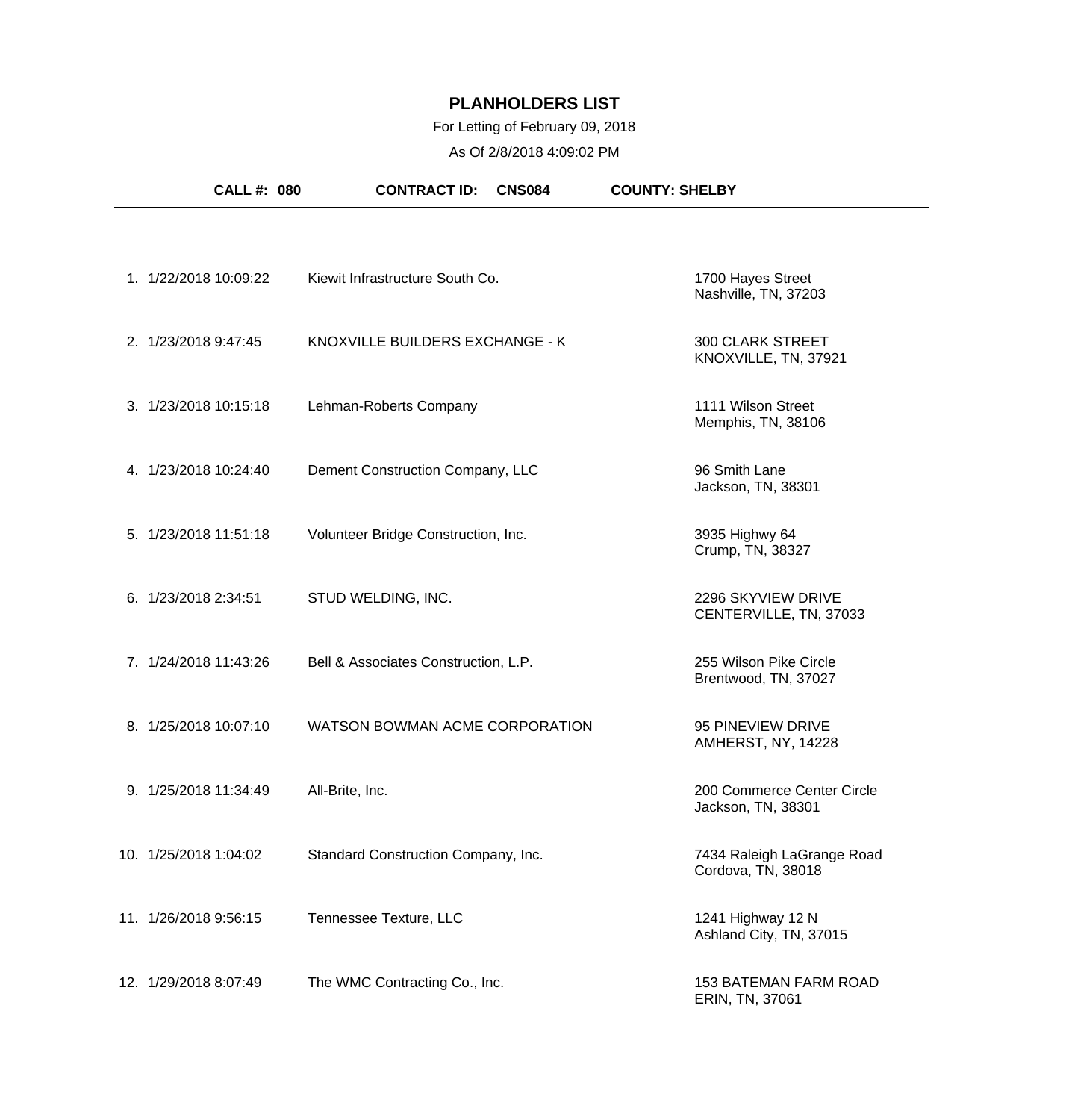For Letting of February 09, 2018

As Of 2/8/2018 4:09:02 PM

13. 2/2/2018 10:11:55 Chris-Hill Construction Co., LLC

4749 Pleasant Run Road<br>Memphis, TN, 38118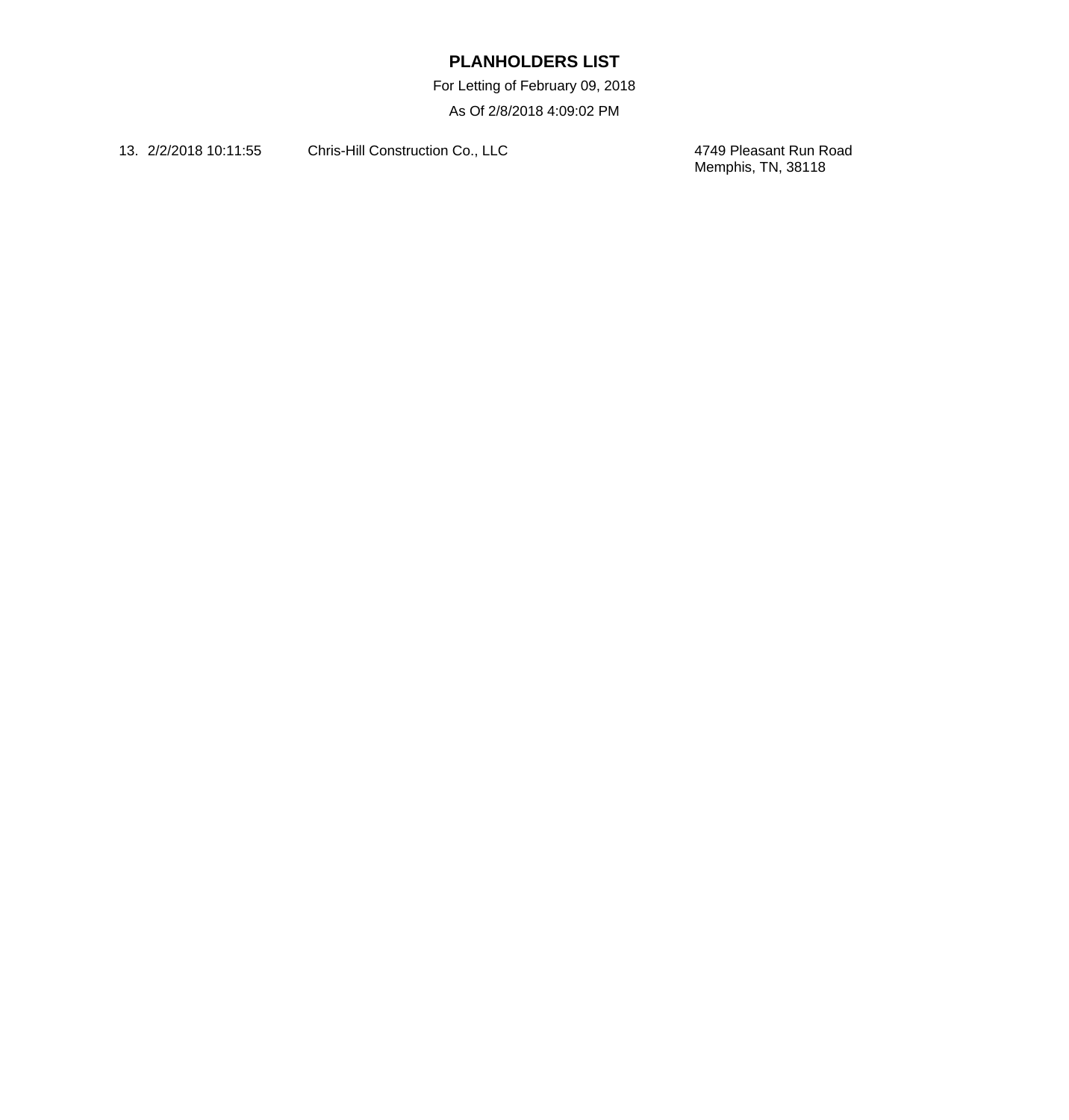### For Letting of February 09, 2018

| <b>CALL#: 081</b>        | <b>CONTRACT ID:</b><br><b>CNS035</b> | <b>COUNTY: SUMNER</b>                                   |
|--------------------------|--------------------------------------|---------------------------------------------------------|
|                          |                                      |                                                         |
| 1. 1/23/2018 9:28:54     | Jones Bros. Contractors, LLC         | 2209 Crestmoor Road, Suite 210<br>Nashville, TN, 37215  |
| 2. 1/23/2018 9:47:46     | KNOXVILLE BUILDERS EXCHANGE - K      | <b>300 CLARK STREET</b><br>KNOXVILLE, TN, 37921         |
| 3. 1/25/2018 10:14:50    | International Traffic Systems, Inc.  | 2401 Cleveland Heights Boulevard<br>Lakeland, FL, 33803 |
| 4. 1/25/2018 10:35:19    | Rogers Group, Inc.                   | 2124 Nashville Pike<br>Gallatin, TN, 37066              |
| 1/30/2018 10:47:57<br>5. | Charles Deweese Construction, Inc.   | 765 Industrial Bypass North<br>Franklin, KY, 42134      |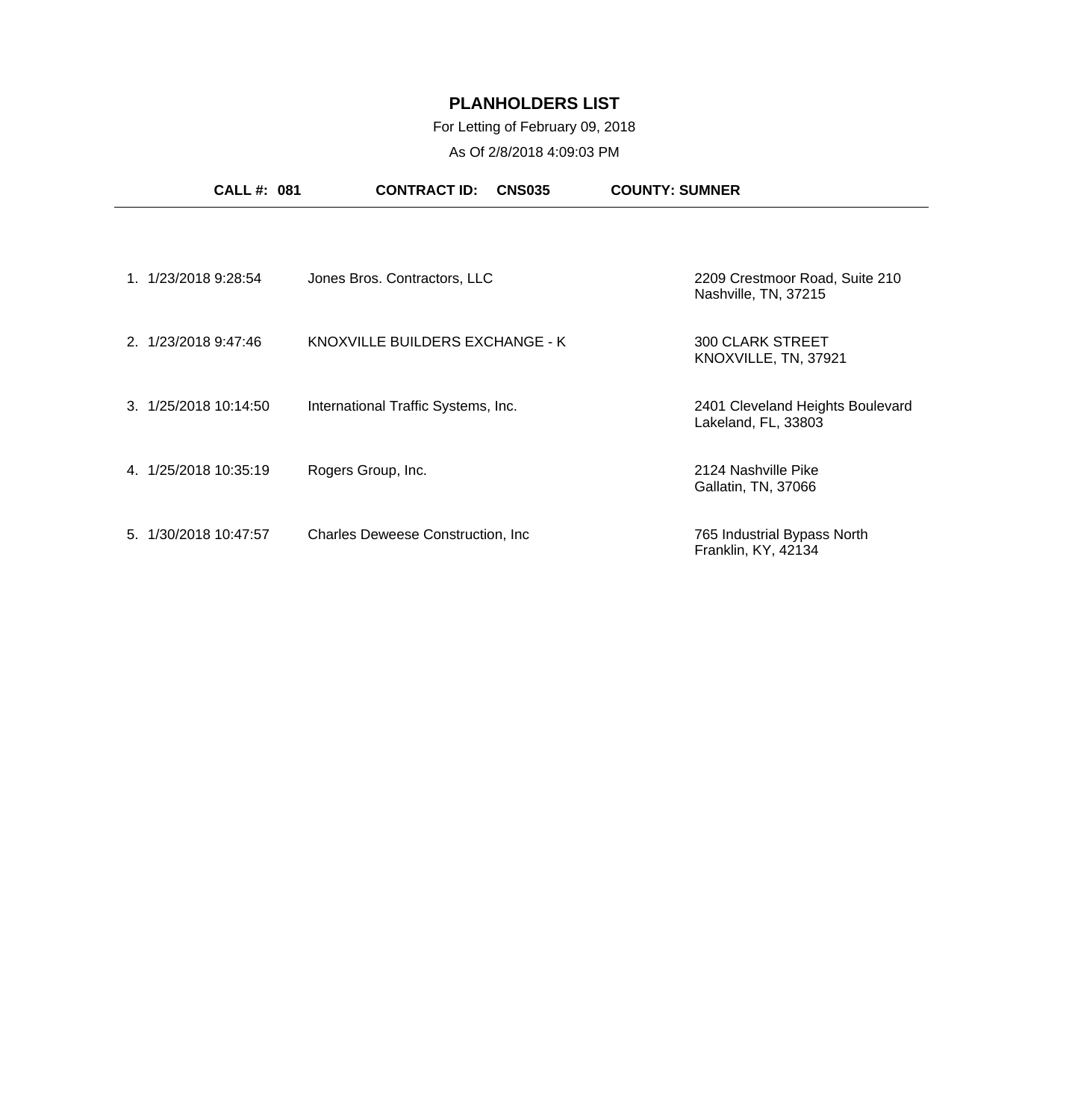### For Letting of February 09, 2018

| <b>CALL #: 082</b>    | <b>CONTRACT ID:</b><br><b>CNS038</b>      | <b>COUNTY: SUMNER</b>                                   |
|-----------------------|-------------------------------------------|---------------------------------------------------------|
|                       |                                           |                                                         |
| 1. 1/23/2018 9:28:55  | Jones Bros. Contractors, LLC              | 2209 Crestmoor Road, Suite 210<br>Nashville, TN, 37215  |
| 2. 1/23/2018 9:47:46  | KNOXVILLE BUILDERS EXCHANGE - K           | <b>300 CLARK STREET</b><br>KNOXVILLE, TN, 37921         |
| 3. 1/25/2018 10:35:19 | Rogers Group, Inc.                        | 2124 Nashville Pike<br>Gallatin, TN, 37066              |
| 4. 1/30/2018 10:47:58 | <b>Charles Deweese Construction, Inc.</b> | 765 Industrial Bypass North<br>Franklin, KY, 42134      |
| 5. 1/31/2018 2:10:55  | <b>Vulcan Construction Materials, LLC</b> | 3556 Hermitage Industrial Drive<br>Hermitage, TN, 37076 |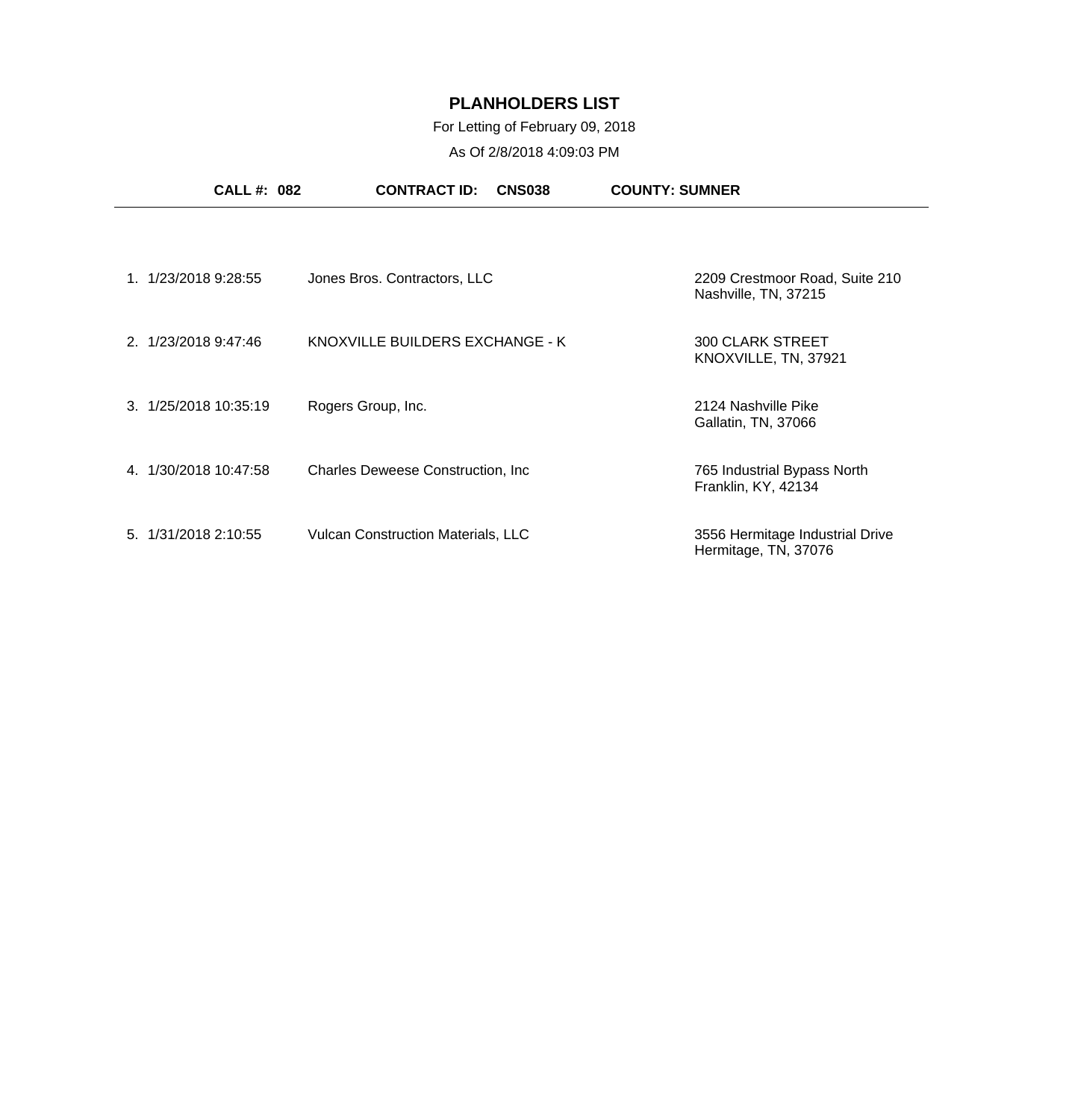For Letting of February 09, 2018

As Of 2/8/2018 4:09:03 PM

**CALL #: 083 CONTRACT ID: CNS008 COUNTY: BUREN & VAN**

No Plans Contract.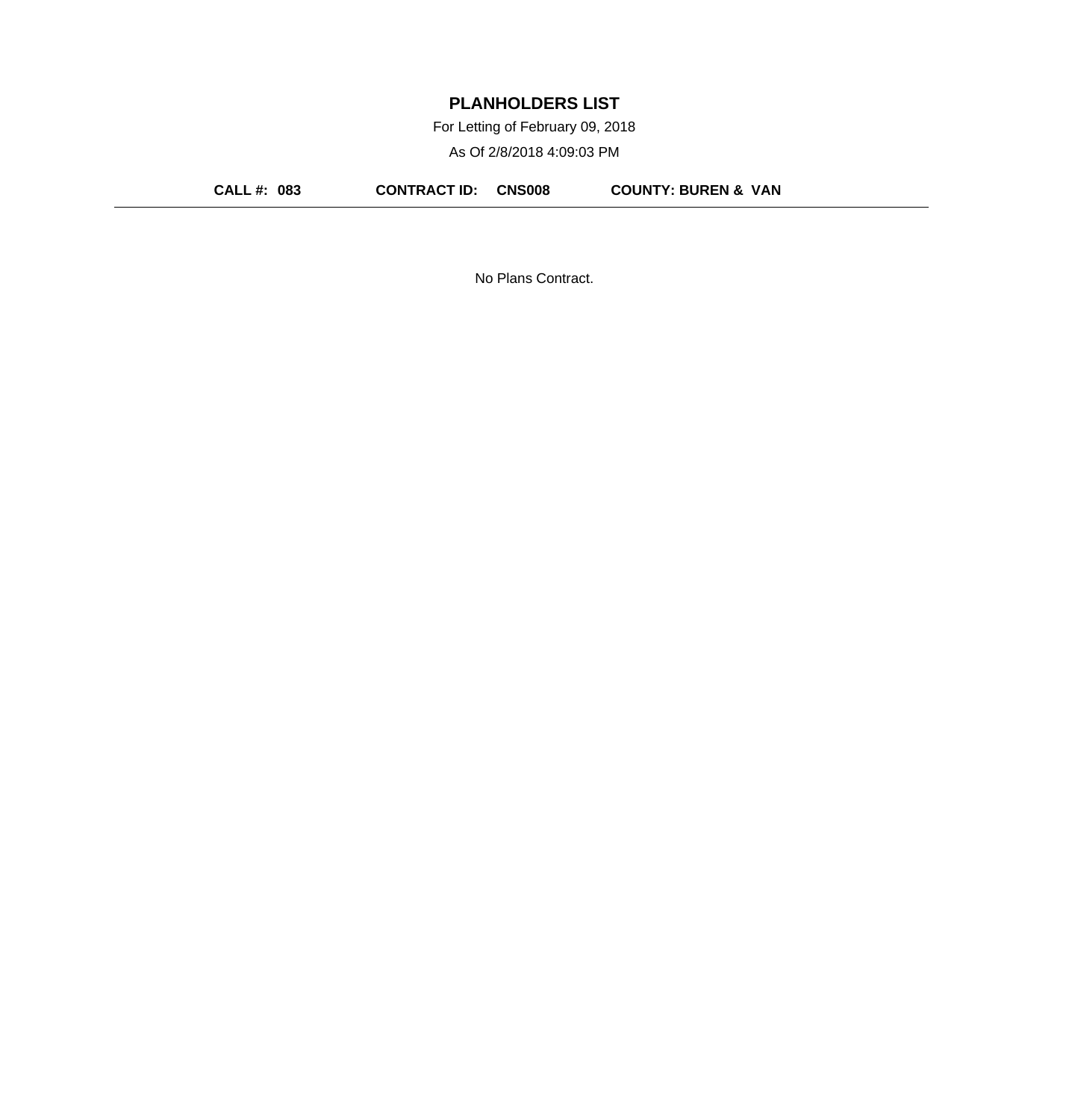Letting Date

As Of 2/8/2018 4:09:03 PM

**CALL #: 084 CONTRACT ID: CNS059** There are no planholders for this proposal.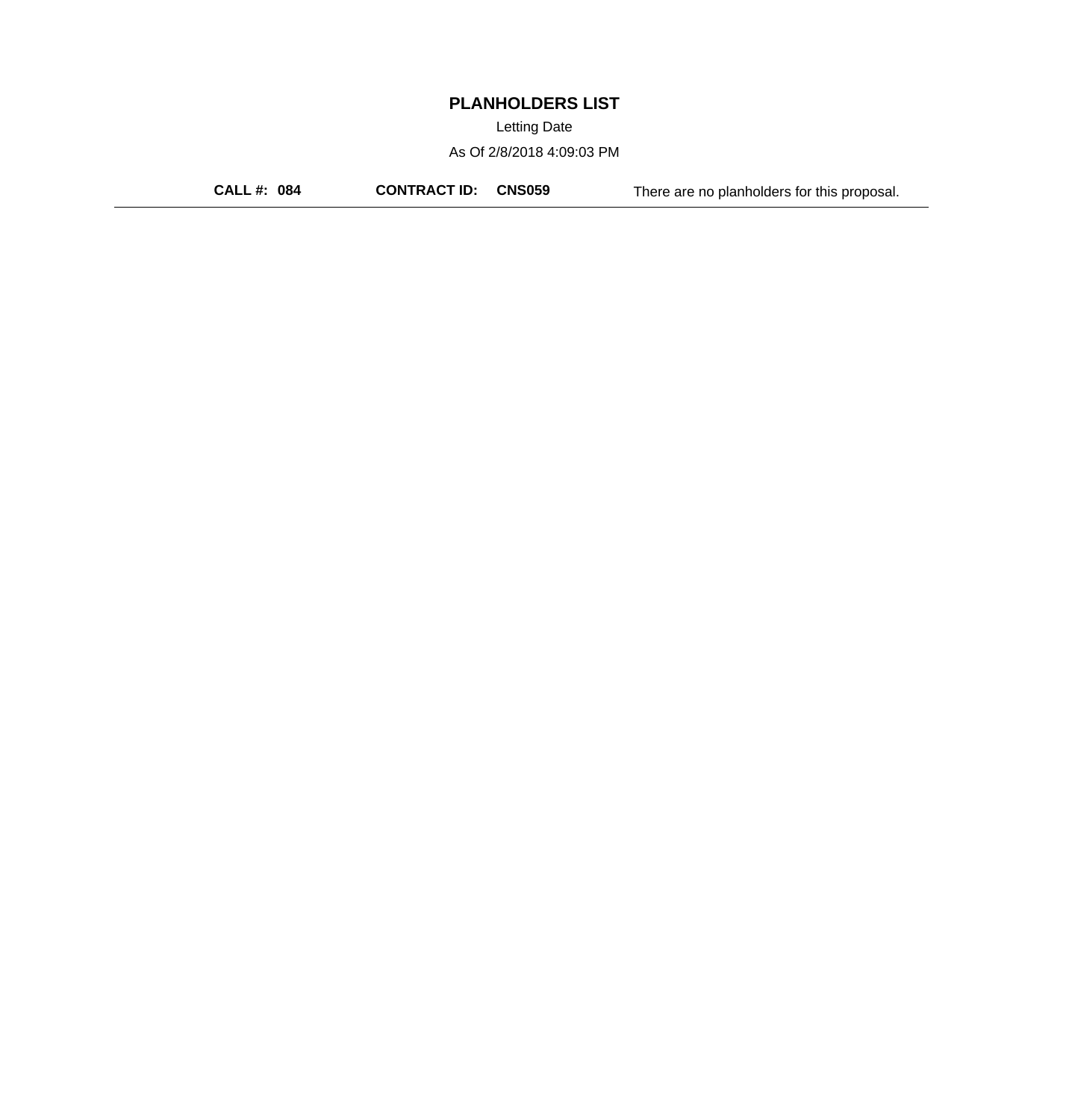Letting Date

As Of 2/8/2018 4:09:03 PM

**CALL #: 085 CONTRACT ID: CNS057** There are no planholders for this proposal.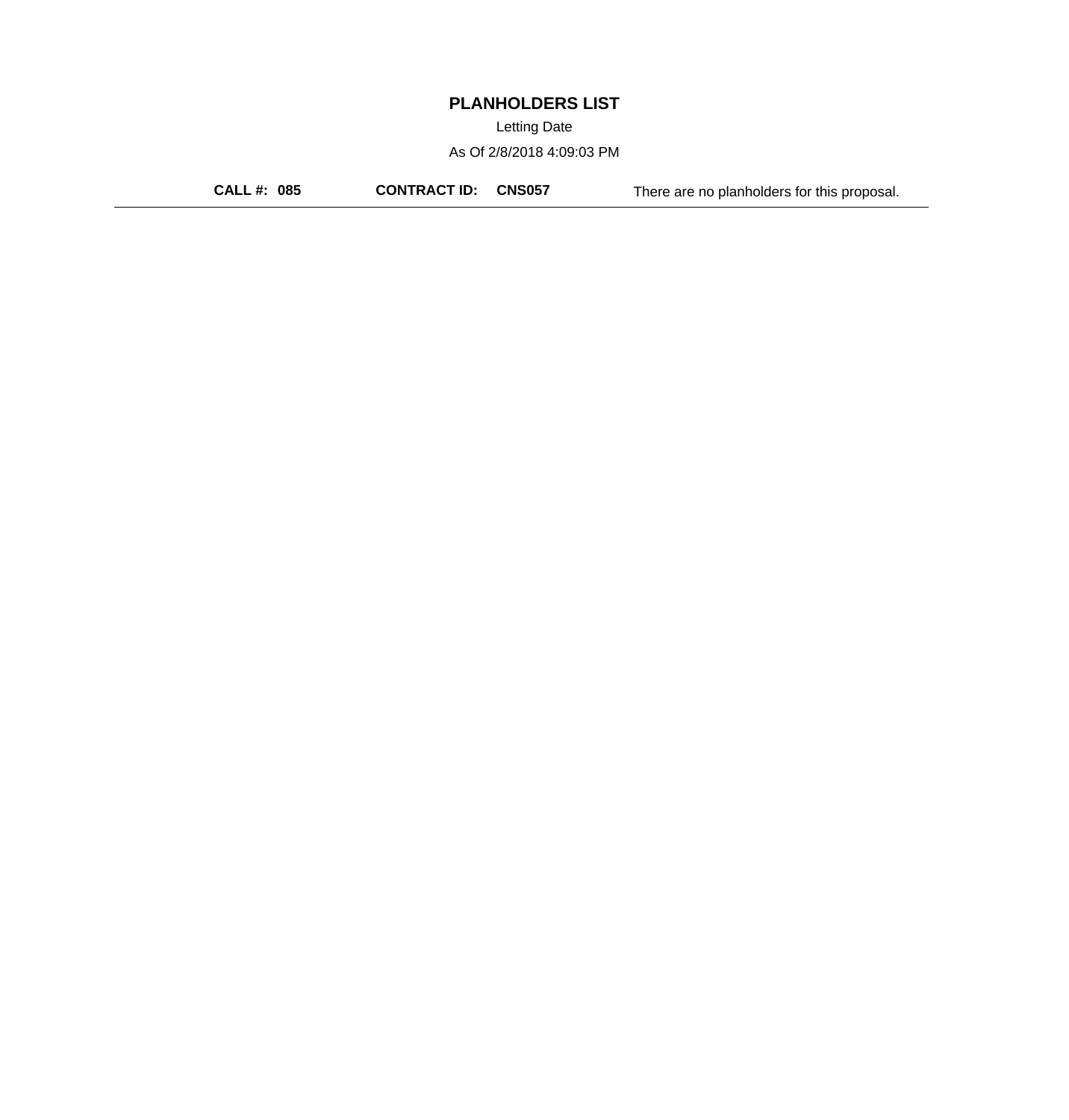### For Letting of February 09, 2018

| <b>CALL #: 086</b>     | <b>CONTRACT ID:</b><br><b>CNS005</b> | <b>COUNTY: WILLIAMSON</b>                                        |
|------------------------|--------------------------------------|------------------------------------------------------------------|
|                        |                                      |                                                                  |
| 1. 1/22/2018 10:09:22  | Kiewit Infrastructure South Co.      | 1700 Hayes Street<br>Nashville, TN, 37203                        |
| 2. 1/22/2018 10:32:35  | Civil Constructors, LLC              | 425 Downs Blvd.<br>Franklin, TN, 37064                           |
| 3. 1/22/2018 2:08:44   | Wright Paving Contractors, Inc.      | 372 Shelbyville Highway<br>Fayetteville, TN, 37334               |
| 4. 1/23/2018 9:28:55   | Jones Bros. Contractors, LLC         | 2209 Crestmoor Road, Suite 210<br>Nashville, TN, 37215           |
| 5. 1/23/2018 9:47:47   | KNOXVILLE BUILDERS EXCHANGE - K      | <b>300 CLARK STREET</b><br>KNOXVILLE, TN, 37921                  |
| 6. 1/23/2018 2:34:51   | STUD WELDING, INC.                   | 2296 SKYVIEW DRIVE<br>CENTERVILLE, TN, 37033                     |
| 7. 1/23/2018 2:46:44   | LU, Inc.                             | 429 West Kingston Springs Road<br>Kingston Springs, TN, 37082    |
| 8. 1/24/2018 11:21:40  | Hawkins & Price, LLC                 | 5096 Highway 64 E<br>Wartrace, TN, 37183                         |
| 9. 1/25/2018 10:14:50  | International Traffic Systems, Inc.  | 2401 Cleveland Heights Boulevard<br>Lakeland, FL, 33803          |
| 10. 1/29/2018 8:07:50  | The WMC Contracting Co., Inc.        | <b>153 BATEMAN FARM ROAD</b><br>ERIN, TN, 37061                  |
| 11. 1/29/2018 10:44:09 | <b>Sessions Paving Company</b>       | 6535 Robertson Avenue<br>P. O. Box 90266<br>Nashville, TN, 37209 |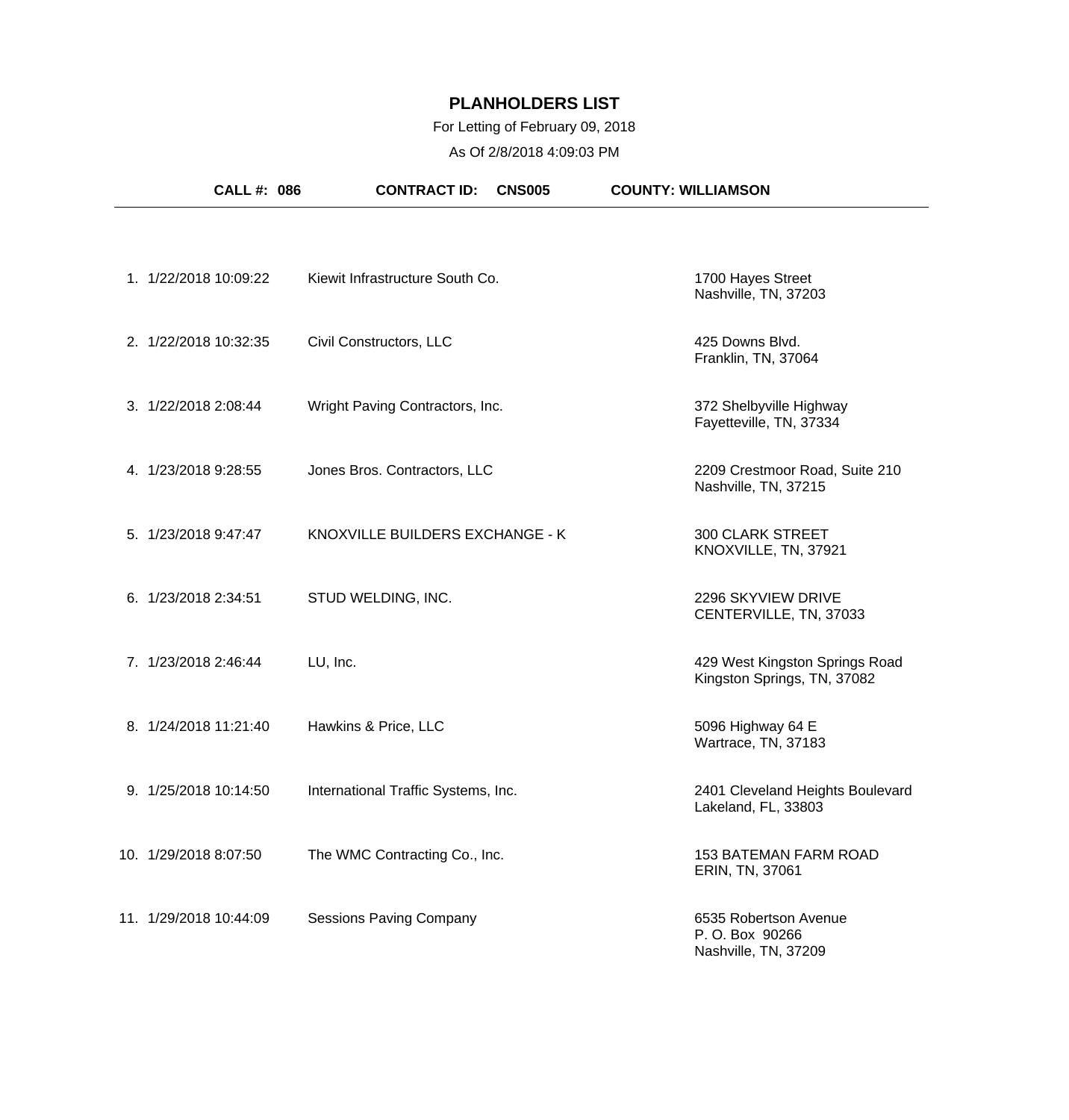For Letting of February 09, 2018

| 12. 1/30/2018 11:01:11 | Davis H. Elliot Construction Company, Inc. | 673 Blue Sky Parkway<br>Lexington, KY, 40509             |
|------------------------|--------------------------------------------|----------------------------------------------------------|
| 13. 1/31/2018 2:04:46  | Martin Contracting, Inc.                   | 2371 Irvine Road<br>Richmond, KY, 40475                  |
| 14. 1/31/2018 2:10:55  | <b>Vulcan Construction Materials, LLC</b>  | 3556 Hermitage Industrial Drive<br>Hermitage, TN, 37076  |
| 15. 2/1/2018 8:14:01   | Dement Construction Company, LLC           | 96 Smith Lane<br>Jackson, TN, 38301                      |
| 16. 2/1/2018 3:38:39   | Rawso, LLC                                 | 819 Scott Street, Suite A<br>Murfreesboro, TN, 37129     |
| 17. 2/2/2018 10:44:44  | Bridgepoint, LLC                           | 2095A Cooks Road<br>Mt. Juliet, TN, 37122                |
| 18. 2/7/2018 1:29:33   | Volunteer Paving, LLC                      | 720 Cool Springs Blvd., Suite 140<br>Franklin, TN, 37068 |